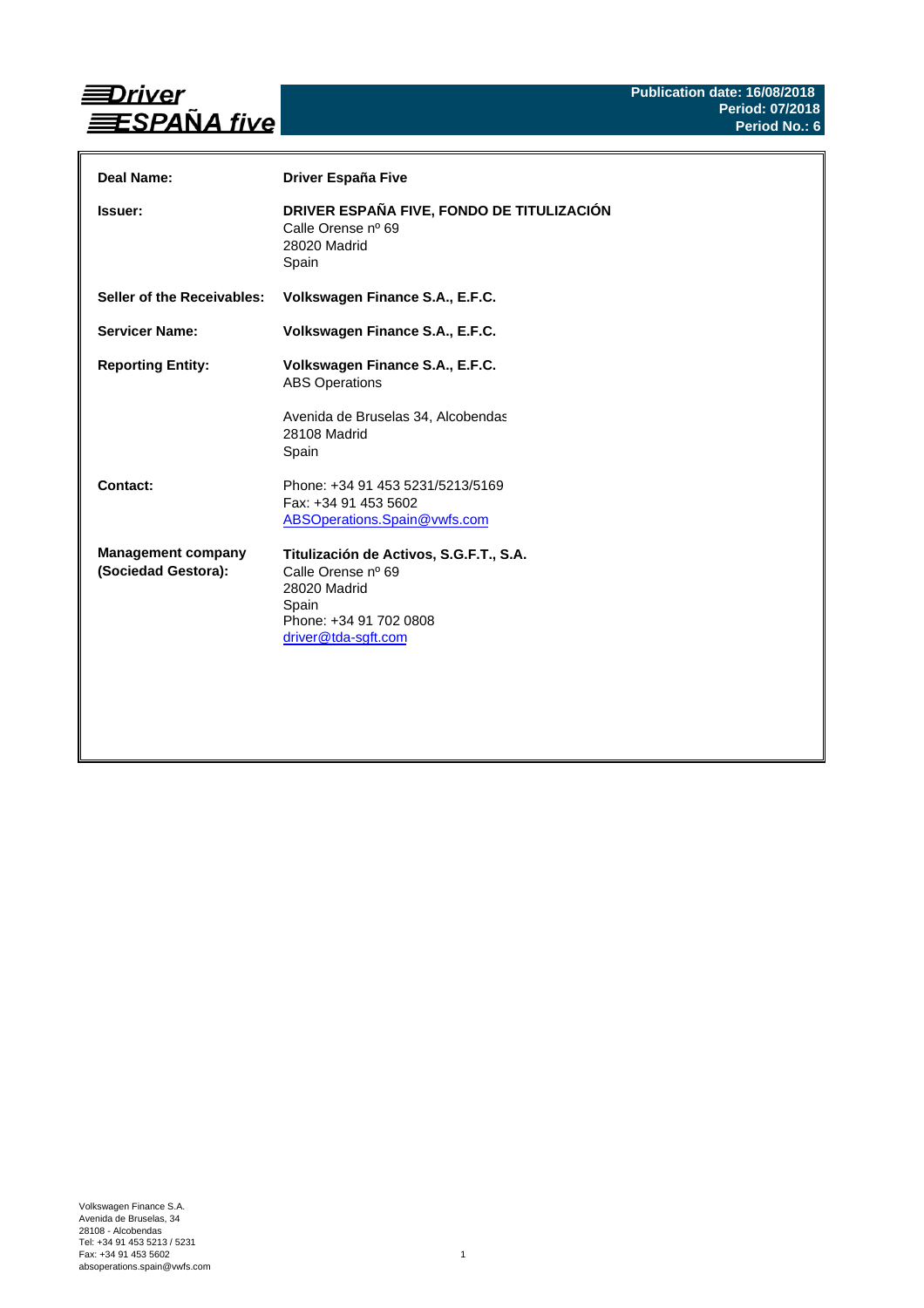

|                  | Page Table of contents                                                                            |
|------------------|---------------------------------------------------------------------------------------------------|
|                  | 2 Contents                                                                                        |
|                  | <b>Deal Overview</b>                                                                              |
|                  | 4 Deal Overview: Counterparties I.                                                                |
| 5                | Deal Overview: Counterparties II.                                                                 |
|                  | Information regarding the Notes I.                                                                |
|                  | Information regarding the Notes II.                                                               |
|                  | <b>Credit Enhancement</b>                                                                         |
| 9                | <b>Swap/ Waterfall</b>                                                                            |
| 10 <sup>1</sup>  | <b>Run Out Schedule</b>                                                                           |
|                  | <b>Amortisation Notes</b>                                                                         |
|                  | 12 Defaults/ Performance Trigger                                                                  |
| 13 <sup>13</sup> | <b>Overview Outstanding Contracts</b>                                                             |
|                  | 14 Information on the retention of net economic interest                                          |
| 15               | <b>Delinquent Contracts</b>                                                                       |
| 16               | <b>Defaulted Contracts</b>                                                                        |
|                  | <b>Recovery Contracts</b>                                                                         |
| 18               | Prepayments                                                                                       |
| 19               | <b>Poolinformation I. - Down Payments</b>                                                         |
| 20               | Poolinformation II. - Customer Type and Type of Payment                                           |
| 21               | Poolinformation III. - Obligor Concentration                                                      |
|                  | Poolinformation IV. - Distribution by Outstanding Discounted Balance and Original Nominal Balance |
| 23               | Poolinformation V. - Interest Rate paid by the Receivable Debtor                                  |
|                  | 24 Poolinformation VI. - Distribution by Original Term, Remaining Term and Seasoning              |
| 25               | Poolinformation VII. - Credit Type and Type of Car                                                |
| 26               | <b>Poolinformation VIII. - Distribution by Vehicle Makes and Models</b>                           |
|                  | Poolinformation IX. - Geographic Distribution                                                     |
|                  | 28 Poolinformation X. - Motor Type                                                                |
| 29               | Poolinformation XI - Loan Level Data                                                              |
|                  | 30 Glossary                                                                                       |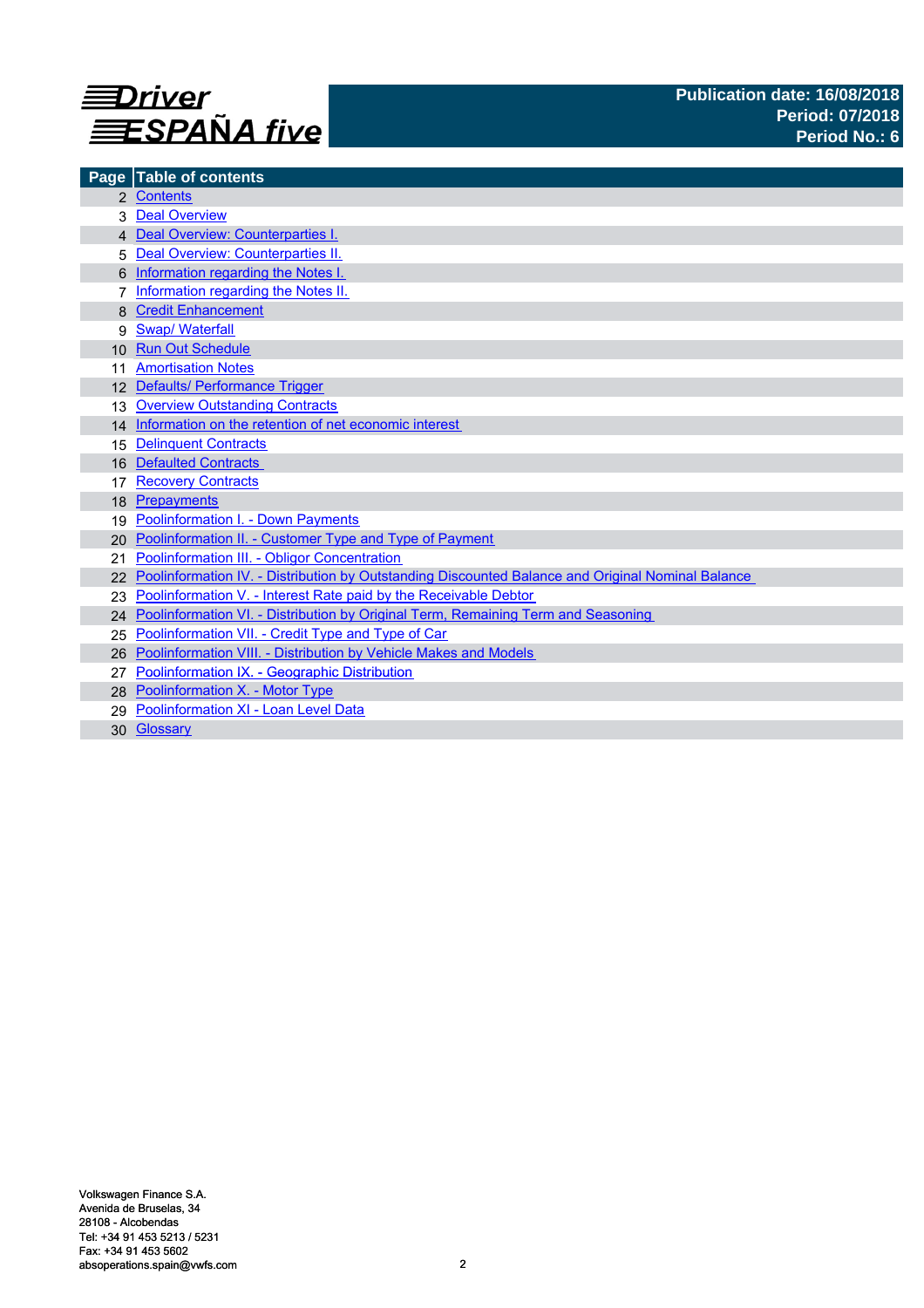

| <b>Deal Overview</b>            |            |                                 |            |                          |    |
|---------------------------------|------------|---------------------------------|------------|--------------------------|----|
| Cut Off Date:                   | 31/01/2018 |                                 |            |                          |    |
| <b>Issue Date:</b>              |            | 27/02/2018 Legal Maturity Date: | 21/04/2028 |                          |    |
| Reporting period:               | July       |                                 |            |                          |    |
| Reporting date:                 | 16/08/2018 |                                 |            |                          |    |
| Reporting Frequency:            | monthly    |                                 |            |                          |    |
| Period No.:                     | 6          |                                 |            |                          |    |
| Payment date:                   | 21/08/2018 |                                 |            |                          |    |
| Next payment date:              | 21/09/2018 |                                 |            |                          |    |
| Asset collection period:        | 01/07/2018 | until                           | 31/07/2018 |                          |    |
| <b>Interest Accrual Period:</b> | 23/07/2018 | until                           |            | 21/08/2018 Days accrued: | 29 |
| Note Payment Period:            | 23/07/2018 | until                           | 21/08/2018 |                          |    |

# **Poolinformation at Cut Off Date**

|                                   | Number of<br><b>Contracts</b> | Outstanding<br><b>Discounted Principal</b><br><b>Balance</b> | <b>Outstanding Nominal</b><br><b>Balance</b> |
|-----------------------------------|-------------------------------|--------------------------------------------------------------|----------------------------------------------|
| Outstanding Pool                  | 86.320                        | 1.000.002.231.57                                             | 1.029.405.033.97 €                           |
| <b>Repurchased Loan Contracts</b> |                               |                                                              | 0.00 €                                       |

| <b>Credit Type</b>    | <b>Percentage of Loans</b><br>(%) | Outstanding<br><b>Balance</b> | Discounted Principal Percentage of Balance (%) |
|-----------------------|-----------------------------------|-------------------------------|------------------------------------------------|
| Auto Credit           | 12.93%                            | 88.987.892,58                 | 8.90%                                          |
| <b>Classic Credit</b> | 87.07%                            | 911.014.338.99                | 91,10%                                         |
| <b>Total</b>          | 100,00%                           | 1.000.002.231,57 €            | 100,00%                                        |

| <b>Type of Car</b> | <b>Percentage of Loans</b><br>(%) | <b>Outstanding</b><br><b>Balance</b> | Discounted Principal Percentage of Balance (%) |
|--------------------|-----------------------------------|--------------------------------------|------------------------------------------------|
| <b>New</b>         | 83.06%                            | 824.396.601.44                       | 82.44%                                         |
| Used               | 16.94%                            | 175.605.630.13                       | 17.56%                                         |
| <b>Total</b>       | 100,00%                           | $1.000.002.231.57 \in$               | 100,00%                                        |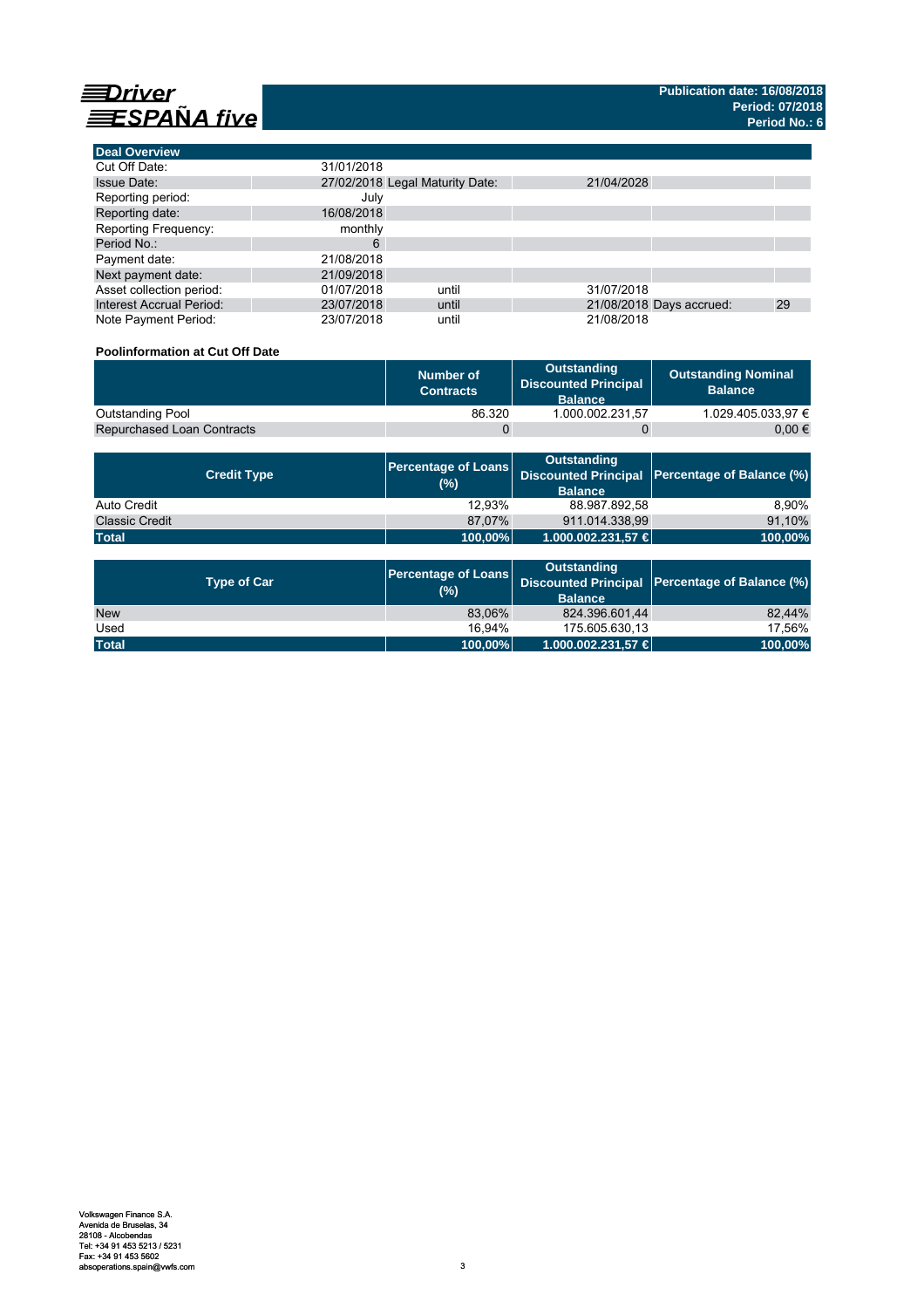| Driver            |  |
|-------------------|--|
| <b>SPANA</b> five |  |

**Publication date: 16/08/2018 Period: 07/2018 Period No.: 6**

**Transaction Events, Trigger & Rating Overview**

# **Clean-Up Call Condition**

| Clean-Up Call Condition          |                     |                                                           |                                                 |                          |  |
|----------------------------------|---------------------|-----------------------------------------------------------|-------------------------------------------------|--------------------------|--|
|                                  |                     | <b>Current Outstanding</b><br><b>Discounted Portfolio</b> | Min. Outstanding<br><b>Discounted Portfolio</b> |                          |  |
|                                  |                     | 84.58%                                                    | 10.00%                                          |                          |  |
|                                  |                     |                                                           |                                                 |                          |  |
| <b>Repurchase of Receivables</b> |                     |                                                           |                                                 |                          |  |
|                                  |                     |                                                           |                                                 |                          |  |
|                                  | Number of contracts | Outstanding Discounted                                    | <b>Photography</b>                              | <b>Re-Purchase Price</b> |  |

Current Period Previous Periods **Total** If a repurchase of receivables occurred, it would only result from non-eligibility as of the respective Cut Off Date (which has been discovered at a later stage). the contract of the contract of the contract of the contract of the contract of Balance **Contract Contract Contract Contract Contract Contract Contract Contract** the contract of the contract of the contract of the contract of the contract of the contract of the contract of the contract of the contract of **Contract Contract Contract** 

### **Credit Enhancement Increase Condition**

**Cumulative Gross Loss Ratio**

**0,03080%**

### **Targeted Overcollateralisation Percentage**

|                                  | <b>Class A</b> | <b>Class B</b> |
|----------------------------------|----------------|----------------|
| Initial OC @ Poolcut             | 11.20%         | 8.60%          |
| <b>Current OC Level</b>          | 13.32%         | 10.24%         |
| <b>Current Target OC</b>         | 21.00%         | 14.50%         |
| Regular Target OC                | 21.00%         | 14.50%         |
| Level 1 Target OC                | 25.00%         | 18.00%         |
| Level 2 Target OC                | 100.00%        | 100.00%        |
| OC = Asset Overcollateralisation |                |                |

Level 1 Credit Enhancement Increase Condition -

Level 2 Credit Enhancement Increase Condition - *Cumulative Gross Loss Ratio exceeds 8.0% for any Payment Date Cumulative Gross Loss Ratio exceeds (i) 1.8% on any Payment Date prior to or during May 2019 (included); or (ii) 4.00% for any Payment Date after May 2019 and until that for February 2020(inclusive)*



### **Transaction Party Replacements**

| <b>Capacity of<br/>Transaction Party</b> | <b>Date of Replacement</b> | <b>Reason for Replacement</b> | <b>Replaced Party</b> | Replaced by |
|------------------------------------------|----------------------------|-------------------------------|-----------------------|-------------|
|                                          |                            |                               |                       |             |
|                                          |                            |                               |                       |             |

### **Rating Information on relevant Transaction Parties**

|                                                                                   |                  | Fitch                                        |                                                                                           |                  | DBRS                                                                                                                                                                                                                                                                                                                                               |         |                  | Moody's           |               |                  | S&P                     |               |
|-----------------------------------------------------------------------------------|------------------|----------------------------------------------|-------------------------------------------------------------------------------------------|------------------|----------------------------------------------------------------------------------------------------------------------------------------------------------------------------------------------------------------------------------------------------------------------------------------------------------------------------------------------------|---------|------------------|-------------------|---------------|------------------|-------------------------|---------------|
|                                                                                   | <b>Long Term</b> | <b>Short Term</b>                            | Outlook                                                                                   | <b>Long Term</b> | <b>Short Term</b>                                                                                                                                                                                                                                                                                                                                  | Outlook | <b>Long Term</b> | <b>Short Term</b> | Outlook       | <b>Long Term</b> | <b>Short Term</b>       | Outlook       |
| <b>Account Bank:</b>                                                              |                  |                                              |                                                                                           |                  |                                                                                                                                                                                                                                                                                                                                                    |         |                  |                   |               |                  |                         |               |
|                                                                                   |                  |                                              |                                                                                           |                  |                                                                                                                                                                                                                                                                                                                                                    |         |                  |                   |               |                  |                         |               |
| <b>BNP Paribas Securities Services</b>                                            |                  |                                              |                                                                                           |                  |                                                                                                                                                                                                                                                                                                                                                    |         |                  |                   |               |                  |                         |               |
| <b>Current Rating</b>                                                             |                  |                                              |                                                                                           |                  |                                                                                                                                                                                                                                                                                                                                                    |         | Aa3              | $P-1$             | <b>Stable</b> | А                | A-1                     | <b>Stable</b> |
| <b>Minimum required Rating</b>                                                    |                  |                                              |                                                                                           |                  |                                                                                                                                                                                                                                                                                                                                                    |         | A2               | $P-1$             |               | A                | $A-1$                   |               |
| (if no short term Rating available, the higher long term rating<br>is applicable) |                  |                                              |                                                                                           |                  |                                                                                                                                                                                                                                                                                                                                                    |         |                  |                   |               |                  |                         |               |
|                                                                                   |                  |                                              |                                                                                           |                  |                                                                                                                                                                                                                                                                                                                                                    |         |                  |                   |               |                  |                         |               |
|                                                                                   |                  |                                              |                                                                                           |                  |                                                                                                                                                                                                                                                                                                                                                    |         |                  |                   |               |                  |                         |               |
|                                                                                   |                  |                                              |                                                                                           |                  |                                                                                                                                                                                                                                                                                                                                                    |         |                  |                   |               |                  |                         |               |
|                                                                                   |                  |                                              |                                                                                           |                  |                                                                                                                                                                                                                                                                                                                                                    |         |                  |                   |               |                  | <b>Required Rating:</b> |               |
|                                                                                   |                  |                                              |                                                                                           |                  |                                                                                                                                                                                                                                                                                                                                                    |         |                  |                   |               |                  | fulfilled               |               |
|                                                                                   |                  | Fitch                                        |                                                                                           |                  | DBRS                                                                                                                                                                                                                                                                                                                                               |         |                  | Moody's           |               |                  | S&P                     |               |
|                                                                                   | <b>Long Term</b> | <b>Short Term</b>                            | Outlook                                                                                   | <b>Long Term</b> | <b>Short Term</b>                                                                                                                                                                                                                                                                                                                                  | Outlook | <b>Long Term</b> | <b>Short Term</b> | Outlook       | <b>Long Term</b> | <b>Short Term</b>       | Outlook       |
| <b>Paying Agent</b>                                                               |                  |                                              |                                                                                           |                  |                                                                                                                                                                                                                                                                                                                                                    |         |                  |                   |               |                  |                         |               |
| <b>BNP Paribas Securities Services</b>                                            |                  |                                              |                                                                                           |                  |                                                                                                                                                                                                                                                                                                                                                    |         | Aa3              | $P-1$             | <b>Stable</b> | A                | $A-1$                   | <b>Stable</b> |
| <b>Current Rating</b>                                                             |                  |                                              |                                                                                           |                  |                                                                                                                                                                                                                                                                                                                                                    |         |                  |                   |               |                  |                         |               |
| <b>Minimum required Rating</b>                                                    |                  |                                              |                                                                                           |                  |                                                                                                                                                                                                                                                                                                                                                    |         | A <sub>2</sub>   | $P-1$             |               | Α                | $A-1$                   |               |
| (if no short term Rating available, the higher long term rating                   |                  |                                              |                                                                                           |                  |                                                                                                                                                                                                                                                                                                                                                    |         |                  |                   |               |                  |                         |               |
| is applicable)                                                                    |                  |                                              |                                                                                           |                  |                                                                                                                                                                                                                                                                                                                                                    |         |                  |                   |               |                  |                         |               |
|                                                                                   |                  |                                              |                                                                                           |                  |                                                                                                                                                                                                                                                                                                                                                    |         |                  |                   |               |                  |                         |               |
|                                                                                   |                  |                                              |                                                                                           |                  |                                                                                                                                                                                                                                                                                                                                                    |         |                  |                   |               |                  |                         |               |
|                                                                                   |                  |                                              |                                                                                           |                  |                                                                                                                                                                                                                                                                                                                                                    |         |                  |                   |               |                  |                         |               |
|                                                                                   |                  |                                              |                                                                                           |                  |                                                                                                                                                                                                                                                                                                                                                    |         |                  |                   |               |                  | <b>Required Rating:</b> |               |
|                                                                                   |                  |                                              |                                                                                           |                  |                                                                                                                                                                                                                                                                                                                                                    |         |                  |                   |               |                  |                         |               |
|                                                                                   |                  |                                              |                                                                                           |                  |                                                                                                                                                                                                                                                                                                                                                    |         |                  |                   |               |                  | fulfilled               |               |
|                                                                                   |                  |                                              |                                                                                           |                  |                                                                                                                                                                                                                                                                                                                                                    |         |                  |                   |               |                  |                         |               |
|                                                                                   |                  |                                              |                                                                                           |                  |                                                                                                                                                                                                                                                                                                                                                    |         |                  |                   |               |                  |                         |               |
|                                                                                   |                  | Fitch                                        |                                                                                           |                  | S&P                                                                                                                                                                                                                                                                                                                                                |         |                  | Moody's           |               |                  | S&P                     |               |
|                                                                                   | <b>Long Term</b> | <b>Short Term</b>                            | Outlook                                                                                   | <b>Long Term</b> | <b>Short Term</b>                                                                                                                                                                                                                                                                                                                                  | Outlook | <b>Long Term</b> | <b>Short Term</b> | Outlook       | <b>Long Term</b> | <b>Short Term</b>       | Outlook       |
| Swap Counterparty:                                                                |                  |                                              |                                                                                           |                  |                                                                                                                                                                                                                                                                                                                                                    |         |                  |                   |               |                  |                         |               |
|                                                                                   |                  |                                              |                                                                                           |                  |                                                                                                                                                                                                                                                                                                                                                    |         |                  |                   |               |                  |                         |               |
| ING Bank N.V.                                                                     |                  |                                              |                                                                                           |                  |                                                                                                                                                                                                                                                                                                                                                    | Stable  |                  | P-1               | Stable        |                  |                         |               |
| <b>Current Rating</b>                                                             |                  |                                              |                                                                                           | $A+$             | A-1                                                                                                                                                                                                                                                                                                                                                |         | Aa3              |                   |               |                  |                         |               |
|                                                                                   |                  |                                              |                                                                                           |                  |                                                                                                                                                                                                                                                                                                                                                    |         |                  |                   |               |                  |                         |               |
| <b>Minimum required Rating</b>                                                    |                  |                                              |                                                                                           |                  |                                                                                                                                                                                                                                                                                                                                                    |         |                  |                   |               |                  |                         |               |
| (if no short term Rating available, the higher long term rating                   |                  |                                              |                                                                                           |                  |                                                                                                                                                                                                                                                                                                                                                    |         |                  |                   |               |                  |                         |               |
| is applicable)                                                                    |                  |                                              |                                                                                           |                  |                                                                                                                                                                                                                                                                                                                                                    |         |                  |                   |               |                  |                         |               |
|                                                                                   |                  |                                              |                                                                                           |                  |                                                                                                                                                                                                                                                                                                                                                    |         |                  |                   |               |                  |                         |               |
|                                                                                   |                  | rating is withdrawn for any reason, it shall | If the Swap Counterparty does not have the Swap Counterparty Required Rating or the       |                  |                                                                                                                                                                                                                                                                                                                                                    |         |                  |                   |               |                  | <b>Required Rating:</b> |               |
|                                                                                   |                  |                                              | (ii) obtains a guarantee from an institution with a Swap Counterparty Required Rating; or |                  | (i) posts an amount of collateral (in the form of cash and/or securities) as calculated in accordance with the Credit support Annex to each Swap Agreement; or                                                                                                                                                                                     |         |                  |                   |               |                  |                         |               |
|                                                                                   |                  |                                              |                                                                                           |                  | (ii) assigns its rights and obligations under the Swap Agreement to a successor Swap Counterparty with a Swap Counterparty Required Rating; or<br>(iv) takes any other action that will allow it to maintain the rating of the Notes or to restore the rating of the Notes to the level it would have been at immediately prior to such downgrade. |         |                  |                   |               |                  | fulfilled               |               |
|                                                                                   |                  |                                              |                                                                                           |                  | If none of the measures is taken within a given timespan, the Issuer may enter into new arrangements at its own initiative with another Swap Bank.                                                                                                                                                                                                 |         |                  |                   |               |                  |                         |               |
| Servicer:                                                                         |                  |                                              |                                                                                           |                  |                                                                                                                                                                                                                                                                                                                                                    |         |                  |                   |               |                  |                         |               |
| Volkswagen Finance S.A.                                                           |                  |                                              |                                                                                           |                  |                                                                                                                                                                                                                                                                                                                                                    |         |                  |                   |               |                  |                         |               |
|                                                                                   |                  |                                              |                                                                                           |                  |                                                                                                                                                                                                                                                                                                                                                    |         |                  |                   |               |                  |                         |               |
| <b>Current Rating</b>                                                             |                  |                                              |                                                                                           |                  |                                                                                                                                                                                                                                                                                                                                                    |         |                  | n.a.              | n.a.          | n.a.             | n.a.                    | n.a.          |
| <b>Minimum required Rating</b>                                                    |                  |                                              |                                                                                           |                  |                                                                                                                                                                                                                                                                                                                                                    |         |                  |                   |               |                  |                         |               |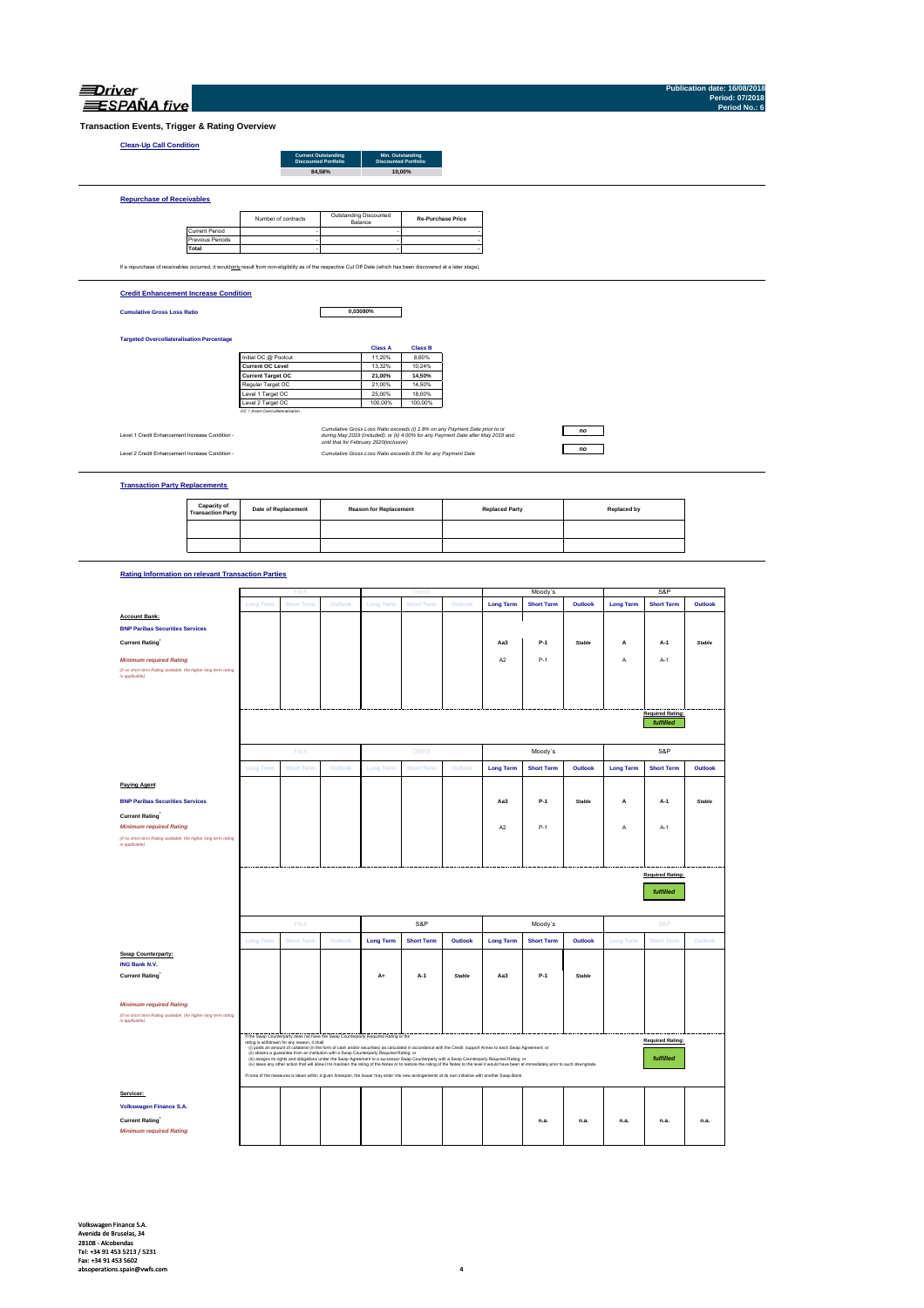

### **Deal Overview: Counterparties**

| <b>Joint Lead Managers:</b>                      | <b>ING Bank N.V.</b><br>Bijlmerplein 888<br>1102 MG, Amsterdam<br>The Netherlands                                                       |                                                                                      | <b>DZ BANK AG DEUTSCHE ZENTRAL</b><br>Platz der Republik<br>60325 Frankfurt am Main<br>Germany                         |
|--------------------------------------------------|-----------------------------------------------------------------------------------------------------------------------------------------|--------------------------------------------------------------------------------------|------------------------------------------------------------------------------------------------------------------------|
| <b>Management company</b><br>(Sociedad Gestora): | Titulización de Activos, S.G.F.T., S.A.<br>Calle Orense nº 69<br>28020 Madrid<br>Spain<br>phone: +34 91 702 0808<br>driver@tda-sqft.com |                                                                                      |                                                                                                                        |
| Servicer:                                        | Volkswagen Finance E.F.C.<br>Avd de Bruselas 34<br>28108 Alcobendas (Madrid)<br>AbsOperations.Spain@vwfs.com                            | <b>Clearing Systems:</b>                                                             | <b>IBERCLEAR</b><br>Plaza de la Lealtad 1<br>28014 Madrid<br>Spain<br>phone: +34 91 709 5000<br>iberclear@iberclear.es |
| <b>Paying Agent:</b>                             | <b>BNP Paribas Securities Services,</b><br>Sucursal en España<br>Calle Ribera del Loira, 28<br>28042 Madrid<br>Spain                    | <b>Account Bank:</b><br>Cash Collateral<br><b>Distribution</b><br>Monthly Collateral | <b>BNP Paribas Securities Services,</b><br>Sucursal en España<br>Calle Ribera del Loira, 28<br>28042 Madrid<br>Spain   |
| <b>Rating Agencies:</b>                          | Moody's<br>Príncipe de Vergara, 131<br>28002 Madrid<br>Spain                                                                            |                                                                                      | S&P<br>20 Canada Square<br>Canary Wharf, London<br>United Kingdom                                                      |
| <b>Swap Counterparty:</b>                        | <b>ING Bank N.V.</b><br>Bijlmerplein 888<br>1102 MG, Amsterdam<br>The Netherlands                                                       |                                                                                      |                                                                                                                        |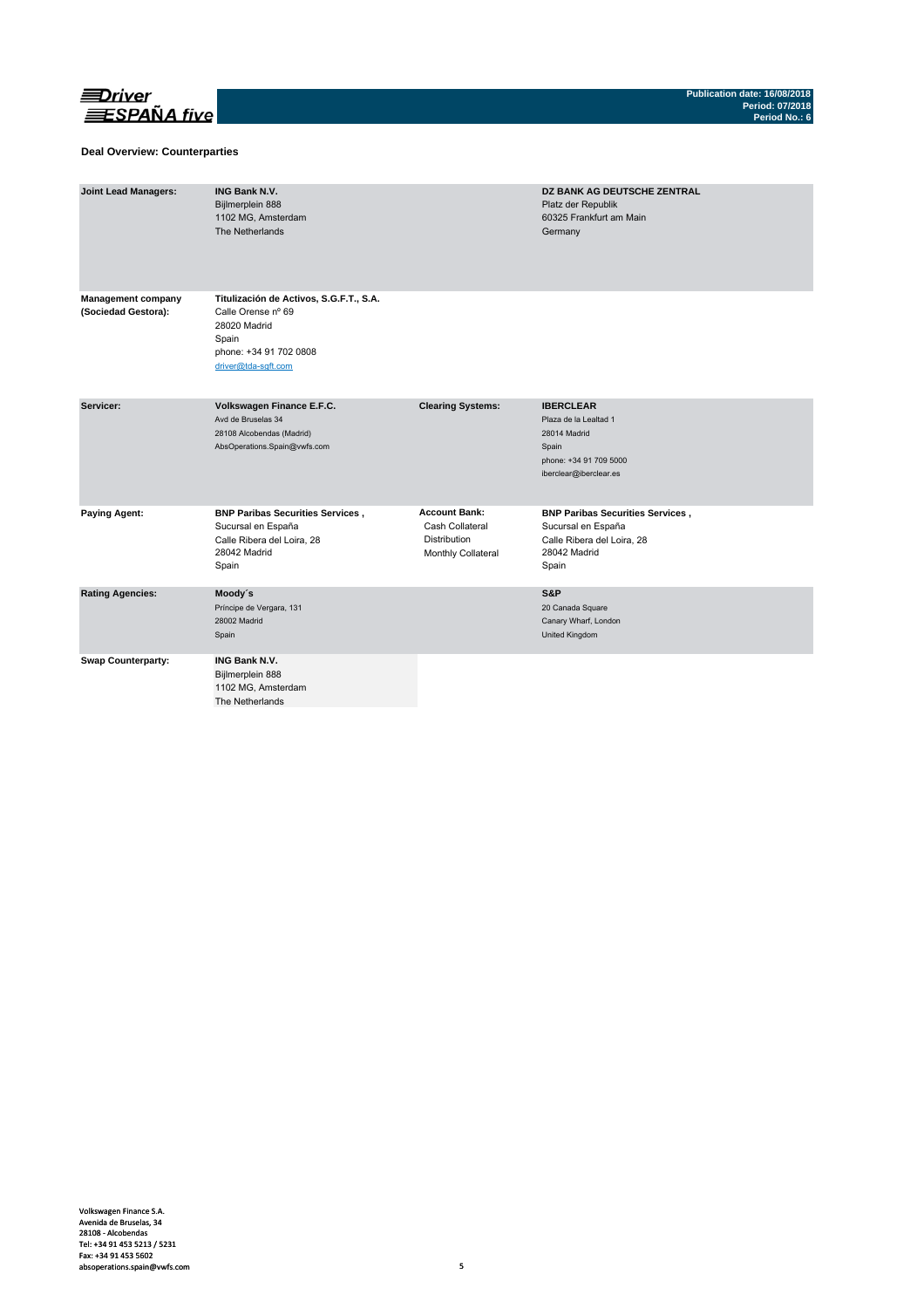

# **Information regarding the Notes I**

# **Rating Details:**

| <b>Rating at Issue Date</b> | <b>Class Al</b> | <b>Class B</b> |
|-----------------------------|-----------------|----------------|
| Moody's                     | Aa2             | A2             |
| S&P                         | AA+             | AA-            |

| <b>Current Rating</b> | Class $A^{\parallel}$ | <b>Class B</b> |
|-----------------------|-----------------------|----------------|
| Moody's               | Aa1                   | A2             |
| S&P                   | AAA                   | AA-            |

| <b>Information on Notes</b>      | <b>Class A</b> | <b>Class B</b> |
|----------------------------------|----------------|----------------|
| <b>Final Maturity Date</b>       | 21/04/2028     | 21/04/2028     |
| <b>Scheduled Repayment Date:</b> | 21/10/2025     | 21/10/2025     |
| ISIN:                            | ES0305319008   | ES0305319016   |
| Common Code:                     | 175957723      | 175958193      |
| Nominal Amount:                  | 100.000,00 €   | 100.000,00 €   |
|                                  |                |                |
| Information on Interest          | Class Al       | <b>Class B</b> |

| Information on Interest | <b>Class A</b>           | <b>Class B</b>           |
|-------------------------|--------------------------|--------------------------|
| Spread/Margin:          | 40 pbs                   | 54 pbs                   |
| Index Rate:             | 1-Month Euribor          | 1-Month Euribor          |
| Fixed/Floating:         | Floating                 | Floating                 |
| Current Coupon:         | 1-Month Euribor + 40 pbs | 1-Month Euribor + 54 pbs |
| Day Count Convention    | Actual/360               | Actual/360               |

# **Clean-Up Call**

Volkswagen Finance will have the right at its option to exercise a Clean-Up Call and to repurchase the Loan Receivables from Driver España One at any time when the sum of the Discounted Principal Balance for all loan contracts is less than 10 per cent. of the sum of the Discounted Principal Balance for all Loan contracts as of the Cut Off Date, provided that all payment obligations under the Notes will be thereby fulfilled.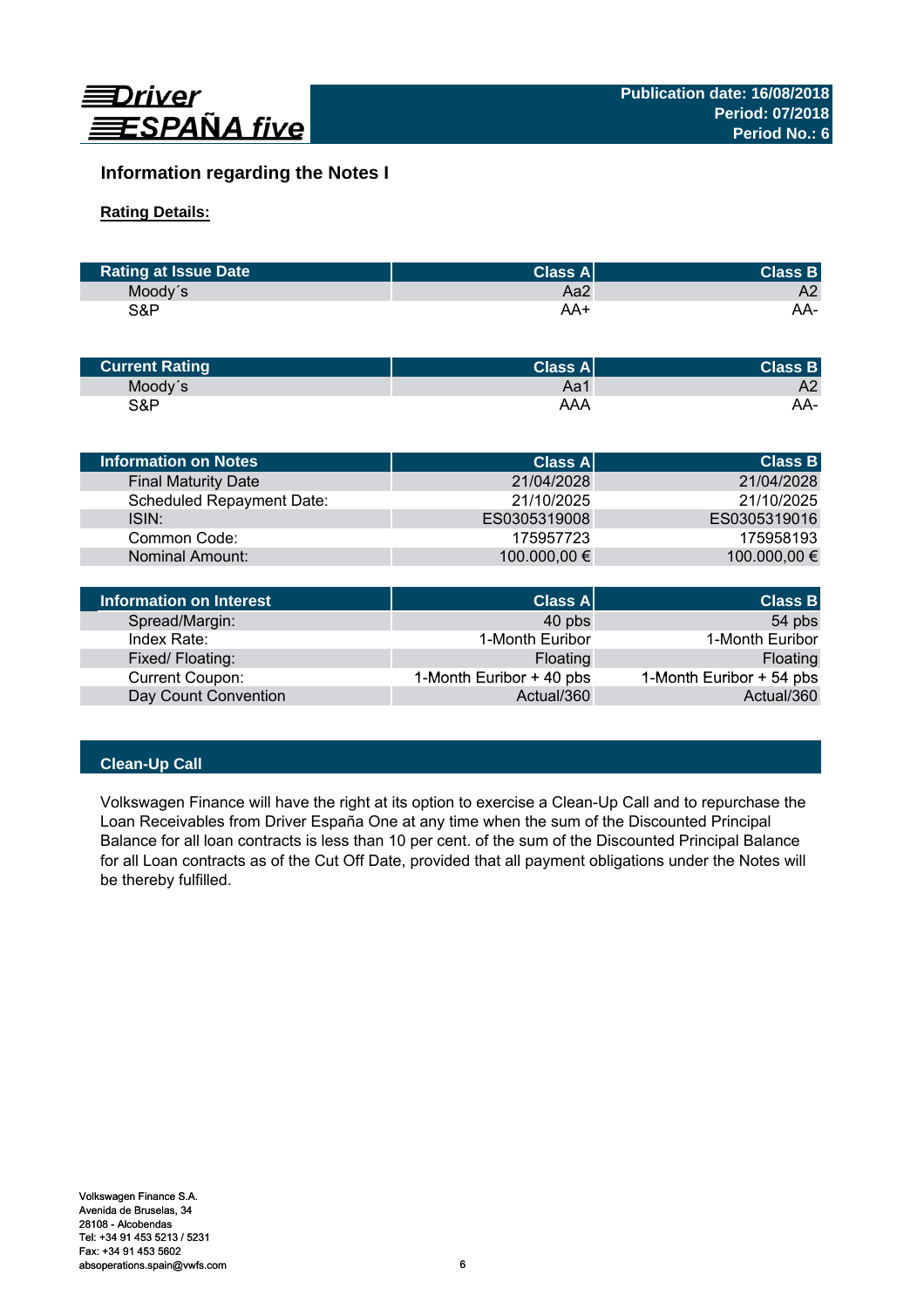

# **Information regarding the Notes II**

| <b>Monthly Period:</b>                       | July       |            |  |
|----------------------------------------------|------------|------------|--|
| <b>Payment Date:</b>                         | 21/08/2018 |            |  |
| <b>Interest Accrual Period (from/until):</b> | 23/07/2018 | 21/08/2018 |  |
| Days Accrued:                                | 29         |            |  |
| <b>Base Interest Rate (1-Month Euribor):</b> | $-0.369%$  |            |  |
|                                              | <b>EUR</b> |            |  |
| <b>Day Count Convention:</b>                 | 30/360     |            |  |

| <b>Interest Payments</b>                      | <b>Class A</b> | <b>Class B</b> |
|-----------------------------------------------|----------------|----------------|
| Total Interest Amount of the Reporting Period | 18.914.40 €    | 3.582.80 €     |
| Gross Paid interest:                          | 18.914.40 €    | 3.582,80 €     |
| <b>Unpaid Interest:</b>                       |                |                |
| Unpaid interest of the Reporting Period:      | $ \epsilon$    | ∕€7            |
| Cumulative unpaid interest:                   |                |                |

| <b>Principal Payment</b>                                              |                 | <b>Class A</b>   | <b>Class B</b>  |
|-----------------------------------------------------------------------|-----------------|------------------|-----------------|
| Note Balance (Cut Off Date):                                          |                 | 888.000.000,00 € | 26.000.000,00 € |
| Note Balance (Beginning of Period):                                   |                 | 758.409.720,00 € | 26.000.000,00 € |
| Unallocated Redemption Amount from Previous<br>Period:                | $29.33 \in$     |                  |                 |
| Available Redemption Amount Reporting Period:                         | 25.260.064,78 € |                  |                 |
| Total Available Redemption Amount:                                    | 25.260.094,11 € |                  |                 |
| Redemption Amount per Class:                                          |                 | 25.260.048,00 €  | $0.00 \in$      |
| Unallocated Redemption Amount per note class from<br>current period:: |                 | 46.11 €          | $0,00 \in$      |
| Note Balance (End of Period):                                         |                 | 733.149.672,00   | 26.000.000.00   |
| Note Factor (End of Period):                                          |                 | 82.56%           | 100,00%         |

|                                  | Class A     | <b>Class B</b> |
|----------------------------------|-------------|----------------|
| Initial OC Percentage at Poolcut | $11.2023\%$ | 8.6023%        |
| Current OC Percentage            | 13.3188%    | 10.2448%       |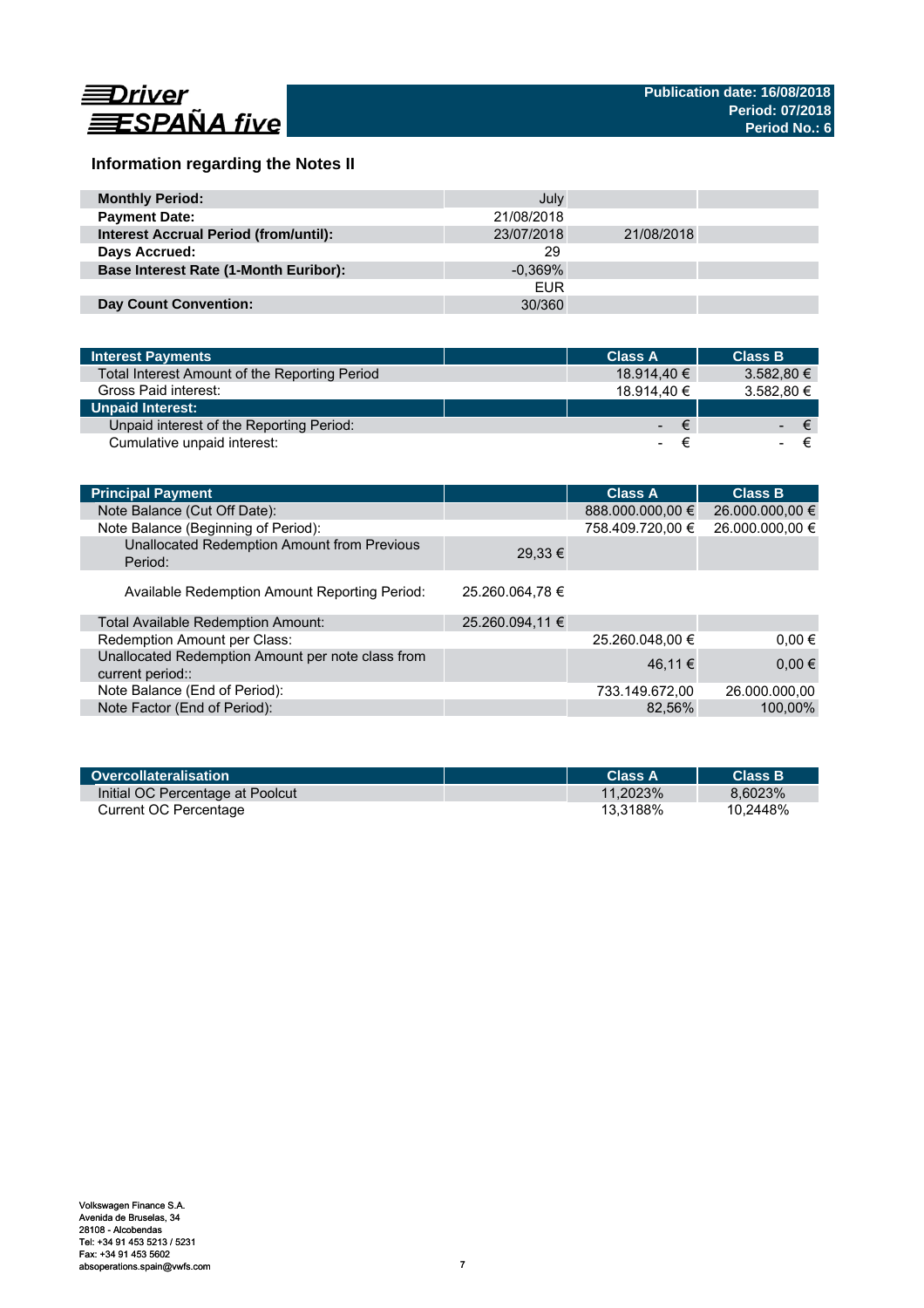

# **Credit Enhancement**

### *Credit Enhancement as of Cut Off Date*

|                                    | <b>Outstanding</b><br><b>Discounted Principal</b><br>Balance (%) | <b>Value</b>    |
|------------------------------------|------------------------------------------------------------------|-----------------|
| Class B Note*                      | 2.60%                                                            | 26.000.000,00 € |
| Subordinated Loan                  | 5,10%                                                            | 51.002.231,57 € |
| Overcollateralization              | 3,50%                                                            | 35.000.000,00 € |
| Cash Collateral Account            | 1.30%                                                            | 13.000.000.00 € |
| *for subordination to class A note |                                                                  |                 |

| <b>Cash Collateral Account (CCA)</b>      | in EUR          | in % of Outstanding Discounted<br><b>Balance as of</b> |                 |
|-------------------------------------------|-----------------|--------------------------------------------------------|-----------------|
| <b>Initial Balance at Poolcut</b>         | 13.000.000,00 € | 1.30%                                                  | <b>Poolcut</b>  |
| Targeted Balance (Floor)                  | 11.000.000,00 € | 1.10%                                                  | Poolcut         |
| Balance as of the Beginning of the Period | 11.322.881,80 € | 1.13%                                                  | <b>BoPeriod</b> |
| Payment from CCA/ Payment to CCA          | 322.881,80 €    | $\overline{\phantom{0}}$                               | -               |
| Balance as of the End of the Period       | 11.000.000,00 € | 1.30%                                                  | EoPeriod        |

# **Calculation of Credit Enhancement:**

The Class B Notes benefit from the Subordinated Loan, the Overcollateralisation and the Cash Collateral Account.

• The transaction starts with sequential amortisation and therefore initially only the Class A Notes will receive principal payments

● The transaction switches into pro rata amortisation once an overcollateralisation percentage (i.e. credit enhancement excluding cash collateral) of OC-Percentage for the Class A Notes and OC-Percentage for the Class B Notes has been reached

• The amortisation will revert to sequential in case the total amount of notes outstanding falls below 10% of the initial notes outstanding

# **Set off Risk**

No set off risk is applicable in this transaction.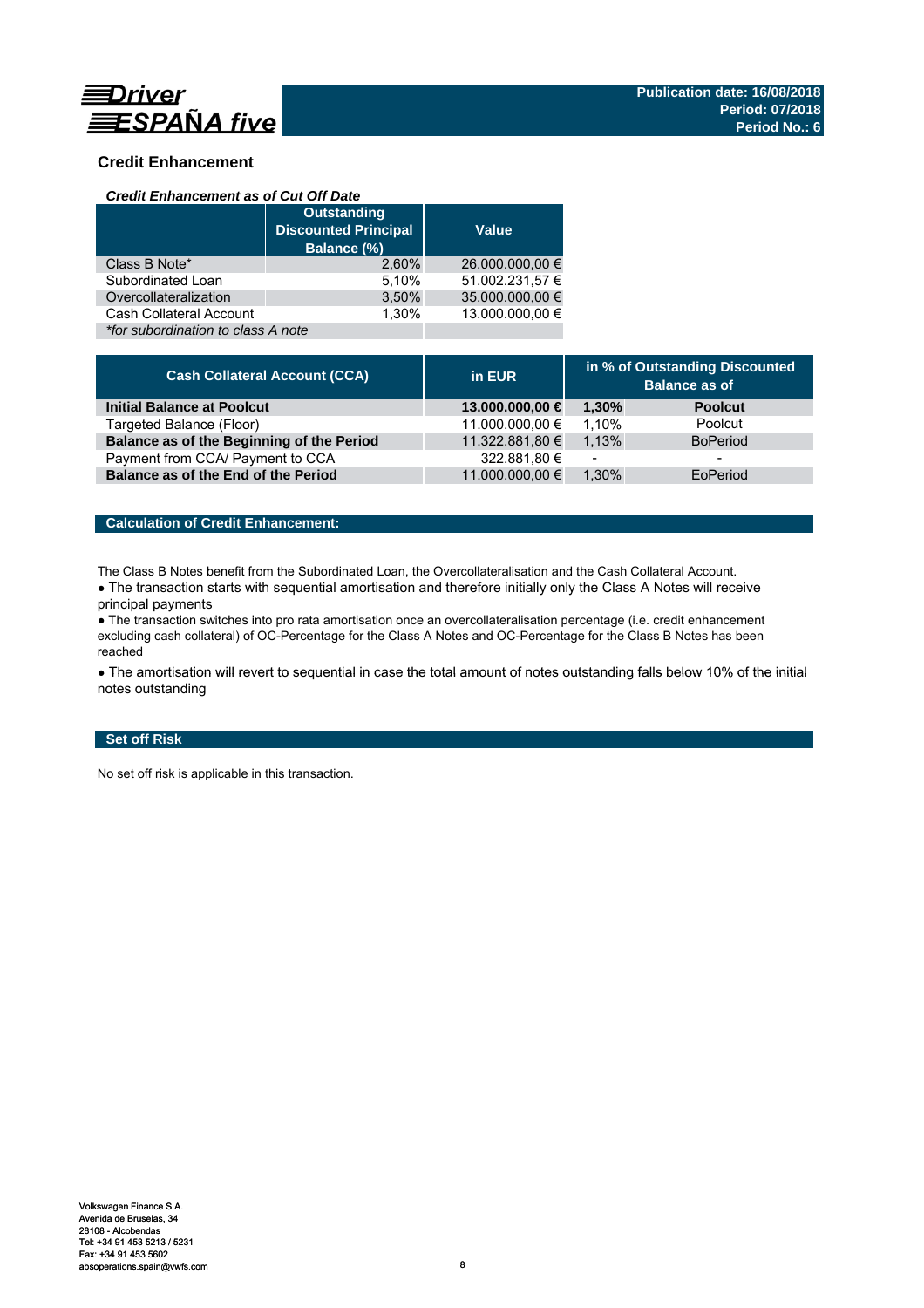

# **Swap/ Waterfall**

| <b>Amortising Interest Rate Swap</b>      | <b>Class A</b>                | <b>Class B</b>  |
|-------------------------------------------|-------------------------------|-----------------|
| Initial Principal                         | 758.409.720,00 €              | 26.000.000,00 € |
| Underlying Principal for Reporting Period | 758.409.720,00 €              | 26.000.000,00 € |
| Paying Leg                                | <b>Fix Interest Rate</b>      |                 |
|                                           |                               |                 |
| Receiving Leg                             | <b>Floating Interest Rate</b> |                 |
| Net Swap payments/ Receipts               | 188.422,68 € -                | 8.322,17€       |

# **Waterfall**

|                                                   |      | <b>Payment</b>  | <b>Remaining Amount</b> |
|---------------------------------------------------|------|-----------------|-------------------------|
| Remaining Balance from Previous Period            |      | $29.33 \in$     |                         |
| <b>Available Distribution Amount</b>              | plus | 26.232.304,67 € | 26.232.334,00 €         |
| Fees                                              | less | 752.997.84 €    | 25.479.336.16 €         |
| Net Swap Payments Class A                         | less | 188.422,68 €    | 25.290.913.48 €         |
| Net Swap Payments Class B                         | less | 8.322,17 €      | 25.282.591,31 €         |
| Interest Class A                                  | less | 18.914,40 €     | 25.263.676.91 €         |
| Interest Class B                                  | less | $3.582,80 \in$  | 25.260.094.11 €         |
| Payment to Cash Collateral Account                | less | €               | 25.260.094,11 €         |
| <b>Redemption Class A</b>                         | less | 25.260.048.00 € | 46.11 €                 |
| <b>Redemption Class B</b>                         | less | €               | 46.11 €                 |
| Remaining Amount Due to Rounding                  | less | 46.11 €         | €                       |
| Other Payments to Swap Counterparties             | less | €               | €                       |
| <b>Interest Subordinated Loan</b>                 | less | €               | €                       |
| Redemption Subordinated Loan                      | less | €               | €                       |
| Payment to Subordinated Lender or VW Finance less |      | €               | €                       |
| Payment from Cash Collateral Account              |      | 322.881,80 €    | 322.881,80 €            |
| Interest Subordinated Loan                        | less | 61.265,34 €     | 261.616,46 €            |
| Redemption Subordinated Loan                      | less | 261.616.46 €    | €                       |
| Payment to Subordinated Lender or VW Finance less |      | €               | €                       |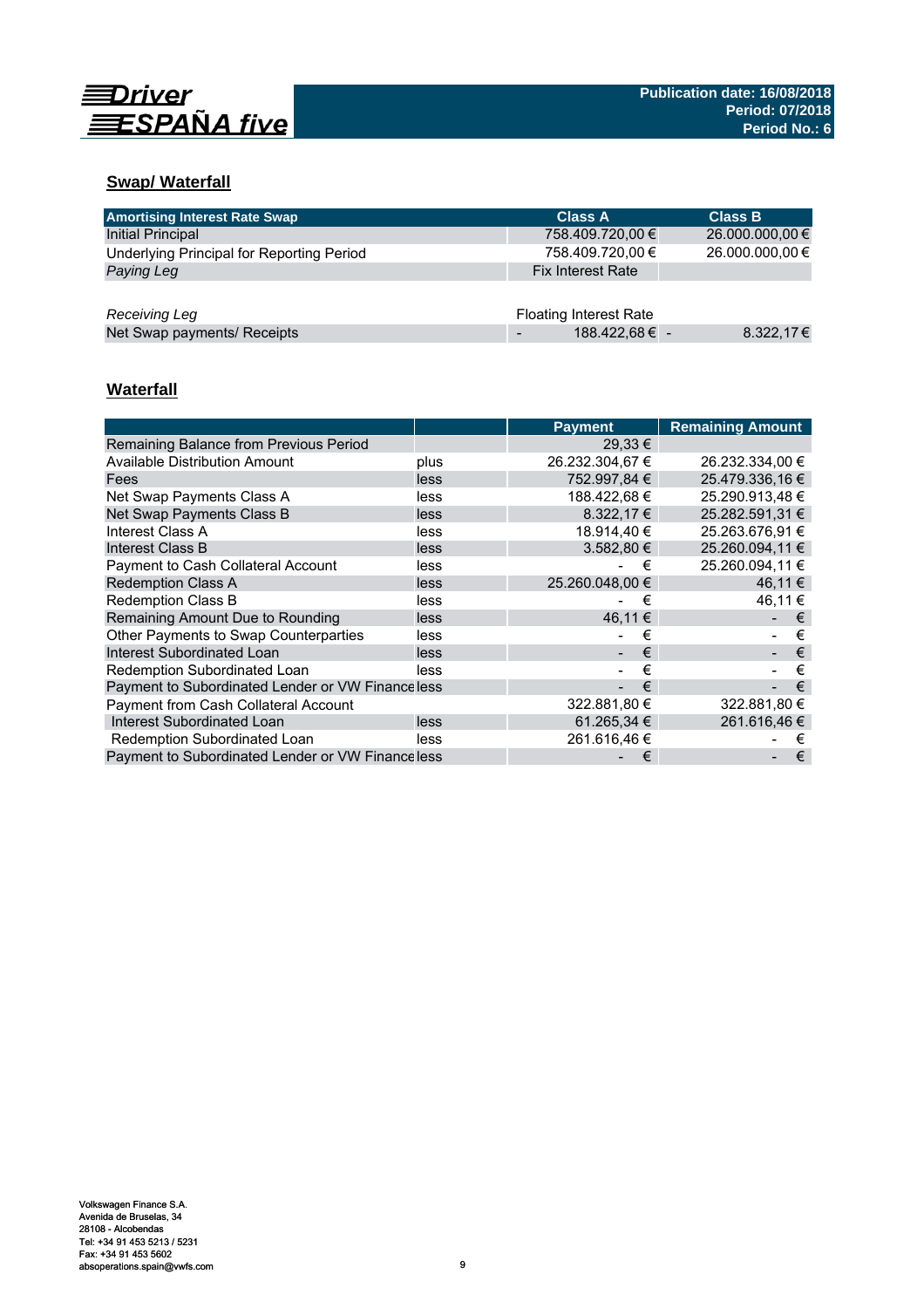

**Run Out Schedule**

| At the End of Previous Reporting Period 30/06/2018 |                                             |                                         |                                            | At the end of Reporting Period 31/07/2018 |                                             |                                         |                                            |  |  |
|----------------------------------------------------|---------------------------------------------|-----------------------------------------|--------------------------------------------|-------------------------------------------|---------------------------------------------|-----------------------------------------|--------------------------------------------|--|--|
| <b>Payment Period</b>                              | <b>ABS Remaining</b><br><b>Depreciation</b> | <b>ABS Remaining</b><br><b>Interest</b> | <b>ABS Remaining</b><br><b>Instalments</b> | <b>Payment Period</b>                     | <b>ABS Remaining</b><br><b>Depreciation</b> | <b>ABS Remaining</b><br><b>Interest</b> | <b>ABS Remaining</b><br><b>Instalments</b> |  |  |
| Arrears                                            | 330.652.19€                                 | 10.177,17€                              | 340.829.36€                                | Arrears                                   | 395.367.73€                                 | 10.539.15€                              | 405.906.88€                                |  |  |
| 07/2018                                            | 23.791.966.61€                              | 1.033.906.02€                           | 24.825.872.63€                             |                                           |                                             |                                         |                                            |  |  |
| 08/2018                                            | 23.802.344,39€                              | 1.005.654,34 €                          | 24.807.998,73€                             | 08/2018                                   | 23.768.134,83€                              | 1.003.916,93€                           | 24.772.051,76€                             |  |  |
| 09/2018                                            | 23.792.597,99€                              | 977.388,85€                             | 24.769.986,84€                             | 09/2018                                   | 23.757.736,05€                              | 975.692,07€                             | 24.733.428,12€                             |  |  |
| 10/2018                                            | 23.799.661,35€                              | 949.135,67€                             | 24.748.797,02€                             | 10/2018                                   | 23.764.123,67€                              | 947.480,25€                             | 24.711.603,92€                             |  |  |
| 11/2018                                            | 23.774.094,85€                              | 920.874,90€                             | 24.694.969,75€                             | 11/2018                                   | 23.737.201,11€                              | 919.261,67€                             | 24.656.462,78€                             |  |  |
| 12/2018                                            | 23.599.063.68€                              | 892.645,03€                             | 24.491.708,71€                             | 12/2018                                   | 23.562.126,14€                              | 891.075,60€                             | 24.453.201,74€                             |  |  |
| 01/2019                                            | 23.464.648,48€                              | 864.620,73€                             | 24.329.269,21€                             | 01/2019                                   | 23.427.667,13€                              | 863.095,11€                             | 24.290.762,24€                             |  |  |
| 02/2019                                            | 23.366.576,58€                              | 836.760,67€                             | 24.203.337,25€                             | 02/2019                                   | 23.329.551,20€                              | 835.279,08€                             | 24.164.830,28€                             |  |  |
| 03/2019                                            | 23.259.988,60€                              | 809.008,61€                             | 24.068.997,21€                             | 03/2019                                   | 23.223.014,43€                              | 807.570,93€                             | 24.030.585,36€                             |  |  |
| 04/2019                                            | 23.182.287,11€                              | 781.386,40€                             | 23.963.673,51€                             | 04/2019                                   | 23.145.268,99€                              | 779.992,67€                             | 23.925.261,66€                             |  |  |
| 05/2019                                            | 23.011.398.62€                              | 753.859.34 €                            | 23.765.257.96€                             | 05/2019                                   | 22.974.400.13€                              | 752.509.50€                             | 23.726.909.63€                             |  |  |
| 06/2019                                            | 22.892.209,01€                              | 726.531,91€                             | 23.618.740,92€                             | 06/2019                                   | 22.856.004,01€                              | 725.226,11€                             | 23.581.230,12€                             |  |  |
| 07/2019                                            | 22.718.158,69€                              | 699.346,37€                             | 23.417.505,06€                             | 07/2019                                   | 22.681.910,73€                              | 698.083,53€                             | 23.379.994,26€                             |  |  |
| 08/2019                                            | 22.534.187.32€                              | 672.370,31€                             | 23.206.557,63€                             | 08/2019                                   | 22.498.599,53€                              | 671.150.50€                             | 23.169.750.03€                             |  |  |
| 09/2019                                            | 22.398.959.93€                              | 645.610,04€                             | 23.044.569,97€                             | 09/2019                                   | 22.363.588,68€                              | 644.432.49€                             | 23.008.021,17€                             |  |  |
| 10/2019                                            | 22.211.627,19€                              | 619.011,66€                             | 22.830.638,85€                             | 10/2019                                   | 22.176.867,74€                              | 617.876,19€                             | 22.794.743,93€                             |  |  |
| 11/2019                                            | 21.957.084,89€                              | 592.633,04€                             | 22.549.717,93€                             | 11/2019                                   | 21.923.356,72€                              | 591.538,77€                             | 22.514.895,49€                             |  |  |
| 12/2019                                            | 21.516.360,82€                              | 566.559,47€                             | 22.082.920,29€                             | 12/2019                                   | 21.483.222,38€                              | 565.505,31€                             | 22.048.727,69€                             |  |  |
| 01/2020                                            | 21.011.200,76€                              | 541.008,37€                             | 21.552.209,13€                             | 01/2020                                   | 20.980.666,62€                              | 539.993,56€                             | 21.520.660,18€                             |  |  |
| 02/2020                                            | 20.609.350.99€                              | 516.059.03€                             | 21.125.410,02€                             | 02/2020                                   | 20.579.410.56€                              | 515.080.39€                             | 21.094.490,95€                             |  |  |
| 03/2020                                            | 20.192.088,10€                              | 491.586,76€                             | 20.683.674,86€                             | 03/2020                                   | 20.162.112,09€                              | 490.643,70€                             | 20.652.755,79€                             |  |  |
| 04/2020                                            | 19.550.901,08€                              | 467.607,55€                             | 20.018.508,63€                             | 04/2020                                   | 19.521.058,83€                              | 466.700,08€                             | 19.987.758,91€                             |  |  |
| 05/2020                                            | 18.851.893,44 €                             | 444.391,73€                             | 19.296.285,17€                             | 05/2020                                   | 18.822.777,55€                              | 443.519,73€                             | 19.266.297.28€                             |  |  |
| 06/2020                                            | 18.274.432,08€                              | 422.007,02€                             | 18.696.439,10€                             | 06/2020                                   | 18.244.874,68€                              | 421.169,62€                             | 18.666.044,30 €                            |  |  |
| 07/2020                                            | 17.590.844.56€                              | 400.304.08€                             | 17.991.148.64€                             | 07/2020                                   | 17.561.359.29€                              | 399.501.73€                             | 17.960.861.02€                             |  |  |
| 08/2020                                            | 16.887.386,83€                              | 379.416,88€                             | 17.266.803,71€                             | 08/2020                                   | 16.859.574,79€                              | 378.649,62€                             | 17.238.224,41€                             |  |  |
| 09/2020                                            | 16.435.399,42€                              | 359.364,54€                             | 16.794.763,96€                             | 09/2020                                   | 16.407.859,87€                              | 358.630,26€                             | 16.766.490,13€                             |  |  |
| 10/2020                                            | 15.852.557.17€                              | 339.847,35€                             | 16.192.404,52€                             | 10/2020                                   | 15.825.500,86€                              | 339.145,73€                             | 16.164.646,59€                             |  |  |
| 11/2020                                            | 15.296.784.76€                              | 321.021,24€                             | 15.617.806,00€                             | 11/2020                                   | 15.270.197.16€                              | 320.351.77€                             | 15.590.548.93€                             |  |  |
| 12/2020                                            | 14.965.304,10€                              | 302.853,19€                             | 15.268.157,29€                             | 12/2020                                   | 14.938.684,96€                              | 302.215,26€                             | 15.240.900,22€                             |  |  |
| 01/2021                                            | 14.641.532,11€                              | 285.081,67€                             | 14.926.613,78€                             | 01/2021                                   | 14.615.380,30€                              | 284.475,46€                             | 14.899.855,76€                             |  |  |
| 02/2021                                            | 14.370.839,79€                              | 267.692,24€                             | 14.638.532,03€                             | 02/2021                                   | 14.344.818,68€                              | 267.116,97€                             | 14.611.935,65€                             |  |  |
| 03/2021                                            | 13.999.294,95€                              | 250.629,29€                             | 14.249.924,24€                             | 03/2021                                   | 13.973.442,88€                              | 250.084,94€                             | 14.223.527,82€                             |  |  |
| 04/2021                                            | 13.198.135.97€                              | 234.006.50€                             | 13.432.142,47€                             | 04/2021                                   | 13.173.562,05€                              | 233.492.83€                             | 13.407.054,88€                             |  |  |
| 05/2021                                            | 12.266.959,32€                              | 218.333,26€                             | 12.485.292,58€                             | 05/2021                                   | 12.242.535,28€                              | 217.848,79€                             | 12.460.384,07€                             |  |  |
| 06/2021                                            | 11.459.868,89€                              | 203.764,93€                             | 11.663.633,82€                             | 06/2021                                   | 11.435.787,86€                              | 203.309,50€                             | 11.639.097,36€                             |  |  |
| 07/2021                                            | 10.388.468,76€                              | 190.156,00€                             | 10.578.624,76€                             | 07/2021                                   | 10.365.159,16€                              | 189.729,13€                             | 10.554.888,29€                             |  |  |
| 08/2021                                            | 9.358.338,40€                               | 177.820,04 €                            | 9.536.158,44 €                             | 08/2021                                   | 9.336.037,05€                               | 177.420,90€                             | 9.513.457,95€                              |  |  |
| 09/2021                                            | 8.650.212.91€                               | 166.706.28€                             | 8.816.919,19€                              | 09/2021                                   | 8.628.469.73€                               | 166.333.55€                             | 8.794.803.28€                              |  |  |
| 10/2021                                            | 7.734.660,35€                               | 156.435,17€                             | 7.891.095,52€                              | 10/2021                                   | 7.714.413,19€                               | 156.088,30€                             | 7.870.501,49€                              |  |  |
| 11/2021                                            | 6.954.170,43€                               | 147.249,91€                             | 7.101.420,34 €                             | 11/2021                                   | 6.935.222,87€                               | 146.927,04€                             | 7.082.149,91€                              |  |  |
| 12/2021                                            | 6.818.648,78€                               | 138.992,59€                             | 6.957.641,37€                              | 12/2021                                   | 6.800.090,50€                               | 138.692,26€                             | 6.938.782,76€                              |  |  |
| 01/2022                                            | 6.661.925,06€                               | 130.895,21€                             | 6.792.820,27€                              | 01/2022                                   | 6.643.344,75€                               | 130.616,91€                             | 6.773.961,66€                              |  |  |
| 02/2022                                            | 6.540.467,15€                               | 122.983,56€                             | 6.663.450,71€                              | 02/2022                                   | 6.522.150,14€                               | 122.727,35€                             | 6.644.877,49€                              |  |  |
| 03/2022                                            | 6.406.574,41€                               | 115.216,72€                             | 6.521.791,13€                              | 03/2022                                   | 6.388.473,33€                               | 114.982,25€                             | 6.503.455.58€                              |  |  |
| 04/2022                                            | 6.139.691,43€                               | 107.609,54€                             | 6.247.300,97€                              | 04/2022                                   | 6.121.568,89€                               | 107.396,53€                             | 6.228.965,42€                              |  |  |
| 05/2022                                            | 5.800.952,10€                               | 100.318,75€                             | 5.901.270,85€                              | 05/2022                                   | 5.783.426,87€                               | 100.127,32€                             | 5.883.554,19€                              |  |  |
| 06/2022                                            | 5.478.813.15€                               | 93.430,15€                              | 5.572.243.30 €                             | 06/2022                                   | 5.461.267.12€                               | 93.259.52€                              | 5.554.526.64 €                             |  |  |
| 07/2022                                            | 5.063.461,17€                               | 86.923,80€                              | 5.150.384,97€                              | 07/2022                                   | 5.046.658,92€                               | 86.774,04€                              | 5.133.432,96€                              |  |  |
| <b>Subtotal</b>                                    | 802.855.026,72€                             | 22.537.193,88 €                         | 825.392.220,60 €                           | <b>Subtotal</b>                           | 777.774.028,03 €                            | 21.463.230,90 €                         | 799.237.258,93 €                           |  |  |
| >07/2022                                           | 68.135.881,12€                              | 942.441,06€                             | 69.078.322,18€                             | >07/2022                                  | 68.026.531,31€                              | 941.057,01€                             | 68.967.588,32€                             |  |  |
| <b>Total</b>                                       | 870.990.907,84 €                            | 23.479.634.94 €                         | 894.470.542,78 €                           | Total                                     | 845,800,559,34 €                            | 22.404.287,91 €                         | 868.204.847,25€                            |  |  |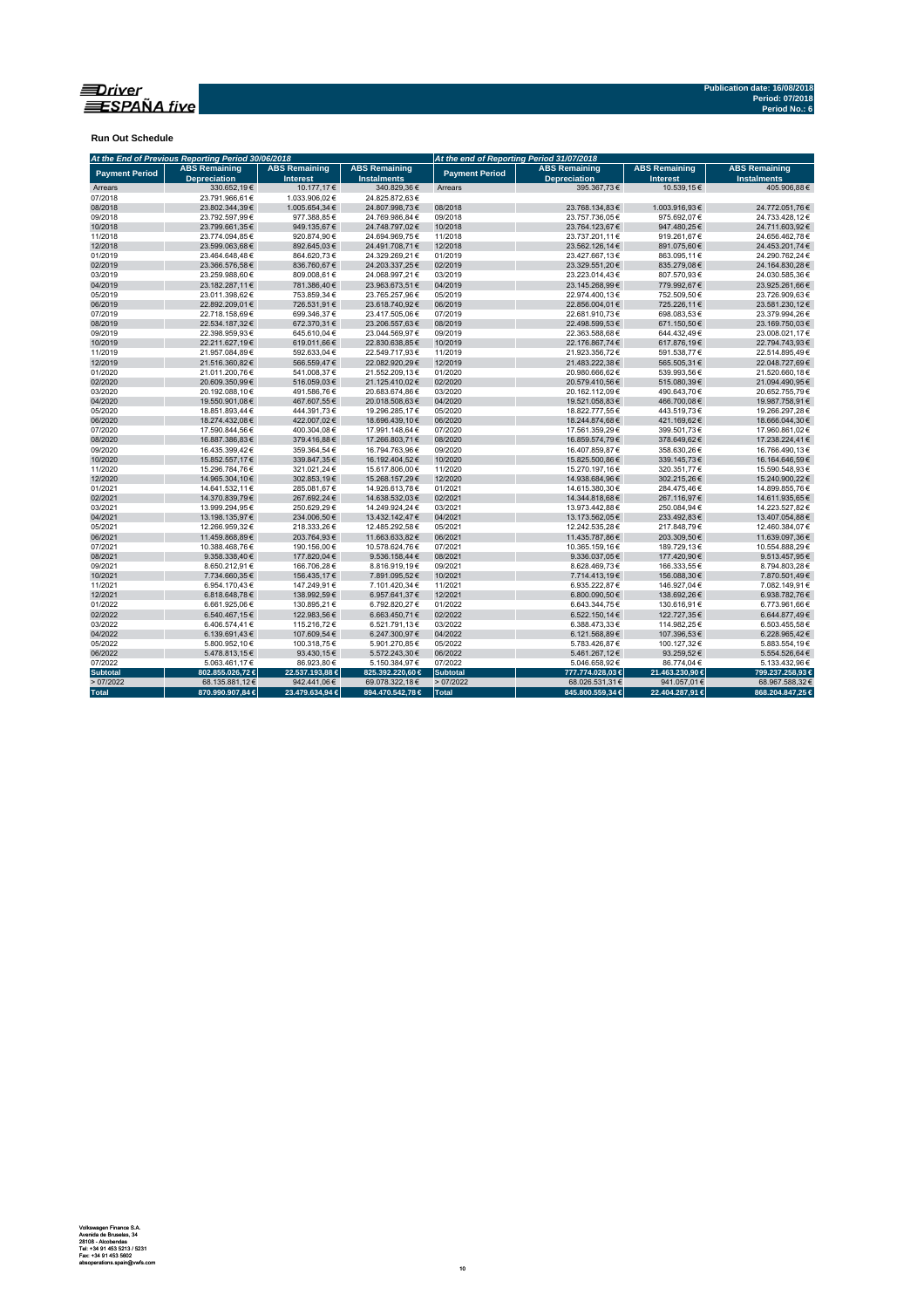

# **Amortisation Profile**

5.000.000

 $\,$  0  $\,$ 

**0 +** 

**03.2018 011-0125-0125**  **All Property HALL** 

**BRASH PLANE** 

**All Bread - 1 - 1 - 1** 



**21.2020** 

Actual Amort sation Expected Amortisation

**ALLAN ALL Br** 

**03.2020**<br>220.2020

**PLANE** 

**PARTHY 00 222020** 

**02.2021** 03.2012 05-2021 07.2021

**02.2010** 

**ARICAN**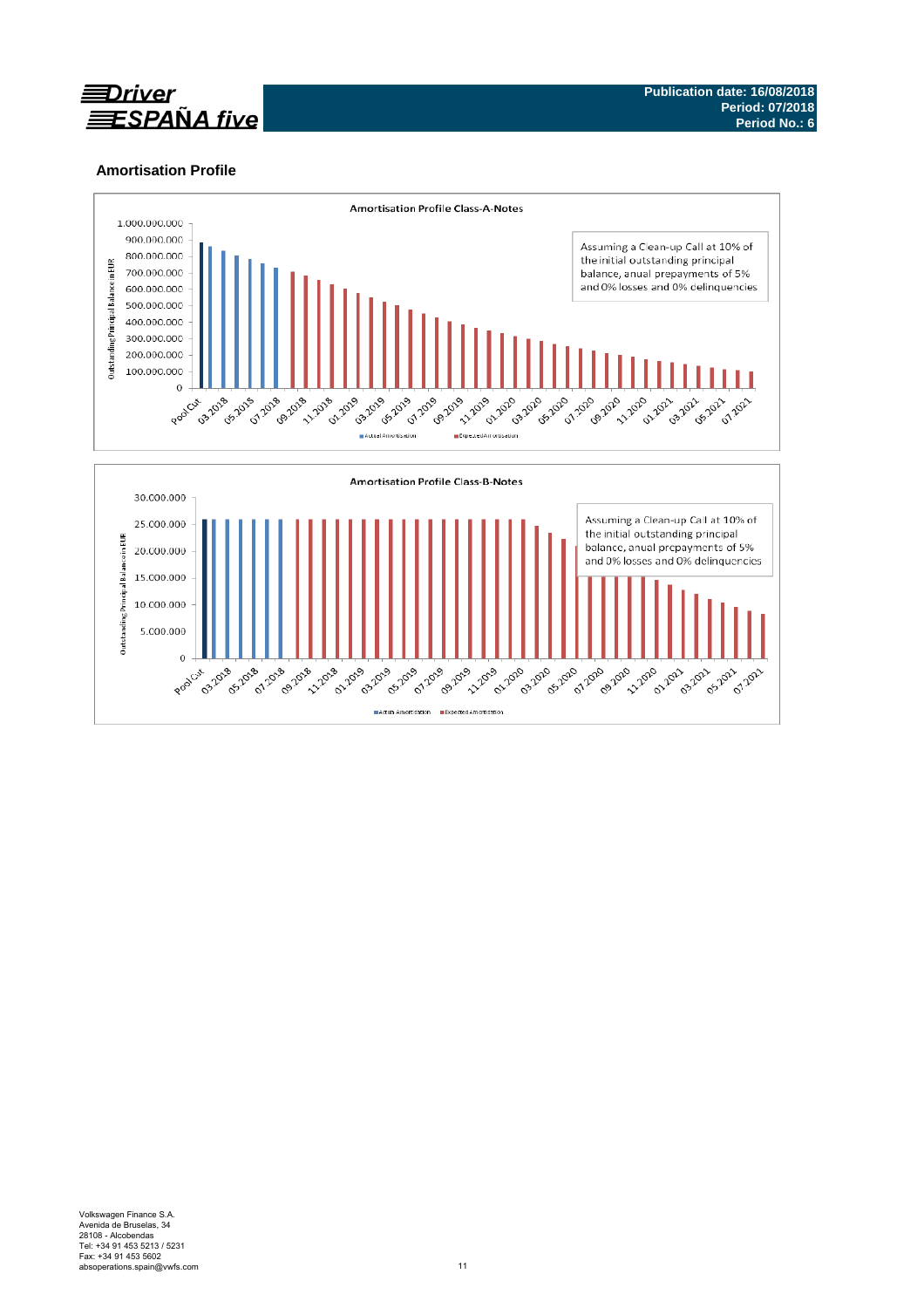

# **Defaults/ Performance Trigger**

|  | <b>Cumulative Gross Losses</b> |
|--|--------------------------------|
|  |                                |

|                 | <b>Number of Contracts</b> | Defaults - Discounted<br>principal balance |
|-----------------|----------------------------|--------------------------------------------|
| Begin of Period | 12                         | 213.413,70                                 |
| Defaults        |                            | 94.744.64                                  |
| End of Period   | 20                         | 308.158.34                                 |
|                 |                            |                                            |

### **Cumulative Gross Loss Ratio**

| Cumulative Defaults as percentage of Discounted Principal Balance at Pool cut Date $(\epsilon)$ | 0,0308% |
|-------------------------------------------------------------------------------------------------|---------|
|                                                                                                 |         |

# **Performance Triggers**

A Targeted Note Balance was implemented to assure on a monthly basis that no cash is paid to lower steps in the waterfall unless there is sufficient overcollateralization to support the notes.

The performance trigger in form of a credit enhancement increase condition will be activated when the cumulative Gross Loss Ratio exceeds the defined limits. In this case the overcollateralization will be increased accordingly.

|                                                            | <b>OC-Percentage</b> | <b>OC-Percentage</b> |
|------------------------------------------------------------|----------------------|----------------------|
|                                                            | <b>Class A Notes</b> | <b>Class B Notes</b> |
| Until a Credit Enhancement Increase condition is in place  | 21.00%               | 14.50%               |
| Level I Credit Enhancement Increase condition is in place  | 25.00%               | 18.00%               |
| Level II Credit Enhancement Increase condition is in place | 100.00%              | 100.00%              |

### *Performance Trigger*

| <b>Levels</b> | <b>Credit Enhancement increase condition</b>                                                                                                                                                                 | <b>Credit Enhancement</b><br>increase condition in<br>place? |
|---------------|--------------------------------------------------------------------------------------------------------------------------------------------------------------------------------------------------------------|--------------------------------------------------------------|
| Level 1       | Cumulative Gross Loss Ratio exceeds (i) 1.8% on any Payment Date prior to or<br>during May 2019 (included); or (ii) 4.00% for any Payment Date after May 2019<br>and until that for February 2020(inclusive) | No.                                                          |
| Level 2       | Cumulative Gross Loss Ratio exceeds 8.0% for any Payment Date                                                                                                                                                | No.                                                          |

### *Performance Pool vis-a-vis Triggers*

### **Cumulated Grossloss**

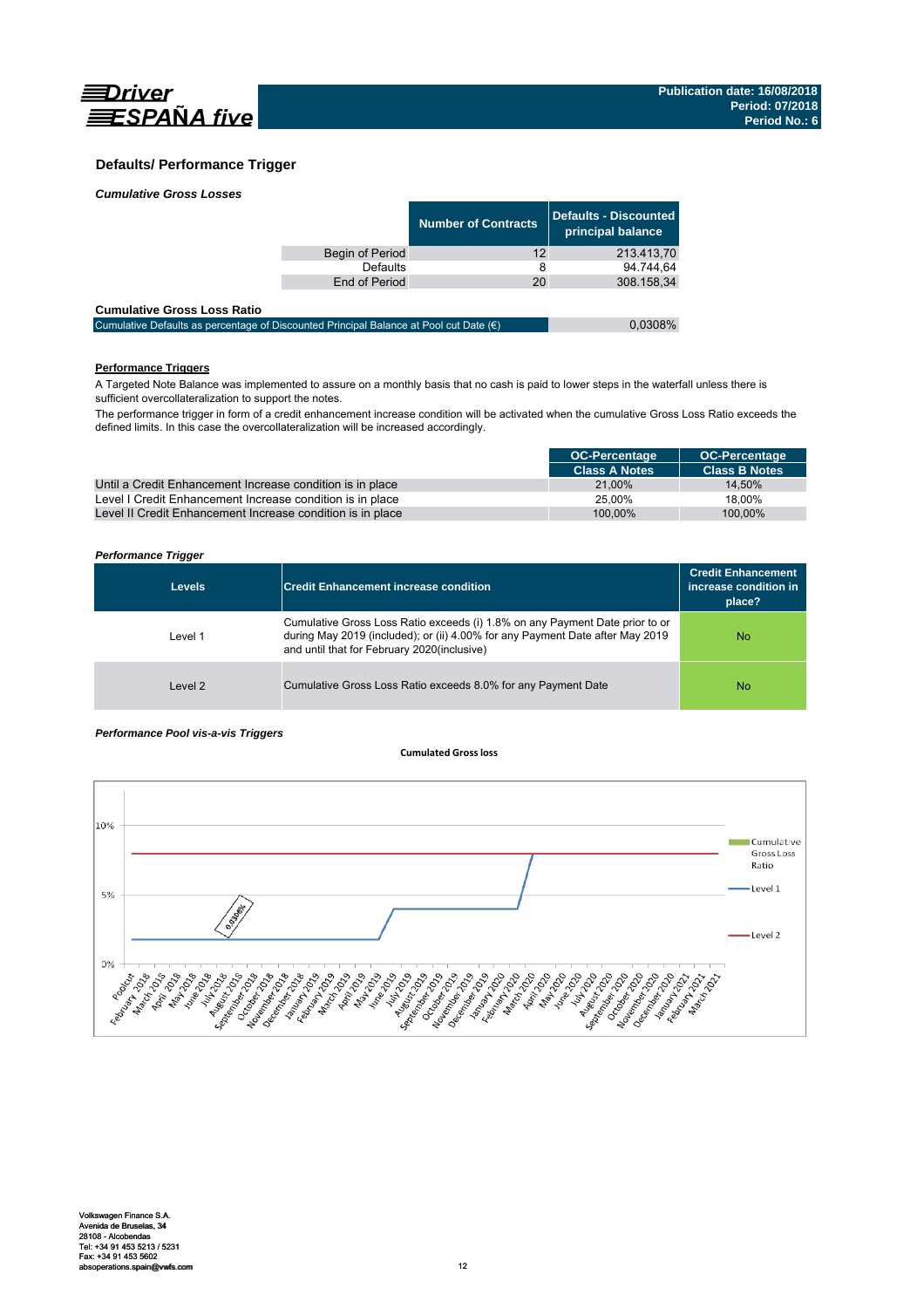

### **Overview Outstanding Contracts**

### *Development of Pool within Reporting Period*

|                                      | <b>Number of</b><br>contracts | <b>Adjustments</b> | <b>Outstanding Nominal</b><br><b>Balance</b> |
|--------------------------------------|-------------------------------|--------------------|----------------------------------------------|
| <b>Begin of Period</b>               |                               |                    | 894.470.542.78 €                             |
| <b>End of Period</b>                 |                               |                    | 868.204.847.25 €                             |
| Periodic reduction of Nominal        |                               | 26.265.695.53 €    | 26.265.695.53 €                              |
| Excess provision at pool cut         |                               | 0.00€              |                                              |
| Adjustment due to outdated arrears   |                               | 0.00€              |                                              |
| Cancelled interest in prepayments    |                               | -43.448.43 €       |                                              |
| Fees for prolongation                |                               | 1.529.85 €         |                                              |
| Write Off / Write Down               | ٠                             | 0.00€              |                                              |
| Recoveries after Write Off           |                               | 0.00€              |                                              |
| Cancelation fees                     |                               | 7.420.40 €         |                                              |
| Interest in arrears                  |                               | 1.107.32 €         |                                              |
| Net Swaps                            |                               | 0.00€              |                                              |
| <b>Available Distribution Amount</b> |                               | 26.232.304.67 €    |                                              |

#### *Status of Contracts*

| <b>Status of Contracts</b> | <b>Credit Type</b><br><b>Pool Balance at Poolcut</b> |                                                           |                            |                                                                     | <b>Vehicle Status</b> |                                                                    |                                            |                               |                                          |                               |
|----------------------------|------------------------------------------------------|-----------------------------------------------------------|----------------------------|---------------------------------------------------------------------|-----------------------|--------------------------------------------------------------------|--------------------------------------------|-------------------------------|------------------------------------------|-------------------------------|
|                            |                                                      |                                                           | <b>Auto Credit</b>         |                                                                     | <b>Classic Credit</b> |                                                                    | lew                                        |                               | <b>Used</b>                              |                               |
| <b>Status</b>              | <b>Number of</b><br><b>Contracts</b>                 | <b>Outstanding Discounted</b><br><b>Principal Balance</b> | <b>Number of Contracts</b> | <b>Outstanding</b><br><b>Discounted Principal</b><br><b>Balance</b> | Number of Contracts   | <b>Outstanding</b><br><b>Discounted Principa</b><br><b>Balance</b> | Number of Contracts   Discounted Principal | Outstanding<br><b>Ralance</b> | Number of Contracts Discounted Principal | Outstanding<br><b>Balance</b> |
| Current                    | 86.320                                               | 1.000.002.231,57 €                                        | 11.160                     | 88.987.892,58 €                                                     | 75.160                | 911.014.338,99 €                                                   | 71.700                                     | 824.396.601,44 €              | 14.620                                   | 175.605.630,13 €              |
| Delinquent                 |                                                      |                                                           |                            |                                                                     |                       |                                                                    |                                            |                               |                                          |                               |
| Defaulted                  |                                                      | . .                                                       |                            | $\sim$                                                              |                       | $\sim$                                                             |                                            |                               |                                          | $-$                           |
| Partial Prepayment         |                                                      |                                                           |                            |                                                                     |                       |                                                                    |                                            |                               |                                          |                               |
| End of Term                |                                                      |                                                           |                            | $-$                                                                 |                       | $\sim$                                                             |                                            | $\sim$                        |                                          | $\sim$ $\sim$                 |
| Write Off                  |                                                      |                                                           |                            | $\sim$                                                              |                       |                                                                    |                                            |                               |                                          | $ -$                          |
| <b>Full Prepayment</b>     |                                                      | . .                                                       |                            | $ \pm$                                                              |                       | $\sim$                                                             |                                            | . .                           |                                          | $\sim$                        |
| Repurchase                 |                                                      |                                                           |                            |                                                                     |                       |                                                                    |                                            |                               |                                          |                               |
| <b>Total</b>               | 86.320                                               | 1.000.002.231,57 €                                        | 11.160                     | 88.987.892,58 €                                                     | 75.160                | 911.014.338,99 €                                                   | 71.700                                     | 824.396.601,44 €              | 14.620                                   | 175.605.630,13 €              |

|                        |                  | Pool Balance at the End of Period |                                             | <b>Credit Type</b>          |                                            |                   | <b>Vehicle Status</b> |                    |                                                 |                             |
|------------------------|------------------|-----------------------------------|---------------------------------------------|-----------------------------|--------------------------------------------|-------------------|-----------------------|--------------------|-------------------------------------------------|-----------------------------|
|                        |                  |                                   | <b>Auto Credit</b><br><b>Classic Credit</b> |                             | New                                        |                   | <b>Used</b>           |                    |                                                 |                             |
|                        | <b>Number of</b> | <b>Outstanding Discounted</b>     |                                             | <b>Outstanding</b>          |                                            | Outstanding       |                       | <b>Outstanding</b> |                                                 | Outstanding                 |
| <b>Status</b>          | <b>Contracts</b> | <b>Principal Balance</b>          | Number of Contracts                         | <b>Discounted Principal</b> | Number of Contracts   Discounted Principal |                   | Number of Contracts   |                    | <b>Discounted Principal Number of Contracts</b> | <b>Discounted Principal</b> |
|                        | (End of Period)  | (End of Period)                   |                                             | <b>Balance</b>              |                                            | <b>Balance</b>    |                       | <b>Ralance</b>     |                                                 | <b>Balance</b>              |
| Current                | 84.884           | 840.312.384,03 €                  | 10.973                                      | 72.090.543.26 €             | 73.911                                     | 768.221.840.77 €  | 70.558                | 690.791.503,92 €   | 14.326                                          | 149.520.880.11 €            |
| Delinquent             | 390              | 5.205.518.74 €                    | 60                                          | 481.414.90 €                | 330                                        | 4.724.103.84 €    | 304                   | 4.029.289.52 €     | 86                                              | 1.176.229.22 €              |
| Defaulted              | 19               | 241.612.16 €                      |                                             | 24.356.03 €                 | 17                                         | 217.256.13 €      | 15 <sup>15</sup>      | 198.888.48 €       |                                                 | 42.723.68 €                 |
| Partial Prepayment     |                  | 41.044.41 €                       |                                             | 5.255.27 €                  |                                            | 35.789,14 €       |                       | 40.779.66 €        |                                                 | 264,75 €                    |
| End of Term            | 300              | $0,00 \in$                        | 34                                          | $0.00 \in$                  | 266                                        | $0,00 \in$        | 253                   | $\sim$             | 47                                              | $ \pm$                      |
| Write Off              |                  | $0.00 \in$                        |                                             | 0,00€                       |                                            | $0,00 \in$        |                       |                    |                                                 |                             |
| <b>Full Prepayment</b> | 721              | $0.00 \in$                        | 90                                          | $0.00 \in$                  | 631                                        | $0.00 \in$        | 565                   | $\sim$             | 156                                             | $ \epsilon$                 |
| Repurchase             |                  | 0,00€                             |                                             | 0,00€                       |                                            | $0,00 \in$        |                       |                    |                                                 |                             |
| <b>Total</b>           | 86.320           | 845.800.559.34 €                  | 11.160                                      | 72.601.569.46 €             | 75.160                                     | 1773.198.989.88 € | 71.700                | 695.060.461,58 €   | 14.620                                          | 150.740.097.76 €            |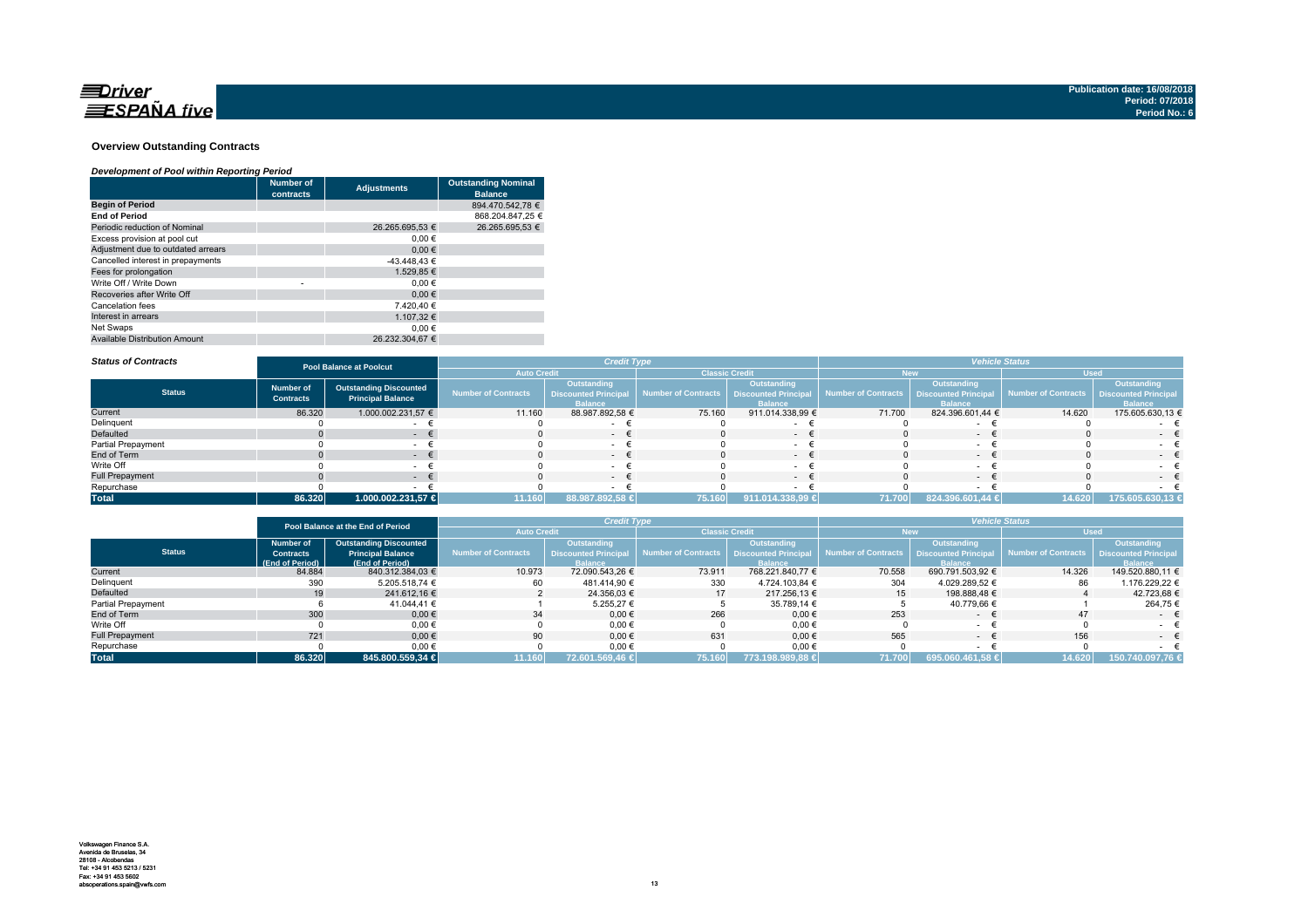## **Information on the retention of net economic interest**

## *Retention Amount at Poolcut*

| <b>Type of Asset</b>            | Number of<br><b>Loans</b> | Percentage of<br><b>Loans</b><br>(%) | <b>Outstanding Nominal</b><br><b>Balance</b> | Percentage of<br><b>Balance</b><br>(%) |
|---------------------------------|---------------------------|--------------------------------------|----------------------------------------------|----------------------------------------|
| Portfolio sold to Fund          | 86.320                    | 94,94%                               | 1.029.405.033,97 €                           | 95,00%                                 |
| Retention of Volkswagen Finance | 4.598                     | 5.06%                                | 54.189.288,02 €                              | 5,00%                                  |
| <b>Total</b>                    | 90.918                    | 100,00%                              | 1.083.594.321,99 €                           | 100,00%                                |
|                                 |                           |                                      |                                              |                                        |
| <b>Retention Amounts</b>        |                           |                                      |                                              |                                        |
| <b>Minimum Retention</b>        | 51.470.251,70 €           | 5,00%                                |                                              |                                        |
| <b>Actual Retention</b>         | 54.189.288.02 €           | 5.00%                                |                                              |                                        |

### *Retention Amount End of Period*

| <b>Type of Asset</b>            | Number of<br><b>Loans</b> | Percentage of<br>Loans<br>(%) | <b>Outstanding Nominal</b><br><b>Balance</b> | Percentage of<br><b>Balance</b><br>(%) |
|---------------------------------|---------------------------|-------------------------------|----------------------------------------------|----------------------------------------|
| Portfolio sold to Fund          | 85.299                    | 94,95%                        | 868.204.847,25 €                             | 95,01%                                 |
| Retention of Volkswagen Finance | 4.535                     | 5.05%                         | 45.589.979.28 €                              | 4.99%                                  |
| Total                           | 89.834                    | 100.00%                       | 913.794.826,53 €                             | 100,00%                                |

| <b>Retention Amounts</b> |                 |       |
|--------------------------|-----------------|-------|
| Minimum Retention        | 45.689.741.33 € | 5.00% |
| <b>Actual Retention</b>  | 45.589.979.28 € | 4.99% |

In its capacity as originator and original lender, Volkswagen Finance, S.A. complies with the retention requirement of a material net economic interest in accordance with §122a CRD.

By adhering to option c) of the directive, Volkswagen Finance, S.A. will keep the exposures designated for retention on its balance sheet on an ongoing basis.

The latest end of month level of retention will be published on a monthly basis within the Investor Report.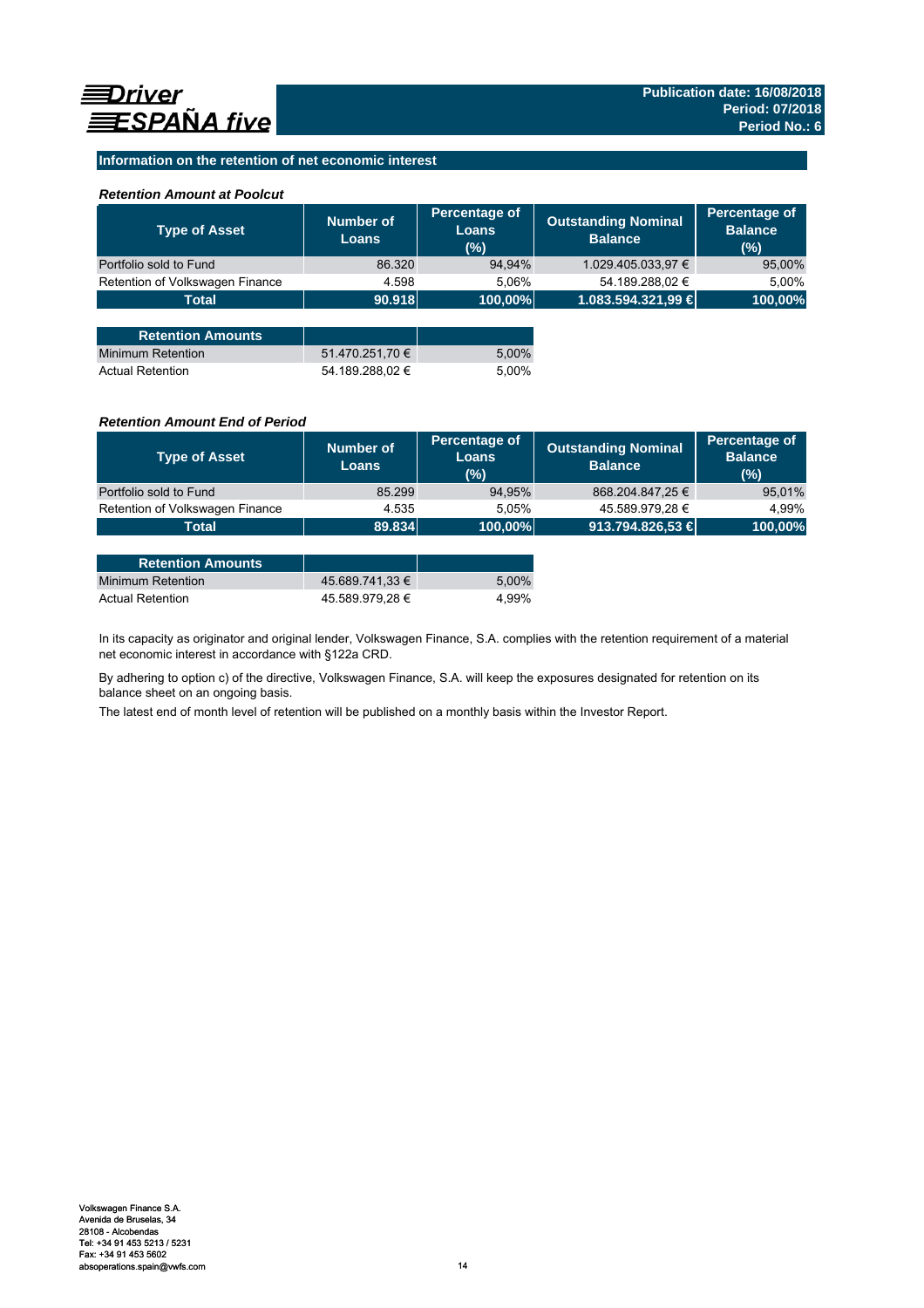### $\equiv$ Driver **ESPAÑA** five

#### **Delinquent Contracts**

|                 | <b>Total Portfolio</b> |                                      |                            |                                                           |                                                               |                                       |                                                      |                                      | <b>Credit Type</b>                                           |                                      |                                                                     |                               | <b>Vehicle Status</b>                                        |                                      |                                                                     |
|-----------------|------------------------|--------------------------------------|----------------------------|-----------------------------------------------------------|---------------------------------------------------------------|---------------------------------------|------------------------------------------------------|--------------------------------------|--------------------------------------------------------------|--------------------------------------|---------------------------------------------------------------------|-------------------------------|--------------------------------------------------------------|--------------------------------------|---------------------------------------------------------------------|
|                 |                        |                                      |                            |                                                           |                                                               |                                       |                                                      |                                      | <b>Auto Credit</b>                                           |                                      | <b>Classic Credit</b>                                               |                               | <b>New</b>                                                   |                                      | <b>Used</b>                                                         |
|                 | Days in Arrears        | <b>Number of</b><br><b>Contracts</b> | Number of<br>Contracts (%) | <b>Outstanding Discounted</b><br><b>Principal Balance</b> | <b>Outstanding Discounted</b><br><b>Principal Balance (%)</b> | Outstanding<br><b>Nominal Balance</b> | <b>Outstanding</b><br><b>Nominal Balance</b><br>19/1 | <b>Number of</b><br><b>Contracts</b> | <b>Outstanding</b><br><b>Discounted</b><br>Princinal Ralance | <b>Number of</b><br><b>Contracts</b> | <b>Outstanding</b><br><b>Discounted</b><br><b>Princinal Ralance</b> | Number of<br><b>Contracts</b> | Outstanding<br><b>Discounted</b><br><b>Princinal Balance</b> | <b>Number of</b><br><b>Contracts</b> | <b>Outstanding</b><br><b>Discounted</b><br><b>Princinal Ralance</b> |
| $> 1 \le 30$    |                        | 149                                  | 0,17%                      | 1.911.232.70 €                                            | 0,23%                                                         | 1.978.246.74 €                        | 0.22%                                                | 22                                   | 150.346,15€                                                  | 127                                  | 1.760.886,55 €                                                      | 114                           | .428.678,96 €                                                | 35                                   | 482.553,74 €                                                        |
| $> 30 \le 60$   |                        | 114                                  | 0,13%                      | 1.561.132,85 €                                            | 0,18%                                                         | 1.615.452.40 €                        | 0,18%                                                | 19                                   | 177.903,99 €                                                 | 95                                   | 1.383.228,86 €                                                      | 93                            | .281.896,11 €                                                | 21                                   | 279.236,74€                                                         |
| $> 60 \le 90$   |                        | 66                                   | 0,08%                      | 882.333,18 €                                              | 0,10%                                                         | 913.721.22 €                          | 0,10%                                                | 13                                   | 105.756.81 €                                                 | 53                                   | 776.576.37 €                                                        | 50                            | 667.214.48 €                                                 | 16                                   | 215.118,70 €                                                        |
| $> 90 \le 120$  |                        | 32                                   | 0.04%                      | 440.417.48 €                                              | 0.05%                                                         | 457.484.42 €                          | 0,05%                                                |                                      | 32.475,54 €                                                  | 28                                   | 407.941,94 €                                                        | 26                            | 325.474,62 €                                                 |                                      | 114.942,86 €                                                        |
| $> 120 \le 150$ |                        | 23                                   | 0,03%                      | 337.658,17 €                                              | 0,04%                                                         | 349.626.28 €                          | 0,04%                                                |                                      | 14.932,41 €                                                  | 21                                   | 322.725,76€                                                         | 17                            | 273.838,99 €                                                 |                                      | 63.819,18€                                                          |
| $> 150 \le 180$ |                        |                                      | 0,01%                      | 72.744,36 €                                               | 0,01%                                                         | 75.151.18 €                           | 0.01%                                                |                                      |                                                              |                                      | 72.744,36€                                                          |                               | 52.186,36 €                                                  |                                      | 20.558,00 €                                                         |
|                 | <b>Subtotal</b>        | 390                                  | 0,46%                      | 5.205.518.74 €                                            | 0,61%                                                         | 5.389.682.24 €                        | 0,60%                                                | 60 I                                 | 81.414.90 €                                                  | 330                                  | 1.724.103.84 €                                                      | 304                           | 4.029.289.52€                                                |                                      | 1.176.229.22 €                                                      |
| $> 180 \le 210$ |                        | $\mathbf{0}$                         | $0,00\%$                   | $ \epsilon$                                               | 0,00%                                                         | €<br>$\sim$                           | 0,00%                                                | $\Omega$                             | $\sim$                                                       |                                      | $ \epsilon$                                                         |                               | $ \epsilon$                                                  |                                      | $\sim$                                                              |
| > 210 < 240     |                        |                                      | 0,00%                      | <b>Service</b>                                            | 0,00%                                                         | $\sim$                                | 0,00%                                                |                                      | $\sim$                                                       |                                      | $\sim$                                                              |                               | $\sim$                                                       |                                      | $\sim$ 10 $\pm$                                                     |
| $> 240 \le 270$ |                        |                                      | 0,00%                      | $ \epsilon$                                               | 0,00%                                                         | $ \epsilon$                           | 0,00%                                                | $\Omega$                             | $\sim$ 100 $\mu$                                             |                                      | $ \epsilon$                                                         |                               | $ \epsilon$                                                  |                                      | $\sim$                                                              |
| $> 270 \le 300$ |                        |                                      | 0,00%                      | <b>Service</b>                                            | 0,00%                                                         | $\sim$                                | 0.00%                                                |                                      | $\sim$                                                       |                                      | $ +$                                                                |                               | ۰                                                            |                                      | $\sim$ 10 $\pm$                                                     |
| $>$ 300 <= 330  |                        | $\Omega$                             | 0,00%                      | $ \epsilon$                                               | 0,00%                                                         | $ \epsilon$                           | 0,00%                                                | $\mathbf{0}$                         | $\sim$ 100 $\mu$                                             |                                      | $ \epsilon$                                                         | $\Omega$                      | $ \epsilon$                                                  |                                      | $\sim$                                                              |
| $> 330 \le 360$ |                        |                                      | 0,00%                      | <b>Service</b>                                            | 0,00%                                                         | - €                                   | 0,00%                                                |                                      | $\sim$                                                       |                                      | $\sim$                                                              |                               | $\sim$                                                       |                                      | $\sim$                                                              |
| > 360           |                        |                                      | 0,00%                      | <b>Section</b>                                            | 0,00%                                                         | €<br>$\sim$                           | 0,00%                                                |                                      | $\sim$ 100 $\mu$                                             |                                      | $ \epsilon$                                                         |                               | $ \epsilon$                                                  |                                      | $\sim$                                                              |
|                 | <b>Subtotal</b>        |                                      | $0.00\%$                   | $0,00$ ∈                                                  | 0,00%                                                         | $0,00$ ∈                              | $0,00\%$                                             |                                      | $0.00*$                                                      |                                      | $0.00 \leq$                                                         |                               | $0.00 \le$                                                   |                                      | $0.00*$                                                             |
|                 | <b>Total</b>           | 390                                  | 0.46%                      | 5.205.518.74 €                                            | 0,61%                                                         | $5.389.682.24 \in$                    | 0,60%                                                |                                      | 481.414.90 €                                                 | 330                                  | 4.724.103.84 €                                                      | 304                           | 4.029.289.52 €                                               | 86 <sup>1</sup>                      | 1.176.229.22 €                                                      |

#### *Performance Delinquencies*

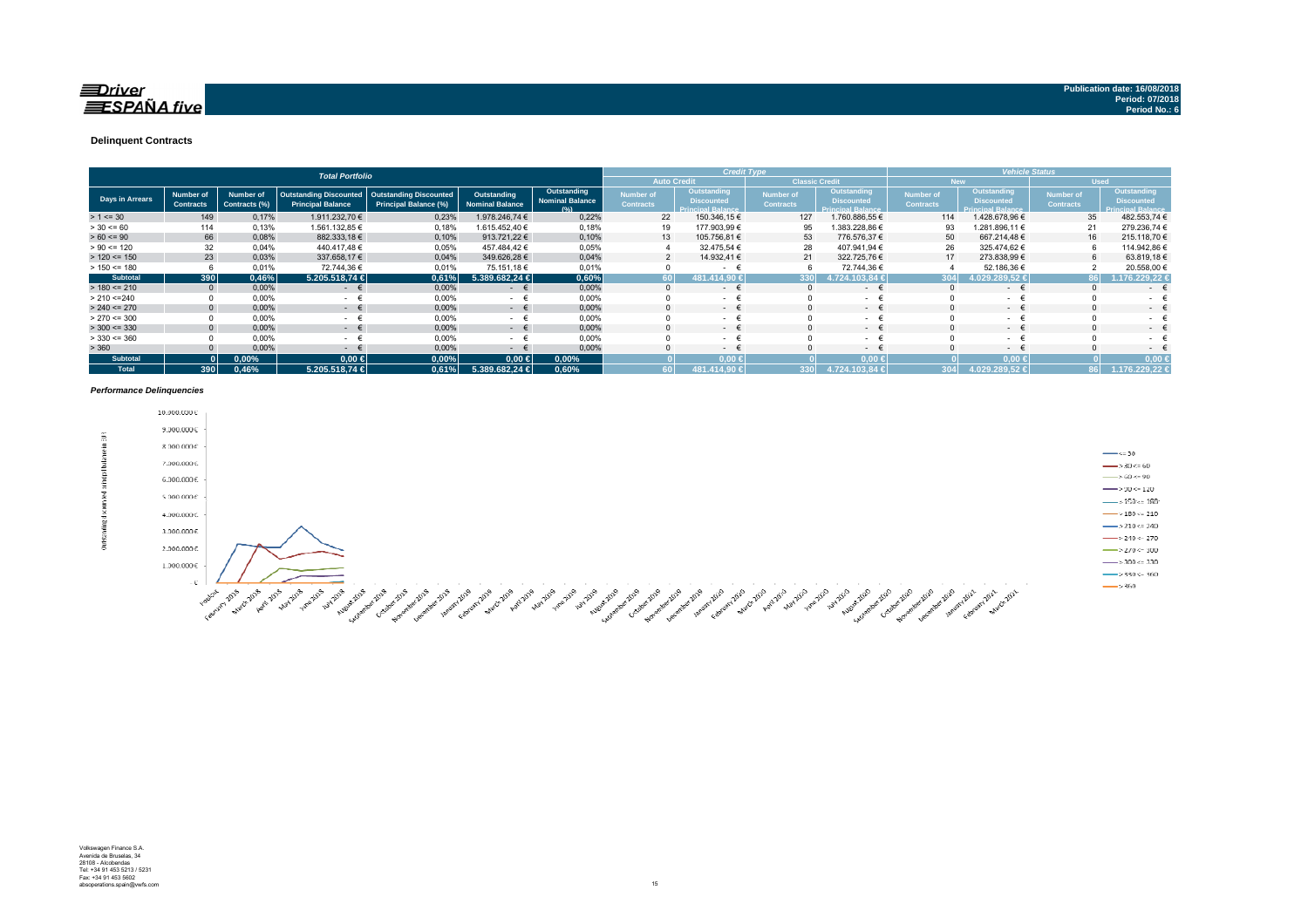## $\equiv$ Driver  $ESPA\tilde{N}A$  five

#### **Defaulted Contracts**

|                        |                  |                  | <b>Defaulted Profile Total Portfolio</b>      |                               |                        |                        |                  |                                            | <b>Credit Type</b> |                                               | <b>Vehicle Status</b> |                                              |                  |                                               |
|------------------------|------------------|------------------|-----------------------------------------------|-------------------------------|------------------------|------------------------|------------------|--------------------------------------------|--------------------|-----------------------------------------------|-----------------------|----------------------------------------------|------------------|-----------------------------------------------|
|                        |                  |                  |                                               |                               |                        |                        |                  | <b>Auto Credit</b>                         |                    | <b>Classic Credit</b>                         | <b>New</b>            |                                              |                  | <b>Used</b>                                   |
|                        | <b>Number of</b> | <b>Number of</b> | Outstanding                                   | <b>Outstanding Discounted</b> | Outstanding            | Outstanding            | Number of        | Outstanding<br><b>Discounted Principal</b> | Number of          | <b>Outstanding</b>                            | <b>Number of</b>      | <b>Outstanding</b>                           | Number of        | <b>Outstanding</b>                            |
| <b>Days in Arrears</b> | <b>Contracts</b> | Contracts (%)    | <b>Discounted Principal</b><br><b>Balance</b> | Principal Balance (%)         | <b>Nominal Balance</b> | Nominal<br>Balance (%) | <b>Contracts</b> | <b>Balance</b>                             | <b>Contracts</b>   | <b>Discounted Principal</b><br><b>Balance</b> | <b>Contracts</b>      | <b>Discounted Principa</b><br><b>Balance</b> | <b>Contracts</b> | <b>Discounted Principal</b><br><b>Balance</b> |
| $= 30$                 |                  | 0,00%            | $0,00 \in$                                    | 0,00%                         | $ \epsilon$            | 0,00%                  |                  | $0,00 \in$                                 | 0                  | $0.00 \in$                                    |                       | $0,00 \in$                                   |                  | $0,00 \in$                                    |
| $> 30 \le 60$          |                  | 0,00%            | $0,00$ €                                      | 0,00%                         | $0,00 \in$             | 0.00%                  |                  | $0,00 \in$                                 |                    | $0,00 \in$                                    |                       | $0,00 \in$                                   |                  | $0,00 \in$                                    |
| $> 60 \le 90$          |                  | 0,00%            | 10.266,07€                                    | 0,00%                         | 10.287,71 €            | 0,00%                  |                  | $0.00 \in$                                 |                    | 10.266,07€                                    |                       | 8.622,30 €                                   |                  | 1.643,77 €                                    |
| $> 90 \le 120$         |                  | 0,00%            | 13.066,02€                                    | 0,00%                         | 13.123,52 €            | 0,00%                  |                  | $0,00 \in$                                 |                    | 13.066,02€                                    |                       | 5.561,26€                                    |                  | 7.504,76€                                     |
| $> 120 \le 150$        |                  | 0.00%            | 56.570,05€                                    | 0.01%                         | 56.826,88 €            | 0.01%                  |                  | 14.441.76 €                                |                    | 42.128,29 €                                   |                       | 38.102.62 €                                  |                  | 18.467,43€                                    |
| $> 150 \le 180$        |                  | 0.01%            | 161.710,02 €                                  | 0.02%                         | 162.626.35 €           | 0.02%                  |                  | 9.914.27€                                  | 9                  | 151.795,75€                                   |                       | 146.602,30 €                                 |                  | 15.107,72€                                    |
| <b>Subtotal</b>        | 19               | 0,01%            | 241.612,16 €                                  | 0,03%                         | 242.864,46 €           | 0,03%                  |                  | 24.356.03 €                                | 171                | 217.256.13€                                   |                       | 198.888,48                                   |                  | 42.723,68                                     |
| $> 180 \le 210$        |                  | 0,00%            | $0,00$ €                                      | 0,00%                         | $ \epsilon$            | 0.00%                  |                  | $0,00 \in$                                 |                    | $0,00 \in$                                    |                       | $0,00 \in$                                   |                  | $0,00 \in$                                    |
| $> 210 \le 240$        |                  | 0,00%            | $0,00$ €                                      | 0,00%                         | $ \epsilon$            | 0,00%                  |                  | $0,00 \in$                                 |                    | $0,00 \in$                                    |                       | $0,00 \in$                                   |                  | $0,00 \in$                                    |
| $> 240 \le 270$        |                  | 0,00%            | $0,00 \in$                                    | 0,00%                         | $ \epsilon$            | 0.00%                  |                  | $0,00 \in$                                 | $\Omega$           | $0,00 \in$                                    |                       | $0,00 \in$                                   |                  | $0,00 \in$                                    |
| $> 270 \le 300$        |                  | 0,00%            | $0,00$ €                                      | 0,00%                         | $ \epsilon$            | 0.00%                  |                  | $0,00 \in$                                 |                    | $0,00 \in$                                    |                       | $0,00 \in$                                   |                  | $0,00 \in$                                    |
| $>$ 300 <= 330         |                  | 0,00%            | $0,00 \in$                                    | 0,00%                         | $ \epsilon$            | 0.00%                  |                  | $0,00 \in$                                 | $\Omega$           | $0,00 \in$                                    |                       | $0,00 \in$                                   |                  | $0,00 \in$                                    |
| $>$ 330 <= 360         |                  | 0.00%            | $0,00$ €                                      | 0.00%                         | 0.00€                  | 0.00%                  |                  | $0.00 \in$                                 |                    | $0.00 \in$                                    |                       | $0.00 \in$                                   |                  | $0,00 \in$                                    |
| > 360                  |                  | 0,00%            | $0,00 \in$                                    | 0,00%                         | 0,00€                  | 0,00%                  |                  | $0.00 \in$                                 |                    | $0,00 \in$                                    |                       | $0,00 \in$                                   |                  | $0,00$ €                                      |
| <b>Subtotal</b>        |                  | 0,00%            | $0,00 \in$                                    | 0,00%                         | $0.00 \in$             | 0,00%                  |                  | $0.00 \in$                                 |                    | $0.00 \in$                                    |                       | $0.00 \in$                                   |                  | 0,00                                          |
| <b>Total</b>           | 19               | 0.01%            | 241.612,16 €                                  | 0,03%                         | 242.864,46 €           | 0.03%                  |                  | 24.356,03 €                                |                    | 217.256,13 €                                  |                       | 198.888,48 €                                 |                  | 42.723,68                                     |

#### **Performance Defaults**

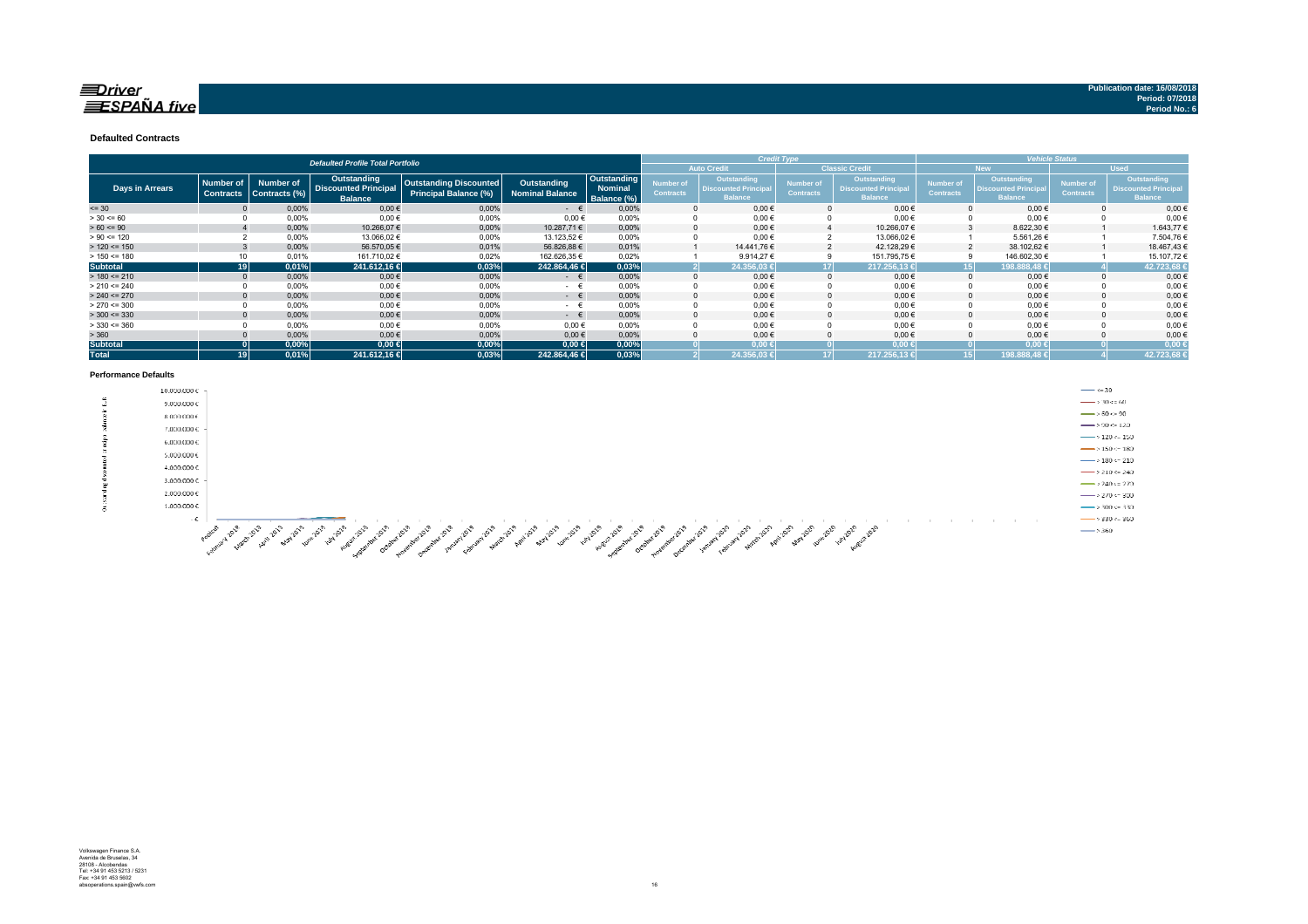

### **Prepayments**

| <b>Unscheduled Prepayments</b>                                                       | <b>Number of Contracts</b>                              |                                      | <b>Outstanding Discounted</b><br><b>Balance as of the Beginning</b><br>of the Period | <b>Unscheduled</b><br><b>Prepayments</b> | <b>Outstanding Discounted</b><br>Balance as of the End of the<br>Period        |
|--------------------------------------------------------------------------------------|---------------------------------------------------------|--------------------------------------|--------------------------------------------------------------------------------------|------------------------------------------|--------------------------------------------------------------------------------|
| <b>Full and Partial Prepayments</b>                                                  | 111                                                     |                                      | 1.401.238,46€                                                                        | 1.346.131,25€                            | 41.044,41€                                                                     |
| Full and Partial Prepayments<br>with another status at the end of<br>the month $(*)$ | 5                                                       |                                      | 59.318.41€                                                                           | 56.932.02€                               | 2.417.15€                                                                      |
| <b>Total</b>                                                                         | 116                                                     |                                      | 1.460.556,87 €                                                                       | 1.403.063,27 €                           | 43.461,56 €                                                                    |
| <b>Partial Prepayments</b>                                                           |                                                         |                                      |                                                                                      |                                          |                                                                                |
| <b>Credit type</b>                                                                   | <b>Type of vehicle</b>                                  | <b>Number of</b><br><b>Contracts</b> | <b>Outstanding Discounted</b><br><b>Balance as of the Beginning</b><br>of the Period | <b>Unscheduled</b><br><b>Prepayments</b> | <b>Outstanding Discounted</b><br>Balance as of the End of the<br>Period        |
| AutoCredit                                                                           | New Car                                                 | $\mathbf{1}$                         | 8.015.04 €                                                                           | 2.534.52€                                | 5.255.27€                                                                      |
|                                                                                      | <b>Used Car</b>                                         | 0                                    | $0,00$ €                                                                             | 0.00€                                    | $0,00 \in$                                                                     |
|                                                                                      | <b>Subtotal AC</b>                                      | $\overline{1}$                       | 8.015,04 €                                                                           | 2.534.52 €                               | 5.255,27 €                                                                     |
| <b>Classic Credit</b>                                                                | New Car                                                 | $\overline{4}$                       | 52.560,95€                                                                           | 16.056,69€                               | 35.524,39€                                                                     |
|                                                                                      | <b>Used Car</b>                                         | $\mathbf{1}$                         | 12.610.02€                                                                           | 12.080.84 €                              | 264.75€                                                                        |
|                                                                                      | <b>Subtotal CC</b>                                      | 5<br>$\overline{\mathbf{6}}$         | 65.170,97 €                                                                          | 28.137,53 €                              | 35.789,14 €                                                                    |
| <b>Total</b>                                                                         |                                                         |                                      | 73.186,01 €                                                                          | 30.672,05 €                              | 41.044,41 €                                                                    |
| <b>Full Prepayments</b>                                                              |                                                         |                                      |                                                                                      |                                          |                                                                                |
| <b>Credit type</b>                                                                   | Type of vehicle                                         | <b>Number of</b><br><b>Contracts</b> | <b>Outstanding Discounted</b><br><b>Principal Balance</b>                            | <b>Unscheduled</b><br><b>Prepayments</b> | <b>Outstanding Discounted</b><br>Balance as of the End of the<br><b>Period</b> |
| AutoCredit                                                                           | New Car                                                 | 14                                   | 58.710,21€                                                                           | 56.422.62€                               | $0.00 \in$                                                                     |
|                                                                                      | Used Car                                                | 1                                    | 528.34 €                                                                             | 528.34€                                  | $0.00 \in$                                                                     |
|                                                                                      | <b>Subtotal AC</b>                                      | 15                                   | 59.238.55 €                                                                          | 56.950.96 €                              | $0.00 \in$                                                                     |
| <b>Classic Credit</b>                                                                | New Car                                                 | 77                                   | 1.148.346,61€                                                                        | 1.139.090,50€                            | $0,00 \in$                                                                     |
|                                                                                      | <b>Used Car</b>                                         | 13                                   | 120.467,29€                                                                          | 119.417,74€                              | $0.00 \in$                                                                     |
|                                                                                      | <b>Subtotal CC</b>                                      | 90                                   | 1.268.813,90 €                                                                       | 1.258.508,24 €                           | $0.00 \in$                                                                     |
| <b>Total</b>                                                                         |                                                         | 105                                  | 1.328.052.45 €                                                                       | 1.315.459.20 €                           | $0.00 \in$                                                                     |
| <b>Full and Partial Prepayments</b>                                                  |                                                         |                                      |                                                                                      |                                          |                                                                                |
| <b>Credit type</b>                                                                   | <b>Number of</b><br>Type of vehicle<br><b>Contracts</b> |                                      | <b>Outstanding Discounted</b><br><b>Balance as of the Beginning</b><br>of the Period | <b>Unscheduled</b><br><b>Prepayments</b> | <b>Outstanding Discounted</b><br>Balance as of the End of the<br><b>Period</b> |
| AutoCredit                                                                           | New Car                                                 | 15                                   | 66.725,25€                                                                           | 58.957,14€                               | 5.255,27€                                                                      |
|                                                                                      | Used Car                                                | $\mathbf{1}$                         | 528,34€                                                                              | 528,34€                                  | $0,00 \in$                                                                     |
|                                                                                      | <b>Subtotal AC</b>                                      | 16                                   | 67.253.59 €                                                                          | 59.485.48 €                              | 5.255.27 €                                                                     |
| <b>Classic Credit</b>                                                                | New Car                                                 | 81                                   | 1.200.907,56€                                                                        | 1.155.147.19€                            | 35.524.39€                                                                     |

Used Car 131.4 133.077,31 € 131.498,58 € 264,75 € **Subtotal CC** 95 1.333.984,87 € 1.286.645,77 € 264.75 € 264.75 € 264.75 € 31.498,58 € 267.731 € 35.789,14 € 35.789,14 € 35.789,14 € 35.789,14 € 35.789,14 € 35.789,14 € 35.789,14 € 35.789,14 € 35.789,14 € 35.789,14 € 35.78

(\*) Contracts with unscheduled payment during the period but classified as delinquent, default or write off as of the end of the month.

Total 1.401.238,46 **€** 111 **1.401.238,46**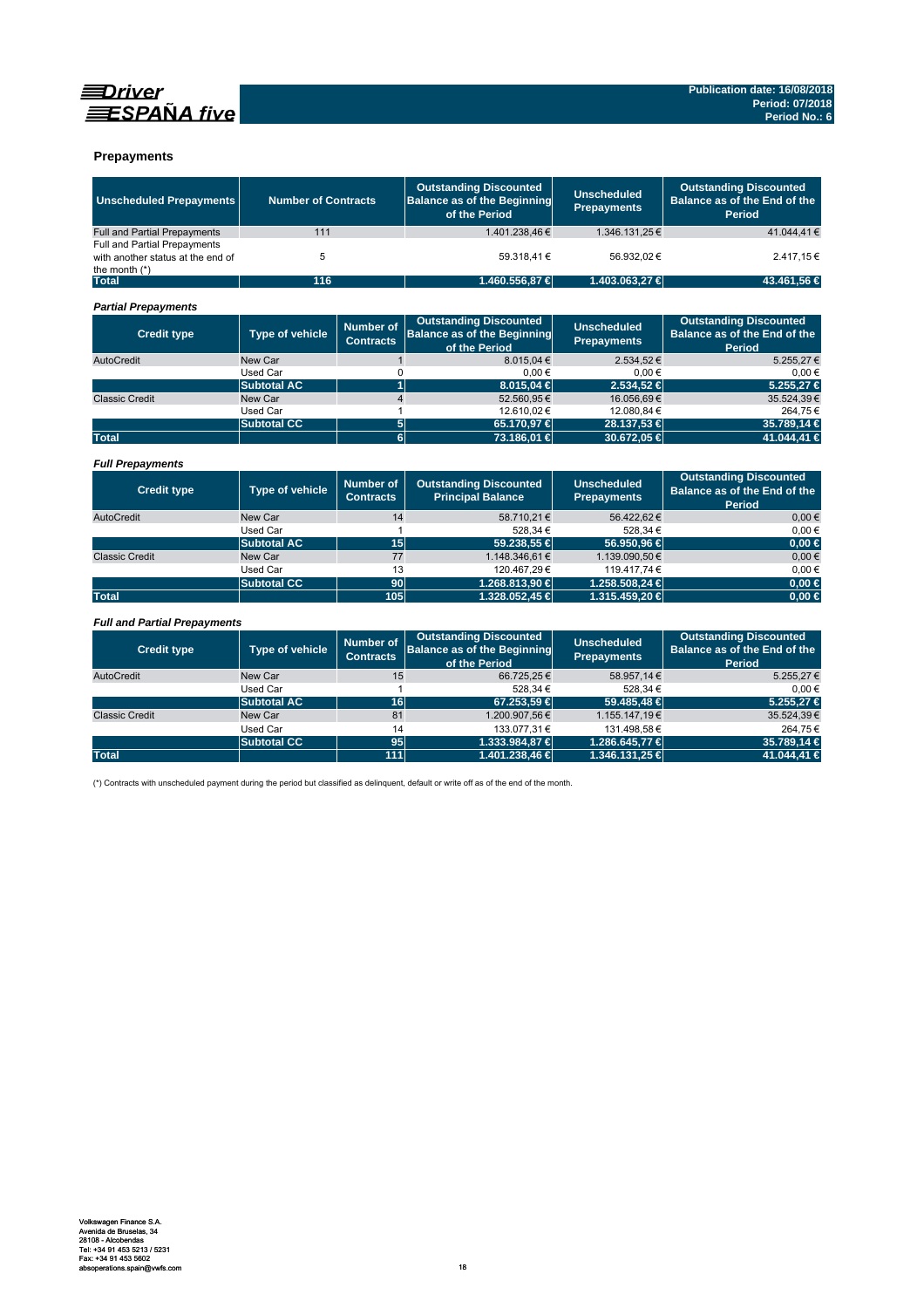

### **Recovery Contracts**

# *Recoveries - after Default before Write Off*

| <b>Credit Type</b>    | <b>Vehicle Status</b> | Number of<br><b>Contracts</b> | Outstanding<br>Nominal Balance at Total Recoveries<br>Day of Default |             | <b>Total Write</b><br><b>Down</b> | <b>Outstanding Nominal</b><br><b>Balance End of</b><br><b>Reporting Period</b> |
|-----------------------|-----------------------|-------------------------------|----------------------------------------------------------------------|-------------|-----------------------------------|--------------------------------------------------------------------------------|
| AutoCredit            | <b>New</b>            |                               | 24.496.70 €                                                          | $0.00 \in$  | $0.00 \in$                        | 24.496.70 €                                                                    |
|                       | Used                  |                               | 0.00€                                                                | 0.00€       | 0.00€                             | 0.00€                                                                          |
|                       | <b>Subtotal AC</b>    |                               | 24,496.70 €                                                          | $0.00 \in$  | $0.00 \in$                        | 24,496.70 €                                                                    |
| <b>Classic Credit</b> | <b>New</b>            | 13                            | 237.520.67 €                                                         | 62.092.35 € | $0.00 \in$                        | 175.428.32 €                                                                   |
|                       | Used                  |                               | 47.592.72 €                                                          | 4.653.28 €  | 0.00€                             | 42.939.44 €                                                                    |
|                       | <b>Subtotal CC</b>    | 17                            | 285.113.39 €                                                         | 66.745.63 € | $0.00 \in$                        | 218,367,76 €                                                                   |
| <b>Total</b>          |                       | 19 <sup>1</sup>               | $309.610.09 \in$                                                     | 66.745.63 € | $0.00 \in$                        | 242.864.46 €                                                                   |

### *Recoveries - after Write Off \*\**

| <b>Credit Type</b> | <b>Vehicle Status</b> | Number of<br><b>Contracts</b> | Outstanding<br>Nominal Balance at   Total Recoveries<br>Day of Write Off |            | <b>Total Write</b><br><b>Down</b> | <b>Outstanding Nominal</b><br><b>Balance End of</b><br><b>Reporting Period</b> |
|--------------------|-----------------------|-------------------------------|--------------------------------------------------------------------------|------------|-----------------------------------|--------------------------------------------------------------------------------|
| AutoCredit         | <b>New</b>            |                               | $0,00 \in$                                                               | $0.00 \in$ | $0,00 \in$                        | $0,00 \in$                                                                     |
|                    | Used                  |                               | 0.00€                                                                    | 0.00€      | 0.00€                             | $0,00 \in$                                                                     |
|                    | <b>Subtotal AC</b>    |                               | $0.00 \in$                                                               | $0,00 \in$ | $0.00 \in$                        | $0,00 \in$                                                                     |
| Classic Credit     | <b>New</b>            |                               | $0,00 \in$                                                               | $0.00 \in$ | $0,00 \in$                        | $0,00 \in$                                                                     |
|                    | Used                  |                               | 0.00€                                                                    | 0.00€      | 0.00€                             | 0,00€                                                                          |
|                    | <b>Subtotal AC</b>    |                               | 0.00 ∈                                                                   | $0,00 \in$ | $0.00 \in$                        | $0,00 \in$                                                                     |
| <b>Total</b>       |                       |                               | $0.00 \in$                                                               | $0,00 \in$ | 0.00 ∈                            | $0,00 \in$                                                                     |

**Classification by end of term & defaulted write off:**

### *Recoveries - after Write Off (contracts previously defaulted) \*\**

| <b>Credit Type</b> | <b>Vehicle Status</b> | Number of<br><b>Contracts</b> | <b>Outstanding</b><br>Nominal Balance at   Total Recoveries<br>Day of Write Off |            | <b>Total Write</b><br><b>Down</b> | <b>Outstanding Nominal</b><br><b>Balance End of</b><br><b>Reporting Period</b> |
|--------------------|-----------------------|-------------------------------|---------------------------------------------------------------------------------|------------|-----------------------------------|--------------------------------------------------------------------------------|
| AutoCredit         | <b>New</b>            |                               | 0.00€                                                                           | $0.00 \in$ | $0,00 \in$                        | $0,00 \in$                                                                     |
|                    | Used                  |                               | 0.00€                                                                           | $0.00 \in$ | 0.00€                             | 0,00€                                                                          |
|                    | <b>Subtotal AC</b>    |                               | 0.00 ∈                                                                          | $0,00 \in$ | $0.00 \in$                        | $0,00 \in$                                                                     |
| Classic Credit     | <b>New</b>            |                               | 0.00€                                                                           | $0.00 \in$ | 0.00€                             | $0,00 \in$                                                                     |
|                    | Used                  |                               | 0.00€                                                                           | $0.00 \in$ | 0.00€                             | 0,00€                                                                          |
|                    | <b>Subtotal CC</b>    | 0                             | 0.00 ∈                                                                          | $0,00 \in$ | $0.00 \in$                        | $0,00 \in$                                                                     |
| <b>Total</b>       |                       |                               | $0.00 \in$                                                                      | $0,00 \in$ | $0.00 \in$                        | $0,00 \in$                                                                     |

*Recoveries - after Write Off (contracts directly written off) \*\**

| <b>Credit Type</b>    | <b>Vehicle Status</b> | Number of<br><b>Contracts</b> | <b>Outstanding</b><br>Nominal Balance at   Total Recoveries<br>Day of Write Off |            | <b>Total Write</b><br><b>Down</b> | <b>Outstanding Nominal</b><br><b>Balance End of</b><br><b>Reporting Period</b> |
|-----------------------|-----------------------|-------------------------------|---------------------------------------------------------------------------------|------------|-----------------------------------|--------------------------------------------------------------------------------|
| AutoCredit            | <b>New</b>            |                               | 0.00€                                                                           | 0.00€      | 0.00€                             | $0.00 \in$                                                                     |
|                       | Used                  |                               | 0.00€                                                                           | 0.00€      | 0.00€                             | 0,00€                                                                          |
|                       | <b>Subtotal AC</b>    |                               | $0.00 \in$                                                                      | $0,00 \in$ | $0.00 \in$                        | $0,00 \in$                                                                     |
| <b>Classic Credit</b> | <b>New</b>            |                               | 0.00€                                                                           | $0.00 \in$ | 0.00€                             | $0,00 \in$                                                                     |
|                       | Used                  |                               | 0.00€                                                                           | 0.00€      | 0.00€                             | 0,00€                                                                          |
|                       | <b>Subtotal CC</b>    | 01                            | $0.00 \in$                                                                      | $0.00 \in$ | $0.00 \in$                        | $0,00 \in$                                                                     |
| <b>Total</b>          |                       |                               | $0.00 \in$                                                                      | $0,00 \in$ | $0.00 \in$                        | $0,00 \in$                                                                     |

\*\* This table exclusively covers contracts with the Status Write off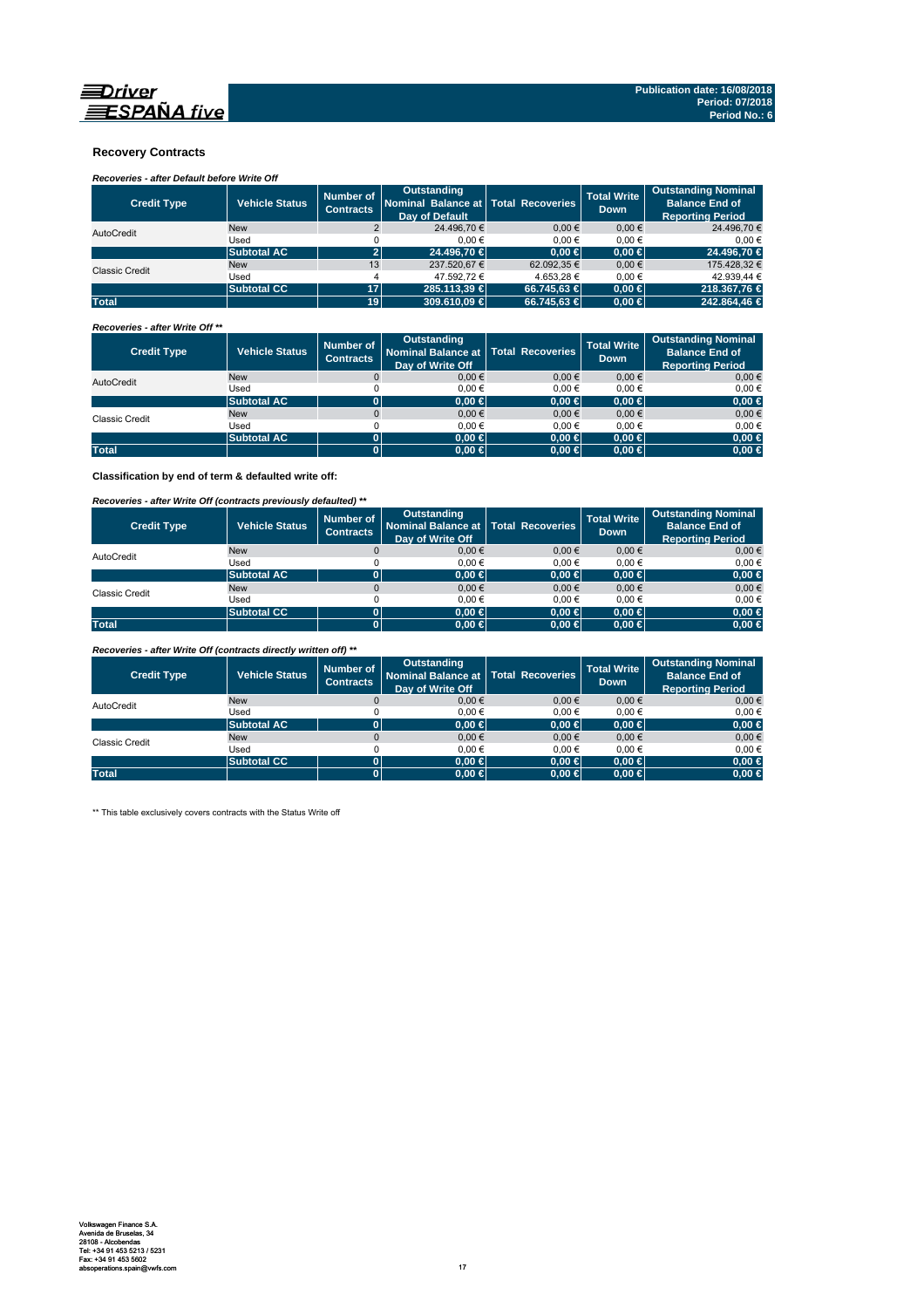#### <u>=Driver</u> ESPAÑA five

**Publication date: 16/08/2018**

#### **Poolinformation I. - Down Payments**

|                       | <b>Down Payments Total Porfolio</b> |                            |                                                           |                               |                                      |        |                                   |        |                  |                        |        | .               |                        |        |             |                 |        |
|-----------------------|-------------------------------------|----------------------------|-----------------------------------------------------------|-------------------------------|--------------------------------------|--------|-----------------------------------|--------|------------------|------------------------|--------|-----------------|------------------------|--------|-------------|-----------------|--------|
|                       |                                     |                            |                                                           |                               |                                      |        | <b>Auto Credit</b>                |        |                  | <b>Classic Credita</b> |        |                 | <b>RW</b>              |        | <b>Head</b> |                 |        |
| <b>Down Payment</b>   | umber of Loan                       | Percentage of<br>Loang (%) | <b>Outstanding Discounted</b><br><b>Princingl Relance</b> | Percentage of<br>3alance (%). | Down Payment/<br>Purchase Price in % |        | umber of   Outstanding Discounted |        | <b>Jumber</b> of | Outstanding Discounted |        | mber of Contrac | Outstanding Discounted |        |             |                 |        |
| No downpayment        | 3.231                               | 3.79%                      | 43.898.439.41 €                                           | 5.19%                         | 0.00%                                | 297    | 2.471.705.29 €                    | 0.00%  | 2.934            | 41.426.734.12 €        | 0.00%  | 2.571           | 35.022.316.28 €        | 0.00%  | 660         | 8.876.123.13 €  | 0.00%  |
| $0.01 - 1.000.00$     | 5.566                               | 6.53%                      | 64.553.374.07 €                                           | 7.63%                         | 4.39%                                | 473    | 3.452.801,13 €                    | 4.12%  | 5.093            | 61.100.572.94 €        | 4.42%  | 4.366           | 49.529.918.61 €        | 4.34%  | 1.200       | 15.023.455.46 € | 4,55%  |
| $1.000.01 - 2.000.00$ | 6.711                               | 7.87%                      | 72.089.379.51 €                                           | 8.52%                         | 11.17%                               | 754    | 5.200.021.90 €                    | 9.89%  | 5.957            | 66.889.357.61 €        | 11.37% | 4.908           | 52.806.612.29 €        | 11.02% | 1.803       | 19.282.767.22 € | 11.62% |
| 2.000.01 - 3.000.00   | 7.117                               | 8.34%                      | 73.249.199.44 €                                           | 8.66%                         | 16.75%                               | 1.197  | 7.818.283.72 €                    | 15.06% | 5.920            | 65.430.915.72 €        | 17.15% | 5.759           | 58.347.289.44 €        | 16.75% | 1.358       | 14.901.910.00 € | 16.74% |
| $3.000.01 - 4.000.00$ | 6.688                               | 7.84%                      | 65.801.067.03 €                                           | 7.78%                         | 21.49%                               | 1.179  | 7.309.241.02 €                    | 18.97% | 5.509            | 58.491.826.01 €        | 22.13% | 5.518           | 53.144.896.86 €        | 21.45% | 1.170       | 12.656.170.17 € | 21.64% |
| 4.000.01 - 5.000.00   | 6.224                               | 7.30%                      | 62.010.707.72 €                                           | 7.33%                         | 25.26%                               | 1.121  | 7.671.081.74 €                    | 21.44% | 5.103            | 54.339.625.98 €        | 26.32% | 5.135           | 50.439.380.38 €        | 25.06% | 1.089       | 11.571.327.34 € | 26.24% |
| $5.000.01 - 6.000.00$ | 5.729                               | 6.72%                      | 56.273.508.91 €                                           | 6.65%                         | 28.96%                               | 1.068  | 7.172.201.23 €                    | 24.35% | 4.661            | 49.101.307.68 €        | 30.30% | 4.718           | 45.854.293.18 €        | 28.67% | 1.011       | 10.419.215.73 € | 30,37% |
| 6.000.01 - 7.000.00   | 4.914                               | 5.76%                      | 46.833.100.67 €                                           | 5.54%                         | 32.62%                               | 832    | 5.268.973.53 €                    | 27.57% | 4.082            | 41.564.127.14 €        | 33.91% | 4.145           | 39.417.769.16 €        | 32.33% | 769         | 7.415.331.51 €  | 34.24% |
| 7.000.01 - 8.000.00   | 4.578                               | 5.37%                      | 42.485.926.69 €                                           | 5.02%                         | 35.66%                               | 794    | 4.960.743.54 €                    | 29.65% | 3.784            | 37.525.183.15 €        | 37.27% | 3.864           | 35.854.147.87 €        | 35.28% | 714         | 6.631.778.82 €  | 37,90% |
| 8.000.01 - 9.000.00   | 3.974                               | 4.66%                      | 35.662.949.23 €                                           | 4.22%                         | 39.20%                               | 578    | 3.408.897.30 €                    | 32.57% | 3.396            | 32.254.051.93 €        | 40.62% | 3.317           | 29.868.265.06 €        | 38.80% | 657         | 5.794.684.17 €  | 41.32% |
| 9.000.01 - 10.000.00  | 4.198                               | 4.92%                      | 39.603.391.83 €                                           | 4.68%                         | 40.37%                               | 752    | 5.072.513.93 €                    | 32.69% | 3.446            | 34.530.877.90 €        | 42.59% | 3.569           | 33.630.495.58 €        | 39.96% |             | 5.972.896.25 €  | 42.86% |
| 10.000.01 - 11.000.00 | 3.200                               | 3.75%                      | 30.159.213.01 €                                           | 3.57%                         | 43.95%                               | 363    | 2.117.040.80 €                    | 36.40% | 2.837            | 28.042.172.21 €        | 45.15% | 2.732           | 25.714.978.07 €        | 43.75% | 468         | 4.444.234.94 €  | 45.17% |
| 11.000.01 - 12.000.00 | 3.143                               | 3.68%                      | 29.551.173.57 €                                           | 3.49%                         | 45.73%                               | 384    | 2.651.723.29 €                    | 36.00% | 2.759            | 26.899.450.28 €        | 47.55% | 2.710           | 25.226.491.09 €        | 45.61% | 433         | 4.324.682.48 €  | 46.49% |
| 12.000.01 - 13.000.00 | 2.751                               | 3.23%                      | 25.272.521.81 €                                           | 2.99%                         | 48.84%                               | 228    | 1.463.220.76 €                    | 38.49% | 2.523            | 23.809.301.05 €        | 50.07% | 2.352           | 21.483.133.49 €        | 48.78% | 399         | 3.789.388.32 €  | 49,20% |
| 13.000.01 - 14.000.00 | 2.511                               | 2.94%                      | 23.150.650.93 €                                           | 2.74%                         | 50.83%                               | 201    | 1.200.122.79 €                    | 40.95% | 2.310            | 21.950.528.14 €        | 51.93% | 2.186           | 20.113.150.77 €        | 50.77% | 325         | 3.037.500.16 0  | 51,25% |
| 14.000.01 - 15.000.00 | 2.444                               | 2.87%                      | 23.121.751.17 €                                           | 2.73%                         | 51.21%                               | 261    | 1.579.437.75 €                    | 40.92% | 2.183            | 21.542.313.42 €        | 52.82% | 2.138           | 20.094.931.51 €        | 51.06% | 306         | 3.026.819.66 €  | 52.24% |
| >15.000,00            | 12.320                              | 14.44%                     | 112.084.204.34 €                                          | 13.25%                        | 61.85%                               | 55     | 3.783.559.74 €                    | 45.64% | 11.766           | 108.300.644.60 €       | 62.84% | 10.894          | 98.512.391.94 €        | 61.93% | 1.426       | 13.571.812.40 € | 61.24% |
| <b>Total</b>          | 85.299                              | 100%                       | 845,800,559,34 €                                          | 100%                          |                                      | 11.036 | 72.601.569.46€                    |        | 74.263           | 773.198.989.88 €       |        | 70.882          | 695.060.461.58€        |        | 14.417      | 150,740,097,76€ |        |

| <b>Statistics</b>                                              |              |
|----------------------------------------------------------------|--------------|
| Minimum Down Payment                                           | $0.01 \in$   |
| Maximum Down Payment                                           | 100 422 31 6 |
| Weighted Average Down Payment (Customers who did Down Payment) | 8 096 97 €   |
| Weighted Average Down Payment                                  | 7.676.72 €   |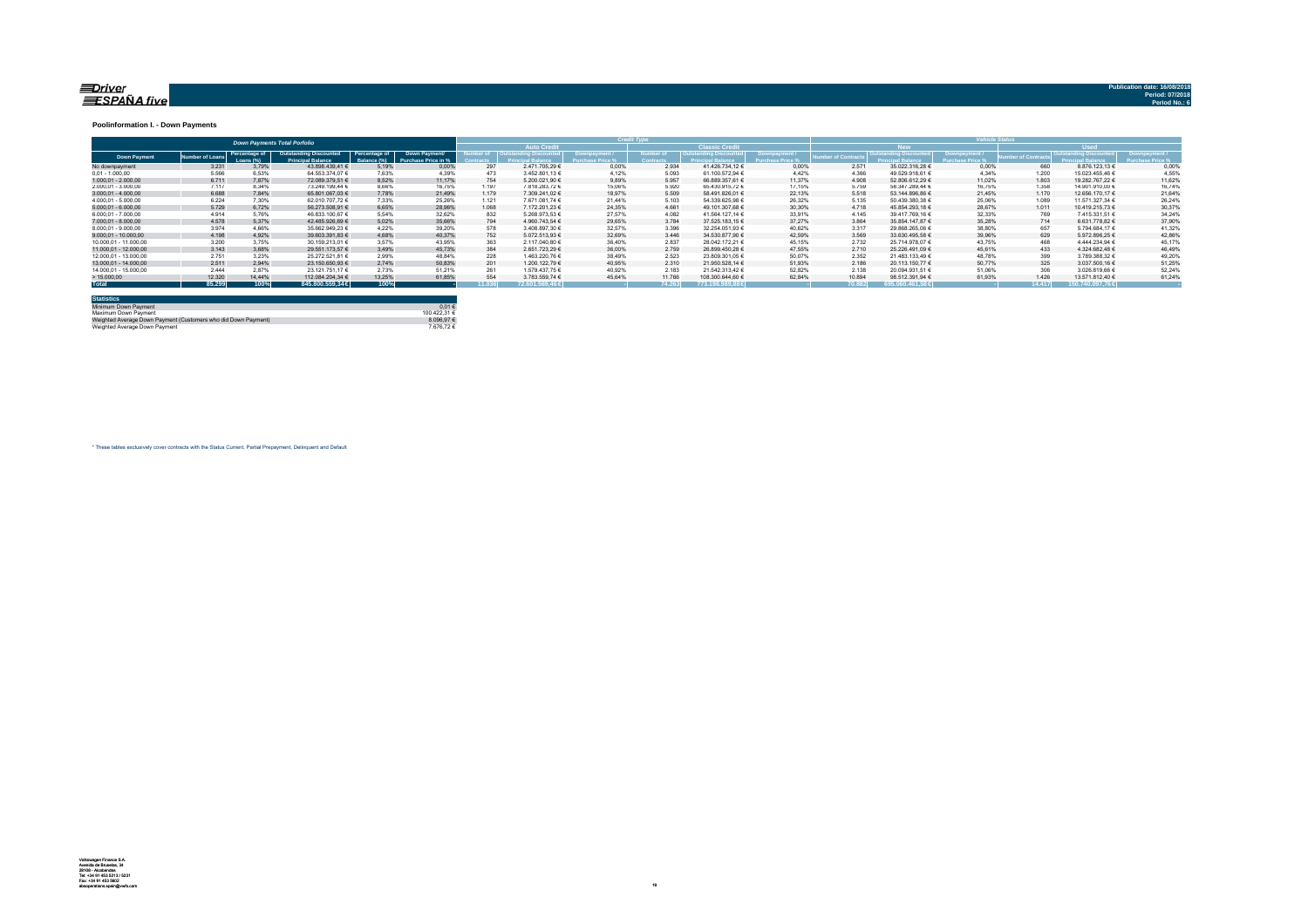

### **Poolinformation II. - Customer Type\_Type of Payment**

|                                                                                                                                                          |                                      |                               |                                                              |                               |                                                                    | <b>Credit Type</b> |                                                                                 |                                   | <b>Vehicle Status</b>                                     |                           |        |                  |  |
|----------------------------------------------------------------------------------------------------------------------------------------------------------|--------------------------------------|-------------------------------|--------------------------------------------------------------|-------------------------------|--------------------------------------------------------------------|--------------------|---------------------------------------------------------------------------------|-----------------------------------|-----------------------------------------------------------|---------------------------|--------|------------------|--|
|                                                                                                                                                          | <b>Customer Type Total Portfolio</b> |                               |                                                              |                               |                                                                    |                    | <b>Classic Credit</b>                                                           |                                   | New                                                       |                           |        |                  |  |
| Percentage of Outstanding Discounted Percentage of<br>Number of<br><b>Customer Type</b><br><b>Principal Balance</b><br>Balance (%)<br>.oans (%)<br>Loans |                                      | Number of<br><b>Contracts</b> | Outstanding<br><b>Discounted Principal</b><br><b>Balance</b> | Number of<br><b>Contracts</b> | <b>Outstanding</b><br><b>Discounted Principa</b><br><b>Balance</b> |                    | <b>Outstanding</b><br>mber of Contracts   Discounted Principa<br><b>Balance</b> | <b>Adding Number of Contracts</b> | <b>Outstanding Discounted</b><br><b>Principal Balance</b> |                           |        |                  |  |
| Private                                                                                                                                                  | 72.531                               | 85.03%                        | 711.080.662.22€                                              | 84.07%                        | 9.039                                                              | 58.241.475.24€     | 63.492                                                                          | 652.839.186.98€                   | 60.065                                                    | 581.670.679.13€           | 12.466 | 129.409.983.09€  |  |
| Company                                                                                                                                                  | 12.768                               | 14.97%                        | 134.719.897.12€                                              | 15,93%                        | 1.997                                                              | 14.360.094.22€     | 10.771                                                                          | 120.359.802.90€                   | 10.817                                                    | 113.389.782.45€           | 1.951  | 21.330.114.67€   |  |
| <b>Total</b>                                                                                                                                             | 85.299                               | 100%                          | 845.800.559,34 €                                             | 100%                          | 11.036                                                             | 72.601.569,46 €    |                                                                                 | 74.263 773.198.989,88 €           |                                                           | 【70.882】 695.060.461,58 € | 14.417 | 150.740.097,76 € |  |

|                              |                   | <b>Type of Payment Total Portfolio</b> |                                                                                          |             |                                      | Credit Type                                                 |                               |                                                                    | <b>/ehicle Status</b> |                                                         |                     |                                                           |  |
|------------------------------|-------------------|----------------------------------------|------------------------------------------------------------------------------------------|-------------|--------------------------------------|-------------------------------------------------------------|-------------------------------|--------------------------------------------------------------------|-----------------------|---------------------------------------------------------|---------------------|-----------------------------------------------------------|--|
|                              | <b>Auto Credi</b> |                                        | <b>Classic Credit</b>                                                                    |             | <b>New</b>                           |                                                             | Wsed                          |                                                                    |                       |                                                         |                     |                                                           |  |
| Type of Payment              | Loans             | Loans $(\%)$                           | Number of Percentage of Outstanding Discounted Percentage of<br><b>Principal Balance</b> | Balance (%) | <b>Number of</b><br><b>Contracts</b> | Outstanding<br><b>Discounted Principa</b><br><b>Balance</b> | Number of<br><b>Contracts</b> | <b>Outstanding</b><br><b>Discounted Principa</b><br><b>Balance</b> |                       | Outstanding<br><b>Discounted Prin</b><br><b>Balance</b> | lumber of Contracts | <b>Outstanding Discounted</b><br><b>Principal Balance</b> |  |
| Direct Borrower Account DeUt | 85.299            | 100,00%                                | 845.800.559.34€                                                                          | 100.00%     | 11.036                               | 72.601.569.46€                                              | 74.263                        | 773.198.989.88€                                                    | 70.882                | 695.060.461.58€                                         | 14,417              | 150.740.097,76€                                           |  |
| Other                        |                   | 0.00%                                  |                                                                                          | 0.00%       |                                      | $0.00 \in$                                                  |                               | $0.00 \in$                                                         |                       | $0.00 \in$                                              |                     | $0.00 \in$                                                |  |
| <b>Total</b>                 | 85.299            | 100%                                   | 845.800.559.34 €                                                                         | 100%        | 11.036                               | 72.601.569.46 €                                             | 74.263                        | 773.198.989.88 €                                                   | 70.882                | 695.060.461,58 €                                        | 14.417              | 150.740.097.76 €                                          |  |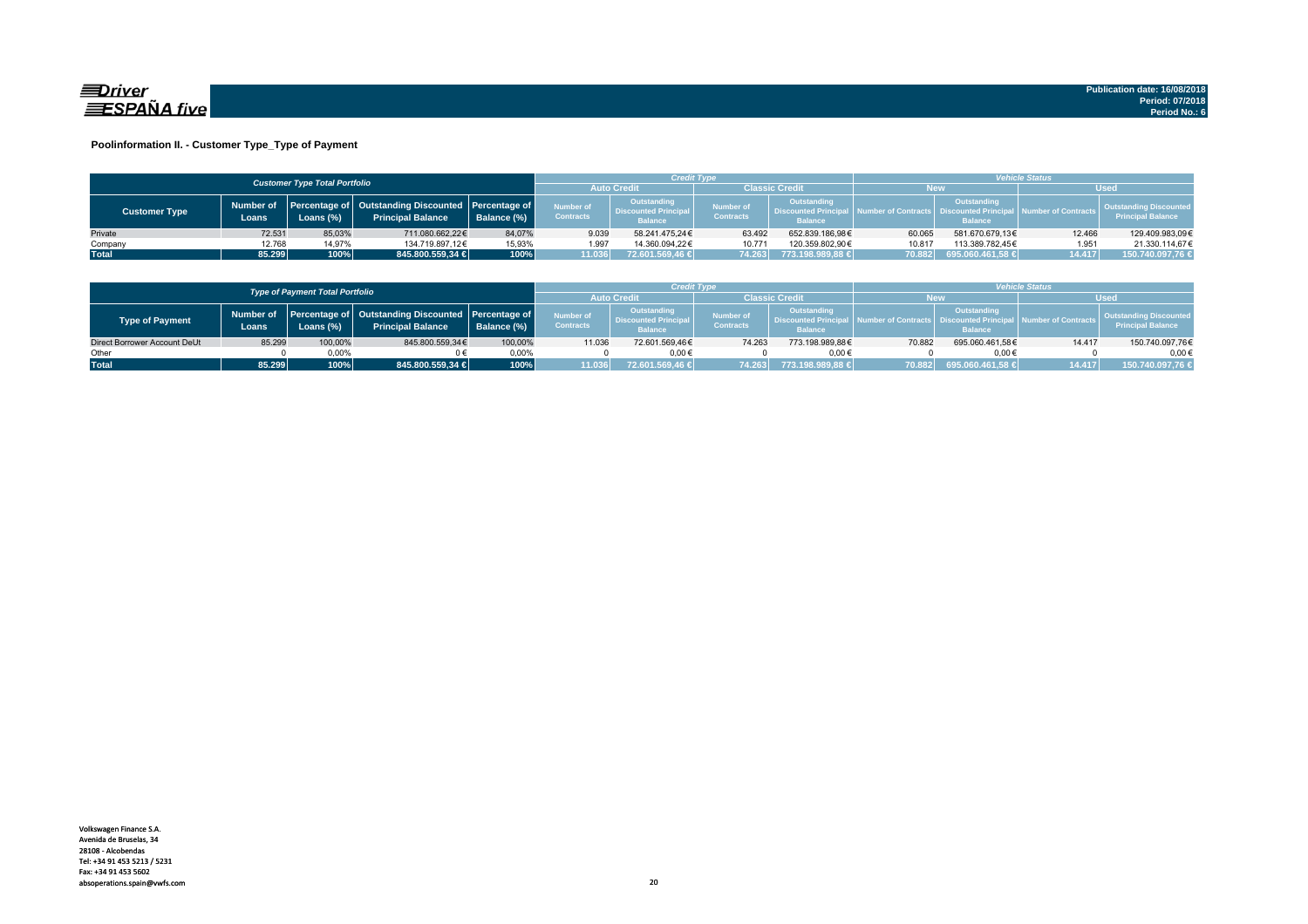

# **Poolinformation III. - Obligor Concentration**

# *Top 20 Borrower*

| <b>Number</b>   | <b>Number of</b><br><b>Loans</b> | <b>Percentage of</b><br>Contracts (%) | <b>Outstanding</b><br><b>Discounted Principal</b><br><b>Balance</b> | <b>Percentage of</b><br>Balance (%) |
|-----------------|----------------------------------|---------------------------------------|---------------------------------------------------------------------|-------------------------------------|
| $\mathbf{1}$    | 2                                | 0,0023%                               | 100.496,18 €                                                        | 0,0119% *                           |
| 2               | 1                                | 0,0012%                               | 74.022,23 €                                                         | 0,0088%                             |
| 3               | 3                                | 0.0035%                               | 59.416,50 €                                                         | 0,0070%                             |
| 4               | 2                                | 0.0023%                               | 57.129,11 €                                                         | 0,0068%                             |
| 5               | $\mathbf{1}$                     | 0,0012%                               | 55.956,21€                                                          | 0,0066%                             |
| 6               | 1                                | 0,0012%                               | 54.198,36 €                                                         | 0,0064%                             |
| $\overline{7}$  | 1                                | 0,0012%                               | 53.999,72 €                                                         | 0,0064%                             |
| 8               | 1                                | 0,0012%                               | 53.388,85 €                                                         | 0,0063%                             |
| 9               | $\mathbf{1}$                     | 0,0012%                               | 50.652,36 €                                                         | 0,0060% *                           |
| 10              | 3                                | 0,0035%                               | 50.148,69€                                                          | 0,0059%                             |
| 11              | $\mathbf{1}$                     | 0,0012%                               | 49.157,17 €                                                         | 0,0058%                             |
| 12              | 1                                | 0,0012%                               | 48.393,41 €                                                         | 0,0057%                             |
| 13              | $\mathbf{1}$                     | 0,0012%                               | 47.722,24 €                                                         | 0,0056%                             |
| 14              | 1                                | 0.0012%                               | 47.120,57 €                                                         | 0.0056%                             |
| 15              | $\mathbf{1}$                     | 0,0012%                               | 47.109,78 €                                                         | 0,0056%                             |
| 16              | 1                                | 0,0012%                               | 46.873,72 €                                                         | 0,0055%                             |
| 17              | $\mathbf{1}$                     | 0,0012%                               | 46.081,63 €                                                         | 0,0054% *                           |
| 18              | 1                                | 0.0012%                               | 46.005,87 €                                                         | 0,0054% *                           |
| 19              | $\mathbf{1}$                     | 0,0012%                               | 45.752,70 €                                                         | 0,0054% *                           |
| 20              | 1                                | 0,0012%                               | 44.568,10 €                                                         | 0,0053%                             |
| <b>Subtotal</b> | 26                               | 0,03%                                 | 1.078.193,40 €                                                      | 0,13%                               |
| >20             | 85.273                           | 99,97%                                | 844.722.366                                                         | 99,87%                              |
| <b>Total</b>    | 85.299                           | 100%                                  | 845.800.559,34 €                                                    | 100%                                |

\* The calculation of borrower exposure is based on the first titular/customer per contract exclusively This table exclusively covers contracts with the Status Current, Partial Prepayment, Delinquent and Default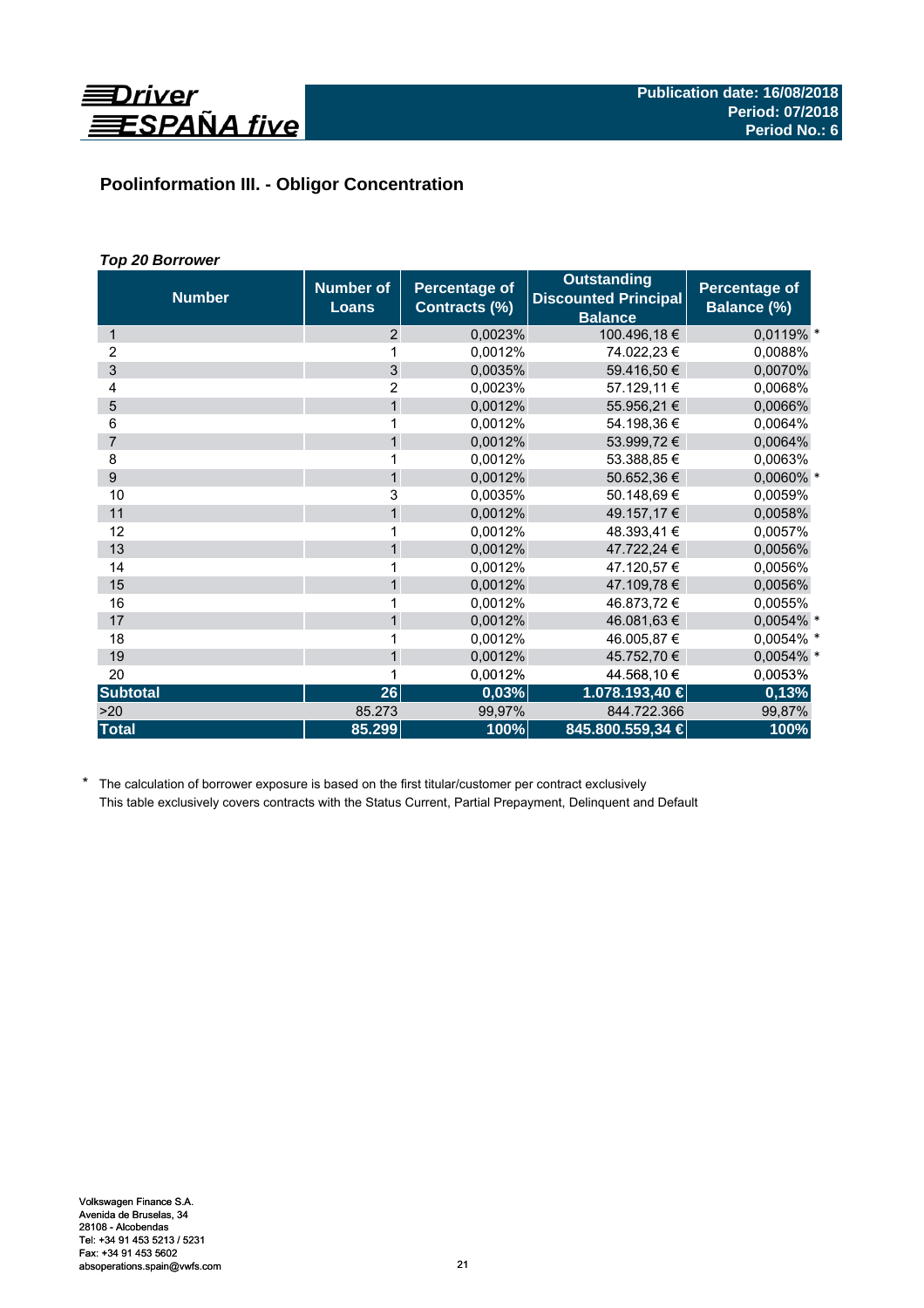

### **Poolinformation IV. - Distribution by Outstanding Discounted Balance and Original**

|                                                                              | Distribution by Outstanding Discounted Principal Balance |                               |                                                              |                              |                               |                                                               |                               |                                                                     | <b>Vehicle Status</b>                |                                                             |                                      |                                                             |
|------------------------------------------------------------------------------|----------------------------------------------------------|-------------------------------|--------------------------------------------------------------|------------------------------|-------------------------------|---------------------------------------------------------------|-------------------------------|---------------------------------------------------------------------|--------------------------------------|-------------------------------------------------------------|--------------------------------------|-------------------------------------------------------------|
|                                                                              |                                                          |                               |                                                              |                              |                               |                                                               | <b>Classic Credit</b>         |                                                                     | <b>New</b>                           |                                                             | <b>Used</b>                          |                                                             |
| <b>Distribution by Outstanding Discounted</b><br><b>Principal Balance (€</b> | Number of<br>Loans                                       | Percentage of<br>Loans $(\%)$ | Outstanding<br><b>Discounted Principal</b><br><b>Balance</b> | Percentage of<br>Balance (%) | Number of<br><b>Contracts</b> | Outstanding<br><b>'Uiscounted Principal</b><br><b>Ralance</b> | Number of<br><b>Contracts</b> | <b>Outstanding</b><br><b>Discounted Principal</b><br><b>Balance</b> | <b>Number of</b><br><b>Contracts</b> | Outstanding<br><b>Discounted Principa</b><br><b>Ralance</b> | <b>Number of</b><br><b>Contracts</b> | <b>Outstanding</b><br><b>Discounted Principa</b><br>Ralance |
| $0.01 - 5000.00$                                                             | 13.150                                                   | 15.42%                        | 43.669.526.52 €                                              | 5.16%                        | 4.364                         | 13.659.985.25 €                                               | 8.786                         | 30.009.541.27 €                                                     | 11.513                               | 38.088.125.14 €                                             | 1.637                                | 5.581.401.38 €                                              |
| 5.000.01 - 10.000.00                                                         | 36.569                                                   | 42.87%                        | 283.932.206.17 €                                             | 33.57%                       | 4.809                         | 34.144.969.81 €                                               | 31.760                        | 249.787.236.36 €                                                    | 30.536                               | 236.721.264.70 €                                            | 6.033                                | 47.210.941.47 €                                             |
| 10.000,01 - 15.000,00                                                        | 23.602                                                   | 27.67%                        | 285.783.719.18 €                                             | 33.79%                       | 1.438                         | 17.147.947.15 €                                               | 22.164                        | 268.635.772.03 €                                                    | 19.081                               | 230.820.734.70 €                                            | 4.521                                | 54.962.984.48 €                                             |
| 15.000.01 - 20.000.00                                                        | 7.978                                                    | 9,35%                         | 135.881.890.68 €                                             | 16.07%                       | 346                           | 5.797.854.15 €                                                | 7.632                         | 130.084.036.53 €                                                    | 6.457                                | 110.042.577.71 €                                            | 1.521                                | 25.839.312.97 €                                             |
| 20.000.01 - 25.000.00                                                        | 2.841                                                    | 3,33%                         | 62.544.744.00 €                                              | 7,39%                        | 64                            | 1.376.989.20 €                                                | 2.777                         | 61.167.754.80 €                                                     | 2.348                                | 51.699.932.21 €                                             | 493                                  | 10.844.811.79 €                                             |
| 25.000.01 - 30.000.00                                                        | 815                                                      | 0,96%                         | 22.098.570.91 €                                              | 2,61%                        |                               | 167.784.28 €                                                  | 809                           | 21.930.786.63 €                                                     | 672                                  | 18.210.524.07 €                                             | 143                                  | 3.888.046.84 €                                              |
| > 30.000,00                                                                  | 344                                                      | 0.40%                         | 11.889.901.88 €                                              | 1.41%                        |                               | 306.039.62 €                                                  | 335                           | 11.583.862.26 €                                                     | 275                                  | 9.477.303.05 €                                              | 69                                   | 2.412.598.83 €                                              |
| <b>Total</b>                                                                 | 85.299                                                   | 100%                          | 845,800,559,34 €                                             | 100%                         | 11.036                        | 72.601.569.46 €                                               | 74.263                        | 773.198.989.88 €                                                    | 70.882                               | 695.060.461.58 €                                            | 14.417                               | 150.740.097.76 €                                            |

| <b>Statistics</b>                                |  |             |
|--------------------------------------------------|--|-------------|
| Minimum Outstanding Discounted Principal Balance |  | 101.97 €    |
| Maximum Outstanding Discounted Principal Balance |  | 74.022.23 € |
| Average Outstanding Discounted Principal Balance |  | 9.915.71 €  |

|                                                        | <b>Distribution by Original Nominal Balance</b> |                               |                                                              |                              |                               |                                                              | <b>Credit Type</b>            |                                                              | <b>Vehicle Status</b>         |                                                                     |                                      |                                                             |  |
|--------------------------------------------------------|-------------------------------------------------|-------------------------------|--------------------------------------------------------------|------------------------------|-------------------------------|--------------------------------------------------------------|-------------------------------|--------------------------------------------------------------|-------------------------------|---------------------------------------------------------------------|--------------------------------------|-------------------------------------------------------------|--|
|                                                        |                                                 |                               |                                                              |                              |                               | <b>Auto Credit</b>                                           |                               | <b>Classic Credit</b>                                        |                               | <b>New</b>                                                          |                                      | <b>Used</b>                                                 |  |
| Distribution by Original Nominal Balance ( $\bigoplus$ | <b>Number of</b><br>Loans                       | Percentage of<br>Loans $(\%)$ | Outstanding<br><b>Discounted Principal</b><br><b>Balance</b> | Percentage of<br>Balance (%) | Number of<br><b>Contracts</b> | Outstanding<br><b>Discounted Principal</b><br><b>Balance</b> | Number of<br><b>Contracts</b> | Outstanding<br><b>Discounted Principal</b><br><b>Balance</b> | Number of<br><b>Contracts</b> | <b>Outstanding</b><br><b>Discounted Principal</b><br><b>Balance</b> | <b>Number of</b><br><b>Contracts</b> | Outstanding<br><b>Discounted Principa</b><br><b>Balance</b> |  |
| $0.01 - 5.000.00$                                      | 714                                             | 0,84%                         | 1.442.650.91 €                                               | 0,17%                        | 702                           | 1.413.936.70 €                                               | 12 <sup>1</sup>               | 28.714.21 €                                                  | 678                           | 1.365.938.62 €                                                      | 36                                   | 76.712.29 €                                                 |  |
| 5.000,01 - 10.000,00                                   | 9.767                                           | 11,45%                        | 43.272.120.96 €                                              | 5,12%                        | 4.844                         | 20.738.929.20 €                                              | 4.923                         | 22.533.191.76 €                                              | 9.029                         | 40.269.879.78 €                                                     | 738                                  | 3.002.241,18 €                                              |  |
| 10.000.01 - 15.000.00                                  | 38.649                                          | 45,31%                        | 299.022.657.80 €                                             | 35.35%                       | 3.499                         | 26.016.750.04 €                                              | 35.150                        | 273.005.907.76 €                                             | 31.648                        | 244.340.208.99 €                                                    | 7.001                                | 54.682.448.81 €                                             |  |
| 15.000.01 - 20.000.00                                  | 21.926                                          | 25.70%                        | 247.638.866.25 €                                             | 29,28%                       | 1.390                         | 15.004.085.10 €                                              | 20.536                        | 232.634.781.15 €                                             | 17.671                        | 198.702.849.63 €                                                    | 4.255                                | 48.936.016.62 €                                             |  |
| 20.000.01 - 25.000.00                                  | 8.852                                           | 10,38%                        | 135.781.769.39 €                                             | 16.05%                       | 437                           | 6.269.922.44 €                                               | 8.415                         | 129.511.846.95 €                                             | 7.367                         | 111.945.811.85 €                                                    | 1.485                                | 23.835.957.54 €                                             |  |
| 25.000.01 - 30.000.00                                  | 3.485                                           | 4,09%                         | 69.157.105.35 €                                              | 8,18%                        | 110                           | 1.962.734.03 €                                               | 3.375                         | 67.194.371.32 €                                              | 2.907                         | 57.628.209.35 €                                                     | 578                                  | 11.528.896.00 €                                             |  |
| >30.000,00                                             | 1.906                                           | 2,23%                         | 49.485.388.68 €                                              | 5,85%                        | 54                            | 1.195.211.95 €                                               | 1.852                         | 48.290.176.73 €                                              | 1.582                         | 40.807.563,36 €                                                     | 324                                  | 8.677.825,32 €                                              |  |
| <b>Total</b>                                           | 85,299                                          | 100%                          | 845.800.559.34 €                                             | 100%                         | 11.036                        | 72.601.569.46 €                                              | 74.263                        | 773.198.989.88 €                                             | 70.882                        | 695.060.461.58 €                                                    | 14.417                               | 150.740.097,76                                              |  |

| <b>Statistics</b>                |             |
|----------------------------------|-------------|
| Minimum Original Nominal Balance | 2.185.05 €  |
| Maximum Original Nominal Balance | 95.682.72€  |
| Average Original Nominal Balance | 15.231.52 € |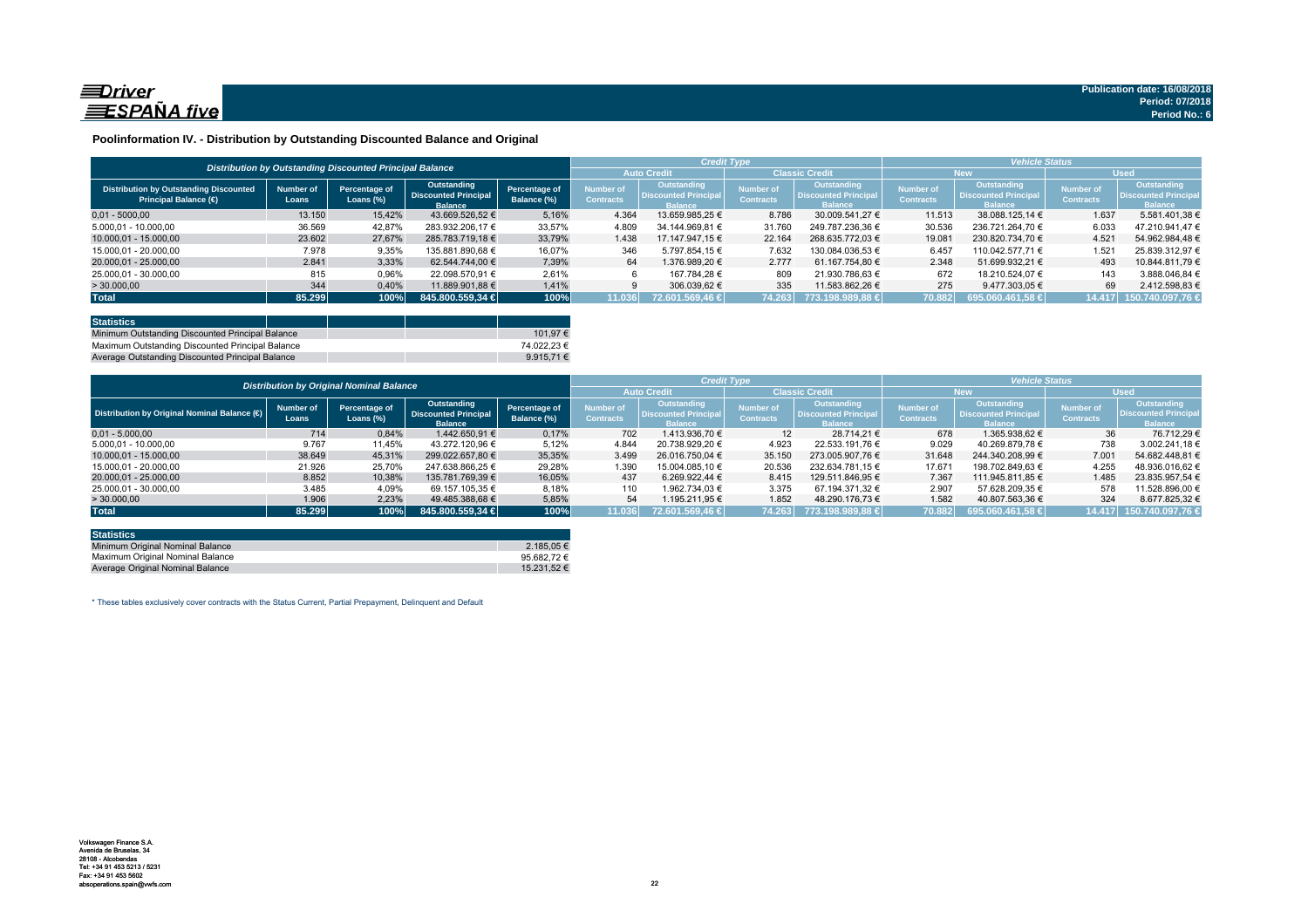

### **Poolinformation V. - Interest Rate paid by the Receivable Debtor**

| Interest Rate paid by the Receivable Debtor           |                           |                                      |                                                           |                                     |                                      | <b>Credit Type</b>                                        | <b>Vehicle Status</b>         |                                           |                        |                                                  |                               |                                                          |
|-------------------------------------------------------|---------------------------|--------------------------------------|-----------------------------------------------------------|-------------------------------------|--------------------------------------|-----------------------------------------------------------|-------------------------------|-------------------------------------------|------------------------|--------------------------------------------------|-------------------------------|----------------------------------------------------------|
|                                                       |                           |                                      |                                                           |                                     |                                      | <b>Auto Credit</b>                                        |                               | <b>Classic Credit</b>                     |                        | <b>New</b>                                       |                               | <b>Used</b>                                              |
| Interest Rate paid by the Receivable<br><b>Debtor</b> | <b>Number of</b><br>Loans | <b>Percentage of Loans</b><br>$(\%)$ | <b>Outstanding Discounted</b><br><b>Principal Balance</b> | <b>Percentage of</b><br>Balance (%) | <b>Number of</b><br><b>Contracts</b> | <b>Outstanding Discounted</b><br><b>Principal Balance</b> | Number of<br><b>Contracts</b> | Outstanding<br><b>Discounted Principa</b> | Number of<br>Contracts | <b>Outstanding</b><br><b>Discounted Principa</b> | Number of<br><b>Contracts</b> | Outstanding<br><b>Discounted Princip</b><br><b>Ralar</b> |
| $0\% \leq -\leq 0.5\%$                                | 50                        | 0.06%                                | 205.187.43€                                               | 0.02%                               |                                      | $0.00 \in$                                                | 50                            | 205.187.43€                               | 50                     | 205.187.43€                                      | $\Omega$                      | $0.00 \in$                                               |
| $0.5\% < -5.1\%$                                      | $\Omega$                  | 0.00%                                | $0.00 \in$                                                | 0.00%                               |                                      | $0.00 \in$                                                |                               | $0.00 \in$                                | $\Omega$               | $0.00 \in$                                       |                               | $0.00 \in$                                               |
| $1\% < - \leq 1.5\%$                                  |                           | 0,00%                                | $0.00 \in$                                                | 0,00%                               |                                      | $0,00 \in$                                                |                               | $0,00 \in$                                | $\Omega$               | $0,00 \in$                                       |                               | $0,00 \in$                                               |
| $1.5\% < -5.2\%$                                      |                           | 0.01%                                | 11.721.32€                                                | 0.00%                               |                                      | $0,00 \in$                                                | 5                             | 11.721.32€                                | 5                      | 11.721,32€                                       |                               | $0,00 \in$                                               |
| $2\% < - \leq 2.5\%$                                  |                           | 0,00%                                | 8.540.95€                                                 | 0,00%                               |                                      | $0.00 \in$                                                |                               | 8.540,95€                                 |                        | 8.540,95€                                        |                               | $0.00 \in$                                               |
| $2.5\% < -5.3\%$                                      | $\Omega$                  | 0.00%                                | $0.00 \in$                                                | 0.00%                               |                                      | $0.00 \in$                                                |                               | $0.00 \in$                                | $\Omega$               | $0.00 \in$                                       |                               | $0.00 \in$                                               |
| $3\% < - \leq 3.5\%$                                  | $\Omega$                  | 0,00%                                | $0.00 \in$                                                | 0,00%                               |                                      | $0.00 \in$                                                |                               | $0.00 \in$                                | $\Omega$               | $0,00 \in$                                       |                               | $0.00 \in$                                               |
| $3.5\% < -5.4\%$                                      | $\overline{2}$            | 0.00%                                | 9.845.31€                                                 | 0.00%                               |                                      | $0.00 \in$                                                | $\overline{2}$                | 9.845.31€                                 | $\overline{2}$         | 9.845,31€                                        |                               | $0.00 \in$                                               |
| $4\% < - \leq 4.5\%$                                  | $\Omega$                  | 0.00%                                | $0.00 \in$                                                | 0.00%                               |                                      | $0.00 \in$                                                | $\Omega$                      | $0.00 \in$                                | $\Omega$               | $0.00 \in$                                       |                               | $0,00 \in$                                               |
| $4.5\% < -5\%$                                        | 411                       | 0.48%                                | 6.318.391.47€                                             | 0.75%                               |                                      | 4.644.65€                                                 | 410                           | 6.313.746.82€                             | 404                    | 6.232.110.39€                                    |                               | 86.281.08€                                               |
| $5\% < - \leq 5.5\%$                                  | 25                        | 0,03%                                | 331.413.51€                                               | 0,04%                               |                                      | 35.140,12€                                                | 19                            | 296.273.39€                               | 25                     | 331.413,51€                                      | $\Omega$                      | $0,00 \in$                                               |
| $5.5\% < -5.6\%$                                      | 175                       | 0,21%                                | 2.456.991,53€                                             | 0,29%                               |                                      | 9.562,43€                                                 | 173                           | 2.447.429,10€                             | 61                     | 1.176.501,13€                                    | 114                           | 1.280.490,40€                                            |
| $6\% < - \leq 6.5\%$                                  | 164                       | 0,19%                                | 1.965.602.05€                                             | 0,23%                               | 49                                   | 561.192.28€                                               | 115                           | 1.404.409.77€                             | 136                    | 1.717.550,95€                                    | 28                            | 248.051,10€                                              |
| $6.5\% < -5.7\%$                                      | 113                       | 0.13%                                | 1.477.447.97€                                             | 0.17%                               |                                      | 51.090.17€                                                | 105                           | 1.426.357.80€                             | 76                     | 1.239.195.81€                                    | 37                            | 238.252.16€                                              |
| $7\% < - \leq 7.5\%$                                  | 295                       | 0,35%                                | 3.736.529,78€                                             | 0,44%                               | 24                                   | 154.417.31€                                               | 271                           | 3.582.112.47€                             | 251                    | 3.221.801.09€                                    | 44                            | 514.728,69€                                              |
| $7.5\% < -5.8\%$                                      | 554                       | 0.65%                                | 4.339.404.13€                                             | 0.51%                               |                                      | 9.587.57€                                                 | 549                           | 4.329.816.56€                             | 512                    | 4.054.209.44€                                    | 42                            | 285.194.69€                                              |
| $8\% < - \leq 8.5\%$                                  | 4.138                     | 4,85%                                | 26.597.494,30€                                            | 3,14%                               | 301                                  | 2.641.568,76€                                             | 3.837                         | 23.955.925.54€                            | 4.048                  | 26.069.743.63€                                   | 90                            | 527.750.67€                                              |
| $8.5\% < -5.9\%$                                      | 1.553                     | 1.82%                                | 14.004.335.99€                                            | 1.66%                               | 522                                  | 2.537.535.18€                                             | 1.031                         | 11.466.800.81€                            | 1.326                  | 11.906.019.23€                                   | 227                           | 2.098.316.76€                                            |
| $9\% < - \leq 9.5\%$                                  | 8.529                     | 10.00%                               | 80.160.601.99€                                            | 9,48%                               | 5.795                                | 43.505.400.74€                                            | 2.734                         | 36.655.201.25€                            | 8.474                  | 79.697.692.71€                                   | 55                            | 462.909.28€                                              |
| $9.5\% < -5.10\%$                                     | 12.881                    | 15.10%                               | 155.783.504.55€                                           | 18.42%                              | 2.825                                | 12.932.740.97€                                            | 10.056                        | 142.850.763.58€                           | 10.941                 | 124.650.980.20€                                  | 1.940                         | 31.132.524.35€                                           |
| $10\% < -\leq 10.5\%$                                 | 20.383                    | 23,90%                               | 224.675.456.51€                                           | 26,56%                              | 662                                  | 4.800.687,75€                                             | 19.721                        | 219.874.768.76€                           | 14.526                 | 157.866.112.15€                                  | 5.857                         | 66.809.344.36€                                           |
| $10.5\% < -5.11\%$                                    | 20.100                    | 23,56%                               | 193.063.336.22€                                           | 22,83%                              | 659                                  | 4.441.096,70€                                             | 19.441                        | 188.622.239,52€                           | 15.151                 | 153.536.125,90€                                  | 4.949                         | 39.527.210,32€                                           |
| $11\% < - \leq 11.5\%$                                | 13.671                    | 16,03%                               | 118.137.964,36€                                           | 13,97%                              | 174                                  | 909.197,84€                                               | 13.497                        | 117.228.766.52€                           | 12.689                 | 110.789.110.72€                                  | 982                           | 7.348.853,64€                                            |
| $11.5\% < -5.12\%$                                    | 2.094                     | 2.45%                                | 12.135.865.58€                                            | 1.43%                               |                                      | 7.706,99€                                                 | 2.091                         | 12.128.158.59€                            | 2.055                  | 11.971.038.43€                                   | 39                            | 164.827.15€                                              |
| $12\% < -512.5\%$                                     | 68                        | 0,08%                                | 268.574,15€                                               | 0,03%                               |                                      | $0,00 \in$                                                | 68                            | 268.574,15€                               | 63                     | 253.833,67€                                      |                               | 14.740,48€                                               |
| $12.5\% < -5.13\%$                                    | 83                        | 0.10%                                | 111.727.61€                                               | 0.01%                               |                                      | $0.00 \in$                                                | 83                            | 111.727.61€                               | 83                     | 111.727,61€                                      |                               | $0,00 \in$                                               |
| $13\% < -513.5\%$                                     |                           | 0,00%                                | $0.00 \in$                                                | 0,00%                               |                                      | $0,00 \in$                                                |                               | $0,00 \in$                                | $\mathbf{0}$           | $0.00 \in$                                       |                               | $0,00 \in$                                               |
| $13.5\% < -5.14\%$                                    |                           | 0.00%                                | 622.63€                                                   | 0.00%                               |                                      | $0.00 \in$                                                |                               | 622,63€                                   | $\Omega$               | $0.00 \in$                                       |                               | 622,63€                                                  |
| $14\% < -5.14.5\%$                                    |                           | 0.00%                                | $0.00 \in$                                                | 0,00%                               |                                      | $0.00 \in$                                                |                               | $0.00 \in$                                | $\Omega$               | $0.00 \in$                                       |                               | $0,00 \in$                                               |
| $14.5\% < -5.15\%$                                    |                           | 0.00%                                | $0.00 \in$                                                | 0.00%                               |                                      | $0.00 \in$                                                |                               | $0.00 \in$                                | $\Omega$               | $0.00 \in$                                       |                               | $0.00 \in$                                               |
| >15%                                                  |                           | 0,00%                                | $0.00 \in$                                                | 0,00%                               |                                      | $0,00 \in$                                                |                               | $0,00 \in$                                |                        | $0.00 \in$                                       |                               | $0,00 \in$                                               |
| <b>Total</b>                                          | 85.299                    | 100%                                 | 845.800.559.34 €                                          | 100%                                | 11.036                               | 72.601.569.46 €                                           | 74.263                        | 773.198.989.88 €                          | 70.882                 | 695.060.461.58 €                                 |                               | 14.417 150.740.097.76 €                                  |

| <b>Statistics</b>                     |        |
|---------------------------------------|--------|
| Minimum Interest Rate Debtor          | 0.00%  |
| Maximum Interest Rate Debtor          | 13.91% |
| Weighted Average Interest Rate Debtor | 10.20% |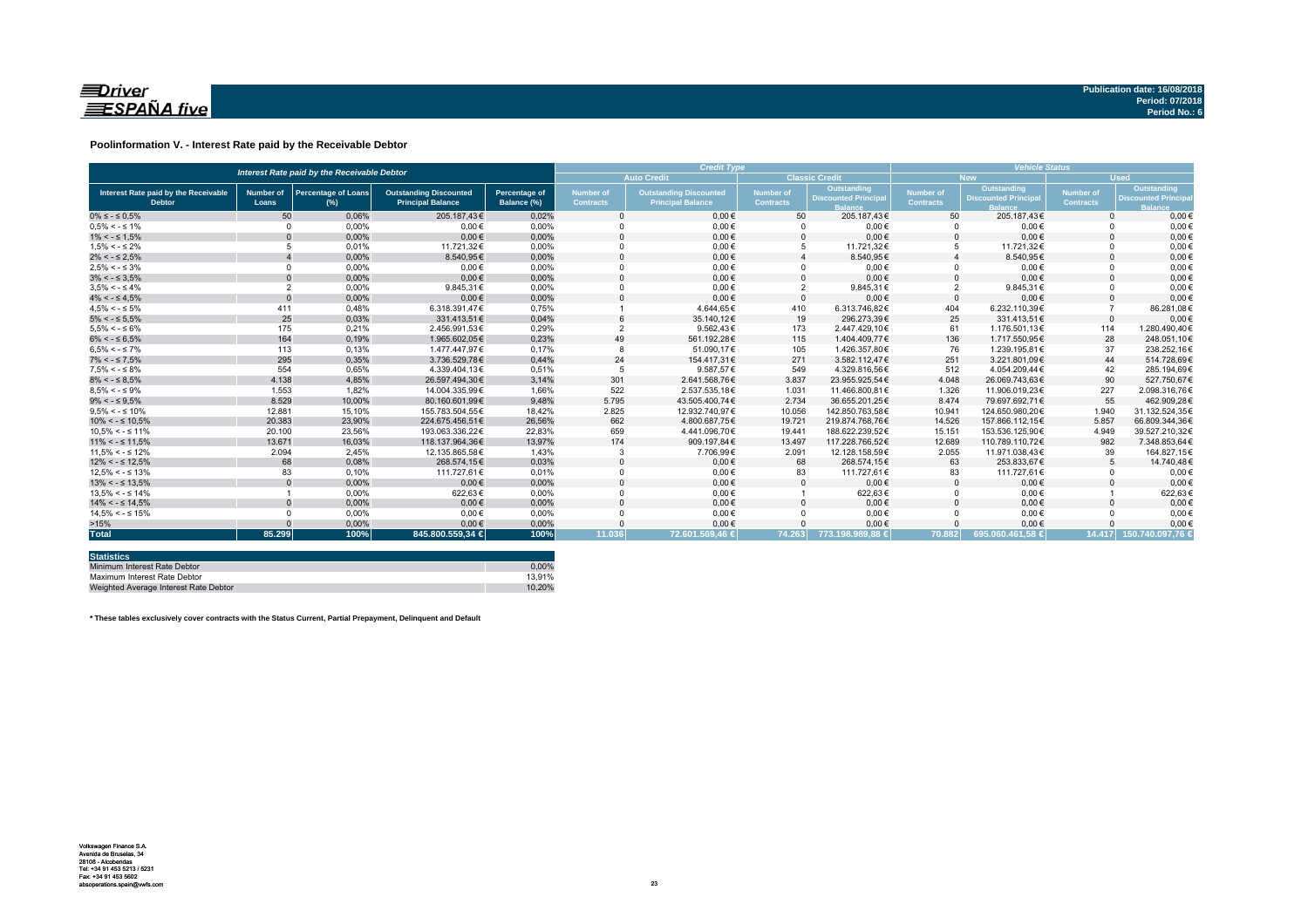

### **Poolinformation VI. - Distribution by Original Term, Remaining Term and Seasoning**

|                                                  |                 | <b>Distribution by Original Term</b> |                                                           |                              |                                      | <b>Credit Type</b>                                          |                               |                                                             | <b>Vehicle Status</b>                |                                                                    |                                      |                                                             |
|--------------------------------------------------|-----------------|--------------------------------------|-----------------------------------------------------------|------------------------------|--------------------------------------|-------------------------------------------------------------|-------------------------------|-------------------------------------------------------------|--------------------------------------|--------------------------------------------------------------------|--------------------------------------|-------------------------------------------------------------|
|                                                  |                 |                                      |                                                           |                              |                                      | <b>Auto Credit</b>                                          |                               | <b>Classic Credit</b>                                       | <b>New</b>                           |                                                                    | <b>Used</b>                          |                                                             |
| Length of Original Term (monthly<br>instalments) | Number of Loans | Percentage of Loans (%)              | <b>Outstanding Discounted</b><br><b>Principal Balance</b> | Percentage of Balance<br>(%) | <b>Number of</b><br><b>Contracts</b> | Outstanding<br><b>Discounted Principa</b><br><b>Balance</b> | Number of<br><b>Contracts</b> | Outstanding<br><b>Discounted Principa</b><br><b>Balance</b> | <b>Number of</b><br><b>Contracts</b> | <b>Outstanding</b><br><b>Discounted Principa</b><br><b>Ralance</b> | <b>Number of</b><br><b>Contracts</b> | Outstanding<br><b>Discounted Principa</b><br><b>Balance</b> |
| $01 - 12$                                        |                 | 0.00%                                | 622.63 €                                                  | 0.00%                        |                                      | $0.00 \in$                                                  |                               | 622.63 €                                                    |                                      | $0.00 \in$                                                         |                                      | 622.63                                                      |
| $13 - 24$                                        | 29              | 0,03%                                | 100.233.16 €                                              | 0.01%                        |                                      | 8.521.34 €                                                  | 22                            | 91.711.82 €                                                 |                                      | 54.446.94 €                                                        | 19                                   | 45.786.22 6                                                 |
| $25 - 36$                                        | 18.941          | 22.21%                               | 108.663.439.45 €                                          | 12.85%                       | 3.626                                | 13.930.385.02 €                                             | 15.315                        | 94.733.054.43 €                                             | 16.982                               | 98.792.276.54 €                                                    | 1.959                                | 9.871.162.91 6                                              |
| $37 - 48$                                        | 36.061          | 42.28%                               | 315.497.090.05 €                                          | 37,30%                       | 6.722                                | 49.150.815.72 €                                             | 29.339                        | 266.346.274.33 €                                            | 30.461                               | 265.522.804.69 €                                                   | 5.600                                | 49.974.285.36 6                                             |
| $49 - 60$                                        | 13.348          | 15.65%                               | 160.086.744.04 €                                          | 18.93%                       | 681                                  | 9.511.847.38 €                                              | 12.667                        | 150.574.896.66 €                                            | 10.424                               | 127.197.221.24 €                                                   | 2.924                                | 32.889.522.80 €                                             |
| $61 - 72$                                        | 7.618           | 8,93%                                | 107.238.204.46 €                                          | 12,68%                       |                                      | $0.00 \in$                                                  | 7.618                         | 107.238.204.46 €                                            | 5.929                                | 84.614.591.79 €                                                    | 1.689                                | 22.623.612.67 €                                             |
| $73 - 84$                                        | 6.212           | 7.28%                                | 100.742.788.39 €                                          | 11.91%                       |                                      | $0.00 \in$                                                  | 6.212                         | 100.742.788.39 €                                            | 4.292                                | 72.108.557.16 €                                                    | 1.920                                | 28.634.231.23 €                                             |
| $85 - 96$                                        | 3.089           | 3,62%                                | 53.471.437.16 €                                           | 6.32%                        |                                      | $0,00 \in$                                                  | 3.089                         | 53.471.437.16 €                                             | 2.784                                | 46.770.563,22 €                                                    | 305                                  | 6.700.873.94 €                                              |
| <b>Total</b>                                     | 85.299          | 100%                                 | 845.800.559,34 €                                          | 100%                         | 11.036                               | 172.601.569.46 €                                            | 74.263                        | 1773.198.989,88 €                                           | 70.882                               | 695.060.461,58 €                                                   | 14.417                               | 150.740.097,76                                              |

| <b>Statistics</b>                                     |       |
|-------------------------------------------------------|-------|
| Minimum Original Term in monthly instalments          |       |
| Maximum Original Term in monthly instalments          | 96    |
| Weighted Average Original Term in monthly instalments | 58.97 |

ed Average Original Term in monthly ins

|                                                          |                        | <b>Distribution by Remaining Term</b> |                                                           |                                     |                               | <b>Credit Type</b>                                           |                                      |                                                              | <b>Vehicle Status</b>                |                                                                    |                                      |                                                             |
|----------------------------------------------------------|------------------------|---------------------------------------|-----------------------------------------------------------|-------------------------------------|-------------------------------|--------------------------------------------------------------|--------------------------------------|--------------------------------------------------------------|--------------------------------------|--------------------------------------------------------------------|--------------------------------------|-------------------------------------------------------------|
|                                                          |                        |                                       |                                                           |                                     |                               | <b>Auto Credit</b>                                           | <b>Classic Credit</b>                |                                                              | <b>New</b>                           |                                                                    | <b>Used</b>                          |                                                             |
| <b>Lenght of Remaining Term</b><br>(monthly instalments) | <b>Number of Loans</b> | Percentage of Loans (%)               | <b>Outstanding Discounted</b><br><b>Principal Balance</b> | <b>Percentage of Balance</b><br>(%) | Number of<br><b>Contracts</b> | Outstanding<br><b>Discounted Principal</b><br><b>Balance</b> | <b>lumber</b> of<br><b>Contracts</b> | Outstanding<br><b>Discounted Principal</b><br><b>Balance</b> | <b>Number of</b><br><b>Contracts</b> | <b>Outstanding</b><br><b>Discounted Principa</b><br><b>Balance</b> | <b>Number of</b><br><b>Contracts</b> | <b>Outstanding</b><br><b>Discounted Principal</b><br>alance |
| $00 - 01$                                                | 22                     | 0.03%                                 | 242.334.69 €                                              | 0.03%                               |                               | 24.356.03 €                                                  | 20                                   | 217.978.66 €                                                 | 16                                   | 199.169.62 €                                                       |                                      | 43.165.07 6                                                 |
| $01 - 12$                                                | 5.249                  | 6,15%                                 | 12.438.775.21 €                                           | 1.47%                               | 1.093                         | 1.672.976.62 €                                               | 4.156                                | 10.765.798.59 €                                              | 4.571                                | 10.815.117.58 €                                                    | 678                                  | 1.623.657.63 €                                              |
| $13 - 24$                                                | 18.988                 | 22.26%                                | 115.656.740.15 €                                          | 13.67%                              | 3.704                         | 17.506.421.75 €                                              | 15.284                               | 98.150.318.40 €                                              | 16.783                               | 102.975.606.66 €                                                   | 2.205                                | 12.681.133.49 €                                             |
| $25 - 36$                                                | 26.515                 | 31,08%                                | 239.345.279.85 €                                          | 28,30%                              | 4.538                         | 34.145.782.08 €                                              | 21.977                               | 205.199.497.77 €                                             | 22.406                               | 202.221.118.48 €                                                   | 4.109                                | 37.124.161.37 6                                             |
| $37 - 48$                                                | 16.692                 | 19.57%                                | 195.483.173.70 €                                          | 23,11%                              | 1.488                         | 16.199.257.45 €                                              | 15.204                               | 179.283.916.25 €                                             | 13.358                               | 157.973.717.59 €                                                   | 3.334                                | 37.509.456.11 €                                             |
| $49 - 60$                                                | 8.420                  | 9,87%                                 | 120.854.181.98 €                                          | 14,29%                              | 211                           | 3.052.775.53 €                                               | 8.209                                | 117.801.406.45 €                                             | 6.485                                | 94.945.893.16 €                                                    | 1.935                                | 25.908.288.82 €                                             |
| $61 - 72$                                                | 5.715                  | 6,70%                                 | 93.287.947.70 €                                           | 11.03%                              |                               | $0.00 \in$                                                   | 5.715                                | 93.287.947.70 €                                              | 4.182                                | 69.542.219.20 €                                                    | 1.533                                | 23.745.728.50 €                                             |
| $73 - 84$                                                | 2.999                  | 3.52%                                 | 55.051.363.24 €                                           | 6.51%                               |                               | $0.00 \in$                                                   | 2.999                                | 55.051.363.24 €                                              | 2.453                                | 44.669.210.05 €                                                    | 546                                  | 10.382.153.19 €                                             |
| $85 - 94$                                                | 699                    | 0,82%                                 | 13.440.762.82 €                                           | 1,59%                               |                               | $0.00 \in$                                                   | 699                                  | 13.440.762.82 €                                              | 628                                  | 11.718.409.24 €                                                    |                                      | 1.722.353,58 €                                              |
| <b>Total</b>                                             | 85.299                 | 100%                                  | 845.800.559,34 €                                          | 100%                                | 11.036                        | 72.601.569.46 €                                              | 74.263                               | 773.198.989.88 €                                             | 70.882                               | $695.060.461,58 \in$                                               | 14.417                               | 150.740.097,76                                              |

| <b>Statistics</b>                                      |  |
|--------------------------------------------------------|--|
| Minimum Remaining Term in monthly instalments          |  |
| Maximum Remaining Term in monthly instalments          |  |
| Weighted Average Remaining Term in monthly instalments |  |

|                                        |                        | <b>Distribution by Seasoning</b> |                                                           |                                     |                               | <b>Credit Type</b>                                           |                                      |                                                              | <b>Vehicle Status</b>                |                                                                    |                                      |                                                      |
|----------------------------------------|------------------------|----------------------------------|-----------------------------------------------------------|-------------------------------------|-------------------------------|--------------------------------------------------------------|--------------------------------------|--------------------------------------------------------------|--------------------------------------|--------------------------------------------------------------------|--------------------------------------|------------------------------------------------------|
|                                        |                        |                                  |                                                           |                                     |                               |                                                              | <b>Classic Credit</b>                |                                                              | New <sup>1</sup>                     |                                                                    | <b>Used</b>                          |                                                      |
| <b>Seasoning (monthly instalments)</b> | <b>Number of Loans</b> | Percentage of Loans (%)          | <b>Outstanding Discounted</b><br><b>Principal Balance</b> | <b>Percentage of Balance</b><br>(%) | Number of<br><b>Contracts</b> | Outstanding<br><b>Discounted Principal</b><br><b>Ralance</b> | <b>lumber</b> of<br><b>Contracts</b> | Outstanding<br><b>Discounted Principal</b><br><b>Ralance</b> | <b>Number of</b><br><b>Contracts</b> | <b>Outstanding</b><br><b>Discounted Principa</b><br><b>Balance</b> | <b>Number of</b><br><b>Contracts</b> | Outstanding<br><b>Discounted Principal</b><br>alance |
| $01 - 12$                              | 25.282                 | 29.64%                           | 312.920.938.62 €                                          | 37.00%                              | 3.409                         | 29.052.810.30 €                                              | 21.873                               | 283.868.128.32 €                                             | 20.984                               | 258.055.439.56 €                                                   | 4.298                                | 54.865.499.06 (                                      |
| $13 - 24$                              | 43.761                 | 51,30%                           | 430.261.989.91 €                                          | 50,87%                              | 5.401                         | 36.019.686.81 €                                              | 38.360                               | 394.242.303.10 €                                             | 36.230                               | 352.142.325.56 €                                                   | 7.531                                | 78.119.664.35 €                                      |
| $25 - 36$                              | 15.357                 | 18,00%                           | 98.626.577.43 €                                           | 11,66%                              | 2.185                         | 7.473.966.27 €                                               | 13.172                               | 91.152.611.16 €                                              | 12.959                               | 81.761.208.42 €                                                    | 2.398                                | 16.865.369,01 €                                      |
| $37 - 48$                              | 577                    | 0,68%                            | 2.706.188.53 €                                            | 0.32%                               | 41                            | 55.106,08€                                                   | 536                                  | 2.651.082.45 €                                               | 462                                  | 2.071.310.12 €                                                     | 115                                  | 634.878.416                                          |
| $49 - 60$                              | 234                    | 0.27%                            | 1.000.088.78 €                                            | 0,12%                               |                               | $0.00 \in$                                                   | 234                                  | 1.000.088.78 €                                               | 180                                  | 799.309.64 €                                                       | 54                                   | 200.779.14 €                                         |
| $61 - 72$                              | 62                     | 0,07%                            | 229.166,65 €                                              | 0,03%                               |                               | $0.00 \in$                                                   | 62                                   | 229.166.65 €                                                 | 48                                   | 184.687.53 €                                                       | 14                                   | 44.479.12 €                                          |
| > 72                                   | 26                     | 0,03%                            | 55.609.42 €                                               | 0,01%                               |                               | $0.00 \in$                                                   | 26                                   | 55.609.42 €                                                  | 19                                   | 46.180.75 €                                                        |                                      | 9.428.676                                            |
| <b>Total</b>                           | 85.299                 | 100%                             | 845.800.559,34 €                                          | 100%                                | 11.036                        | 72.601.569.46 €                                              | 74.263                               | 773.198.989.88 €                                             | 70.882                               | $695.060.461.58 \in$                                               | 14.417                               | 150.740.097,76                                       |

| <b>Statistics</b>                                      |       |
|--------------------------------------------------------|-------|
| Minimum Seasoning Term in monthly instalments          |       |
| Maximum Seasoning Term in monthly instalments          | 96    |
| Weighted Average Seasoning Term in monthly instalments | 15.79 |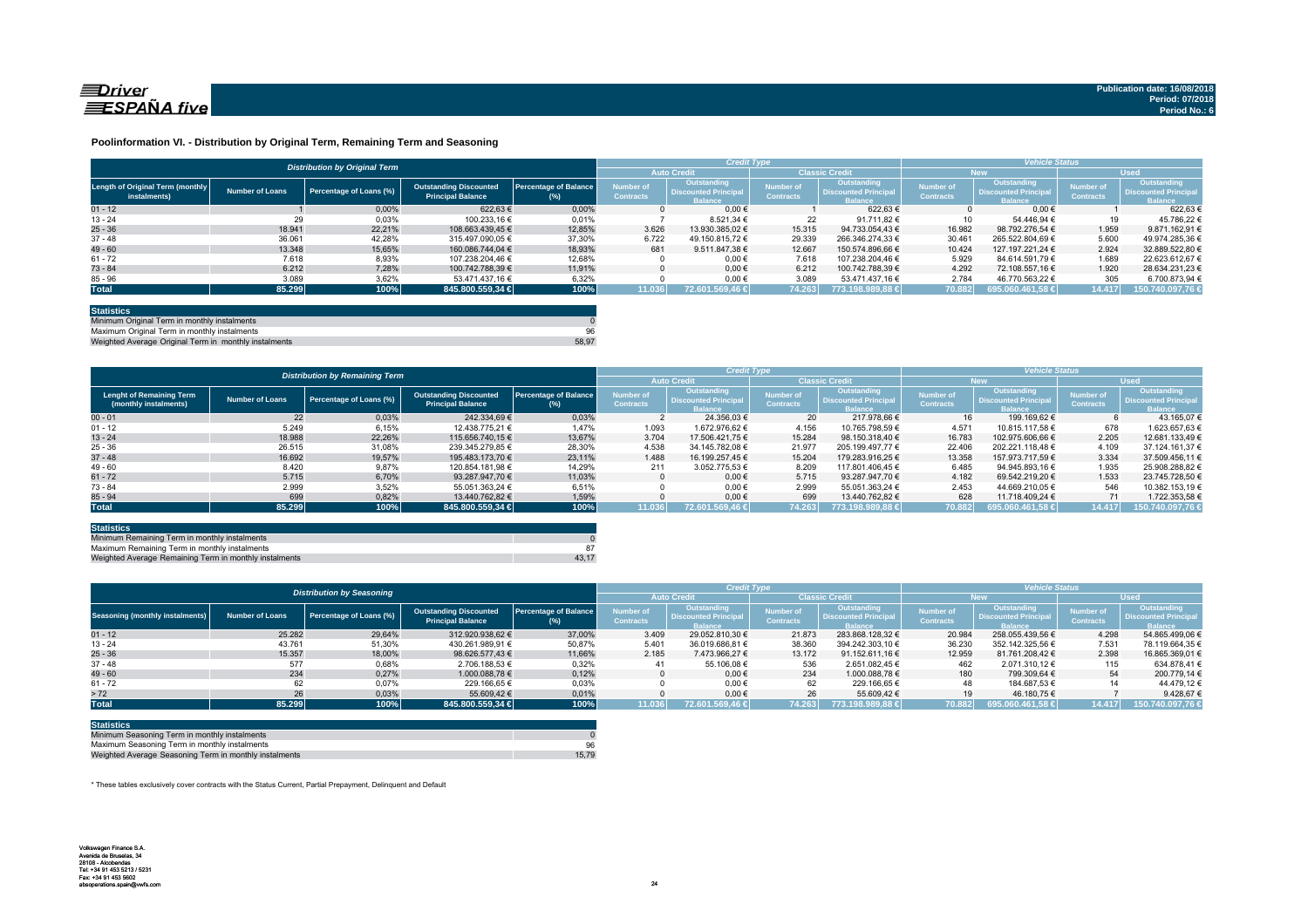

# **Poolinformation VII. - Credit Type and Type of Car**

# *Credit Type*

| <b>Credit Type</b>    | <b>Number of Loans</b> | (%)    | Percentage of Loans   Outstanding Discounted<br>l Principal Balance <sup>l</sup> | Percentage of<br>Balance (%) |
|-----------------------|------------------------|--------|----------------------------------------------------------------------------------|------------------------------|
| Auto Credit           | 11.036                 | 12.94% | 72.601.569.46 €                                                                  | 8.58%                        |
| <b>Classic Credit</b> | 74.263                 | 87.06% | 773.198.989.88 €                                                                 | 91.42%                       |
| <b>Total</b>          | 85.299                 | 100%   | 845.800.559,34 €                                                                 | 100%                         |

# *Type of Car*

| <b>Type of Car</b> | <b>Number of Loans</b> | (%)    | Percentage of Loans   Outstanding Discounted<br><b>Principal Balance</b> | Percentage of<br><b>Balance (%)</b> |
|--------------------|------------------------|--------|--------------------------------------------------------------------------|-------------------------------------|
| New Cars           | 70.882                 | 83.10% | 695.060.461.58 €                                                         | 82,18%                              |
| Used Cars          | 14.417                 | 16.90% | 150.740.097.76 €                                                         | 17,82%                              |
| <b>Total</b>       | 85.299                 | 100%   | 845.800.559,34 €                                                         | 100%                                |

# *Type of Car: only Auto Credit*

| <b>Type of Car</b> | <b>Number of Loans</b> | (% )   | Percentage of Loans   Outstanding Discounted<br><b>Principal Balance</b> | Percentage of<br><b>Balance (%)</b> |
|--------------------|------------------------|--------|--------------------------------------------------------------------------|-------------------------------------|
| New Cars           | 10.802                 | 97.88% | 71.309.569.52 €                                                          | 98,22%                              |
| Used Cars          | 234                    | 2.12%  | 1.291.999.94 €                                                           | 1.78%                               |
| <b>Total</b>       | 11.036                 | 100%   | 72.601.569,46 €                                                          | 100%                                |

# *Type of Car: only Classic Credit*

| <b>Type of Car</b> | <b>Number of Loans</b> | (%)    | Percentage of Loans   Outstanding Discounted<br><b>Principal Balance</b> | Percentage of<br>Balance (%) |
|--------------------|------------------------|--------|--------------------------------------------------------------------------|------------------------------|
| New Cars           | 60.080                 | 80.90% | 623.750.892.06 €                                                         | 80,67%                       |
| Used Cars          | 14.183                 | 19.10% | 149.448.097.82 €                                                         | 19,33%                       |
| <b>Total</b>       | 74.263                 | 100%   | 773.198.989.88 €                                                         | 100%                         |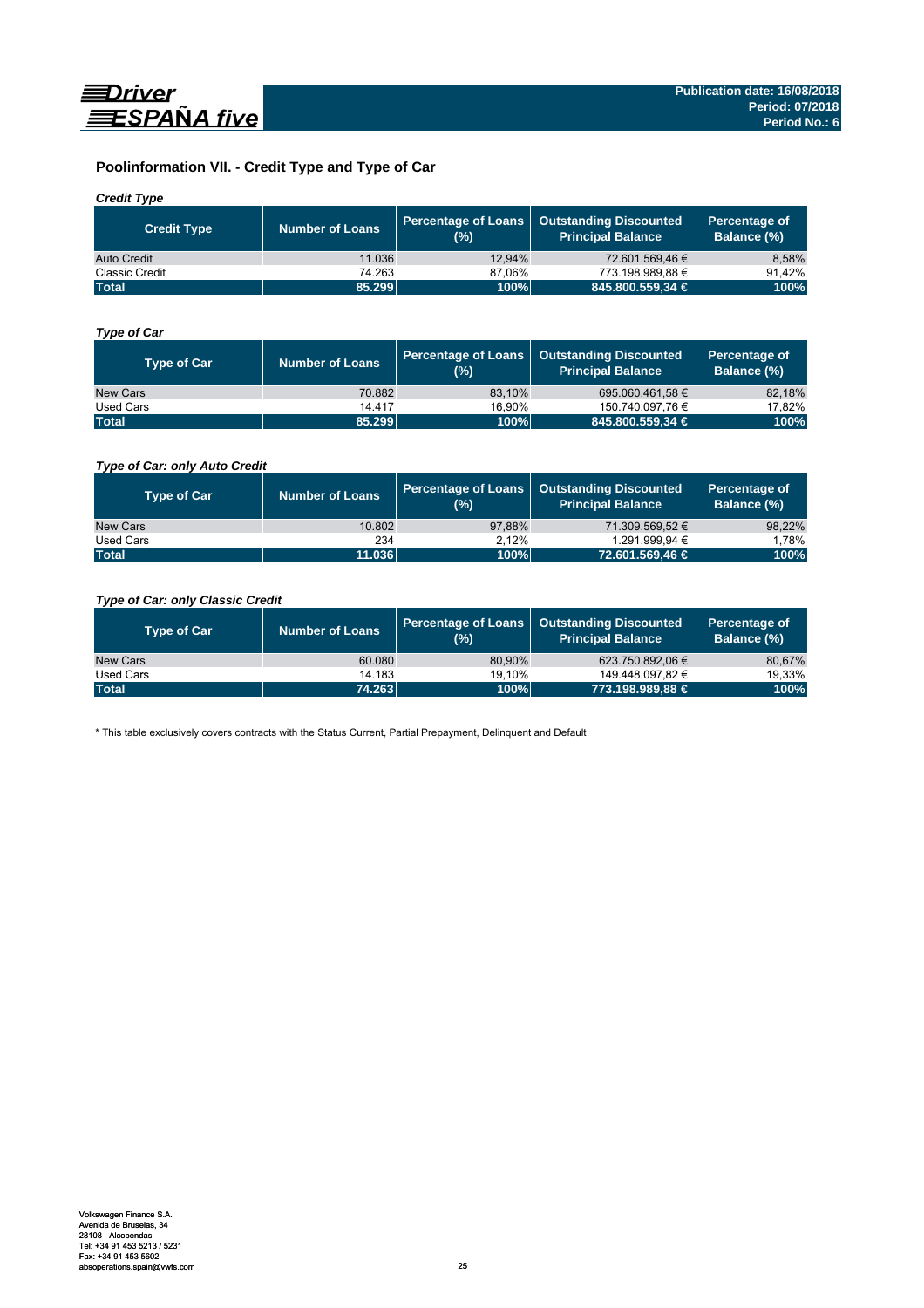# $\equiv$ Driver ESPAÑA five

**Poolinformation VIII. - Distribution by Vehicle Makes and Models**

|                              |                              | <b>Make and Model Total Portfolio</b> |                |                                   | <b>Credit Type</b> |                         |                                           | <b>Vehicle Status</b>    |                                            |                                  |                                                  |                         |                                    |
|------------------------------|------------------------------|---------------------------------------|----------------|-----------------------------------|--------------------|-------------------------|-------------------------------------------|--------------------------|--------------------------------------------|----------------------------------|--------------------------------------------------|-------------------------|------------------------------------|
|                              |                              |                                       |                |                                   |                    |                         | <b>Auto Credit</b>                        |                          | <b>Classic Credit</b>                      |                                  | <b>New</b>                                       |                         | <b>Used</b>                        |
| <b>Make</b>                  | <b>Model</b>                 | <b>Number of Loans</b>                | Percentage of  | <b>Outstanding Discounted</b>     | Percentage of      | <b>Number of</b>        | Outstanding<br><b>Discounted Principa</b> | Number of                | <b>Outstanding</b><br>Discounted Principal | Number of                        | <b>Outstanding</b><br><b>Discounted Principa</b> | Number of               | Outstanding<br>Discounted Principa |
|                              |                              |                                       | Loans (%)      | <b>Principal Balance</b>          | Balance (%)        | <b>Contracts</b>        |                                           | <b>Contracts</b>         |                                            | <b>Contracts</b>                 |                                                  | <b>Contracts</b>        |                                    |
| Audi                         | A <sub>1</sub>               | 2.639                                 | 3,09%          | 23.836.284,97 €                   | 2,82%              | 541                     | 2.575.574,17 €                            | 2.098                    | 21.260.710,80 €                            | 1.758                            | 13.964.027,49 €                                  | 881                     | 9.872.257,48 €                     |
|                              | A <sub>3</sub>               | 4.222                                 | 4,95%          | 45.217.007,97 €                   | 5,35%              | 880                     | 5.117.280,76 €                            | 3.342                    | 40.099.727,21 €                            | 2.628                            | 25.761.005,36 €                                  | 1.594                   | 19.456.002,61 €                    |
|                              | A4                           | 2.488                                 | 2,92%          | 30.236.453,26 €                   | 3,57%              | 419                     | 2.979.385,82 €                            | 2.069                    | 27.257.067,44 €                            | 1.641                            | 18.922.834,99 €                                  | 847                     | 11.313.618,27 €                    |
|                              | A5                           | 652                                   | 0,76%          | 8.073.333,18 €                    | 0,95%              | 172                     | 1.489.616,62 €                            | 480                      | 6.583.716,56 €                             | 554                              | 6.857.156,62 €                                   | 98                      | 1.216.176,56 €                     |
|                              | A <sub>6</sub>               | 381                                   | 0,45%          | 5.140.371,13 €                    | 0,61%              | 71                      | 641.419,20 €                              | 310                      | 4.498.951,93 €                             | 219                              | 2.969.801,87 €                                   | 162                     | 2.170.569,26 €                     |
|                              | A7<br>A8                     | 40<br>10                              | 0,05%<br>0,01% | 545.469,04 €<br>190.987,15€       | 0,06%<br>0,02%     | 11<br>$\mathbf{0}$      | 111.521,18 €<br>$0,00 \in$                | 29<br>10                 | 433.947,86 €<br>190.987,15 €               | 18<br>$\overline{0}$             | 261.552,68 €<br>$0,00 \in$                       | 22<br>10                | 283.916,36 €<br>190.987,15€        |
|                              | Q2                           | 1.031                                 | 1,21%          | 11.566.038,77 €                   | 1,37%              | 367                     | 2.634.977,27 €                            | 664                      | 8.931.061,50 €                             | 910                              | 9.951.874,45 €                                   | 121                     | 1.614.164,32 €                     |
|                              | Q3                           | 2.194                                 | 2,57%          | 23.684.590,96 €                   | 2,80%              | 461                     | 3.073.732,36 €                            | 1.733                    | 20.610.858,60 €                            | 1.768                            | 18.461.396,77 €                                  | 426                     | 5.223.194,19€                      |
|                              | Q <sub>5</sub>               | 1.539                                 | 1,80%          | 19.147.024,88 €                   | 2,26%              | 328                     | 2.762.382,66 €                            | 1.211                    | 16.384.642,22 €                            | 1.362                            | 16.629.937,62 €                                  | 177                     | 2.517.087,26 €                     |
|                              | Q7                           | 156                                   | 0,18%          | 2.297.710,69 €                    | 0,27%              | 53                      | 706.554,51 €                              | 103                      | 1.591.156,18 €                             | 110                              | 1.582.194,90 €                                   | 46                      | 715.515,79€                        |
|                              | <b>TT</b>                    | 41                                    | 0,05%          | 540.425,86 €                      | 0,06%              | 11                      | 112.609,23 €                              | 30                       | 427.816,63 €                               | 14                               | 150.829,29€                                      | 27                      | 389.596,57€                        |
|                              | <b>OTHER AUDI</b>            | 6                                     | 0,01%          | 101.577,48 €                      | 0,01%              | $\mathbf{0}$            | $0,00 \in$                                | 6                        | 101.577,48 €                               | $\overline{1}$                   | 11.299,14 €                                      | 5                       | 90.278,34 €                        |
|                              | <b>Subtotal</b>              | 15.399                                | 18,05%         | 170.577.275,34 €                  | 20,17%             | 3.314                   | 22.205.053.78 €                           | 12.085                   | 148.372.221,56 €                           | 10.983                           | 115.523.911,18 €                                 | 4.416                   | 55.053.364,16 €                    |
| <b>Seat</b>                  | MII                          | 290                                   | 0,34%          | 1.854.922,57 €                    | 0,22%              | 11                      | 47.133,46 €                               | 279                      | 1.807.789,11 €                             | 244                              | 1.545.689,72 €                                   | 46                      | 309.232,85 €                       |
|                              | ALHAMBRA                     | 393                                   | 0,46%          | 3.801.919,34 €                    | 0,45%              | 10                      | 63.053,26 €                               | 383                      | 3.738.866,08 €                             | 301                              | 2.904.896,81 €                                   | 92                      | 897.022,53 €                       |
|                              | ALTEA                        | 113                                   | 0,13%          | 738.168,74 €                      | 0,09%              | $\overline{0}$          | $0,00 \in$                                | 113                      | 738.168,74 €                               | 63                               | 340.555,68€                                      | 50                      | 397.613,06 €                       |
|                              | <b>AROSA</b>                 | $\mathbf 0$                           | 0,00%          | $0{,}00 \in$                      | 0,00%              | $\mathbf 0$             | $0,00 \in$                                | $\overline{0}$           | $0,00 \in$                                 | $\circ$                          | $0,00 \in$                                       | $^{\circ}$              | $0,00 \in$                         |
|                              | <b>ATECA</b><br>CORDOBA      | 5.779                                 | 6,78%<br>0,00% | 63.789.020,18 €<br>$0,00 \in$     | 7,54%              | 276<br>$\mathsf 0$      | 2.782.064,57 €<br>$0,00 \in$              | 5.503<br>$\mathbf 0$     | 61.006.955,61 €<br>$0,00 \in$              | 5.601<br>$\overline{\mathbf{0}}$ | 61.706.101,36 €<br>$0,00 \in$                    | 178<br>$\mathbf 0$      | 2.082.918,82 €<br>$0,00 \in$       |
|                              | <b>EXEO</b>                  | $\mathbf 0$<br>5                      | 0,01%          | 18.712,36 €                       | 0,00%<br>0,00%     | $\Omega$                | $0,00 \in$                                | 5                        | 18.712,36 €                                | $\overline{1}$                   | 3.359,21€                                        |                         | 15.353,15€                         |
|                              | <b>IBIZA</b>                 | 12.986                                | 15,22%         | 119.441.086,89 €                  | 14,12%             | 311                     | 1.930.301,25 €                            | 12.675                   | 117.510.785,64 €                           | 10.858                           | 100.753.508,70 €                                 | 2.128                   | 18.687.578,19 €                    |
|                              | <b>LEON</b>                  | 11.399                                | 13,36%         | 114.535.309,26 €                  | 13,54%             | 337                     | 2.402.604,10 €                            | 11.062                   | 112.132.705,16 €                           | 9.410                            | 94.898.263,45 €                                  | 1.989                   | 19.637.045,81 €                    |
|                              | <b>TOLEDO</b>                | 1.303                                 | 1,53%          | 12.079.204,86 €                   | 1,43%              | 20                      | 123.842,00 €                              | 1.283                    | 11.955.362,86 €                            | 1.176                            | 10.874.056,20 €                                  | 127                     | 1.205.148,66 €                     |
|                              | OTHER SEAT                   | 17                                    | 0,02%          | 211.067,88 €                      | 0,03%              | $\overline{1}$          | 9.241,50 €                                | 16                       | 201.826,38 €                               | 14                               | 182.146,66 €                                     | $\overline{\mathbf{3}}$ | 28.921,22 €                        |
|                              | <b>Subtotal</b>              | 32.285                                | 37,85%         | 316.469.412,08 €                  | 37,42%             | 966                     | 7.358.240,14 €                            | 31.319                   | 9.111.171,94 €                             | 27.668                           | 273.208.577,79 €                                 | 4.617                   | 43.260.834,29 €                    |
| Skoda                        | <b>CITIGO</b>                | 53                                    | 0,06%          | 298.788,34 €                      | 0,04%              | $\overline{1}$          | 4.219,08 €                                | 52                       | 294.569,26 €                               | 46                               | 259.727,76€                                      | $\overline{7}$          | 39.060,58€                         |
|                              | FABIA                        | 3.002                                 | 3,52%          | 24.777.961,80 €                   | 2,93%              | 196                     | 820.156,39 €                              | 2.806                    | 23.957.805,41 €                            | 2.762                            | 22.558.222,38 €                                  | 240                     | 2.219.739,42 €                     |
|                              | <b>RAPID</b>                 | 1.257                                 | 1,47%          | 11.830.766,68 €                   | 1,40%              | 42                      | 214.017,84 €                              | 1.215                    | 11.616.748,84 €                            | 1.128                            | 10.446.684,21 €                                  | 129                     | 1.384.082,47 €                     |
|                              | <b>OCTAVIA</b>               | 1.667                                 | 1,95%          | 20.106.116,26 €                   | 2,38%              | 61                      | 407.604,89 €                              | 1.606                    | 19.698.511,37 €                            | 1.348                            | 16.664.956,35 €                                  | 319                     | 3.441.159,91 €                     |
|                              | <b>ROOMSTER</b>              | $\overline{1}$                        | 0,00%          | 571,46€                           | 0,00%              | $\overline{1}$          | 571,46€                                   | - 0                      | $0,00 \in$                                 | $\overline{\phantom{0}}$         | 571,46€                                          | $\overline{0}$          | $0,00 \in$                         |
|                              | <b>SPACEBACK</b>             | 198                                   | 0,23%          | 2.062.665,49 €                    | 0,24%              | 12                      | 52.742,99 €                               | 186                      | 2.009.922,50 €                             | 191                              | 1.978.314,13 €                                   | $\overline{7}$          | 84.351,36 €                        |
|                              | <b>SUPERB</b><br><b>YETI</b> | 445<br>865                            | 0,52%          | 5.498.096,47 €<br>10.025.775,71 € | 0,65%              | 28                      | 207.873,27 €                              | 417<br>821               | 5.290.223,20 €                             | 396                              | 4.984.158,55 €                                   | 49<br>109               | 513.937,92 €                       |
|                              | OTHER SKODA                  | 467                                   | 1,01%<br>0,55% | 6.357.773,62 €                    | 1,19%<br>0,75%     | 44<br>36                | 311.215,50 €<br>391.427,29 €              | 431                      | 9.714.560,21 €<br>5.966.346,33 €           | 756<br>432                       | 8.850.523,06 €<br>5.983.183,22 €                 | 35                      | 1.175.252,65 €<br>374.590,40 €     |
|                              | <b>Subtotal</b>              | 7.955                                 | 9,33%          | 80.958.515,83 €                   | 9,57%              | 421                     | 2.409.828,71 €                            | 7.534                    | 78.548.687,12 €                            | 7.060                            | 71.726.341,12 €                                  | 895                     | 9.232.174,71 €                     |
| <b>VW</b>                    | <b>UP</b>                    | 90                                    | 0,11%          | 572.160,96 €                      | 0,07%              | 30                      | 120.100,29 €                              | 60                       | 452.060,67 €                               | 67                               | 402.012,72 €                                     | 23                      | 170.148,24 €                       |
|                              | FOX                          | $\overline{0}$                        | 0,00%          | $0,00 \in$                        | 0,00%              | $\mathbf 0$             | $0,00 \in$                                | $\Omega$                 | $0,00 \in$                                 | $\mathbf 0$                      | $0,00 \in$                                       | $\overline{0}$          | $0,00 \in$                         |
|                              | <b>POLO</b>                  | 6.172                                 | 7,24%          | 44.472.037,22 €                   | 5,26%              | 1.521                   | 6.845.218,03 €                            | 4.651                    | 37.626.819,19 €                            | 5.244                            | 37.019.222,01 €                                  | 928                     | 7.452.815,21 €                     |
|                              | GOLF                         | 9.515                                 | 11,15%         | 86.168.923,79 €                   | 10,19%             | 2.249                   | 13.930.349,49 €                           | 7.266                    | 72.238.574,30 €                            | 7.627                            | 68.292.390,55 €                                  | 1.888                   | 17.876.533,24 €                    |
|                              | <b>JETTA</b>                 | 63                                    | 0,07%          | 439.368,06 €                      | 0,05%              | 9                       | 42.228,45€                                | 54                       | 397.139,61 €                               | 46                               | 310.957,99€                                      | 17                      | 128.410,07 €                       |
|                              | PASSAT                       | 1.854                                 | 2,17%          | 18.796.321,59 €                   | 2,22%              | 360                     | 2.688.097,17 €                            | 1.494                    | 16.108.224,42 €                            | 1.512                            | 15.228.664,08 €                                  | 342                     | 3.567.657,51 €                     |
|                              | <b>EOS</b>                   | $\overline{2}$                        | 0,00%          | 28.087,54 €                       | 0,00%              | $\overline{0}$          | $0,00 \in$                                | $\overline{2}$           | 28.087,54 €                                | $\overline{\mathbf{0}}$          | $0,00 \in$                                       | $\overline{2}$          | 28.087,54 €                        |
|                              | NEW BEETLE                   | 190                                   | 0,22%          | 1.774.283,36 €                    | 0,21%              | 57                      | 374.661,16€                               | 133                      | 1.399.622,20 €                             | 149                              | 1.302.441,48 €                                   | 41                      | 471.841,88 €                       |
|                              | <b>TOURAN</b>                | 2.120                                 | 2,49%          | 20.537.836,06 €                   | 2,43%              | 427                     | 2.832.491,30 €                            | 1.693                    | 17.705.344,76 €                            | 1.790                            | 16.775.641,37 €                                  | 330                     | 3.762.194,69 €                     |
|                              | SHARAN                       | 326                                   | 0,38%          | 3.356.090,22 €                    | 0,40%              | 59                      | 511.442,70 €                              | 267                      | 2.844.647,52 €                             | 279                              | 2.811.131,28 €                                   | 47                      | 544.958,94 €                       |
|                              | <b>TOUAREG</b>               | 32                                    | 0,04%          | 525.244,71 €                      | 0,06%              | $\mathbf{8}$            | 106.812,45 €                              | 24                       | 418.432,26 €                               | 23                               | 383.250,28 €                                     | 9                       | 141.994,43 €                       |
|                              | PHAETON                      | $\overline{1}$                        | 0,00%          | 20.766,03 €                       | 0,00%              | $\mathsf 0$             | $0,00 \in$                                | $\overline{\phantom{0}}$ | 20.766,03 €                                | $\overline{\mathbf{0}}$          | $0,00 \in$                                       | $\overline{1}$          | 20.766,03 €                        |
|                              | CADDY                        | 985                                   | 1,15%          | 10.599.814,90 €                   | 1,25%              | 10                      | 91.665,31 €                               | 975                      | 10.508.149,59 €                            | 784                              | 8.620.653,02 €                                   | 201                     | 1.979.161,88 €                     |
|                              | T4/T5                        | 1.324                                 | 1,55%          | 17.655.451,47 €                   | 2,09%              | 46                      | 365.690,79€                               | 1.278                    | 17.289.760,68 €                            | 1.174                            | 15.919.279,27 €                                  | 150                     | 1.736.172,20 €                     |
|                              | CRAFTER/LT                   | 342                                   | 0,40%          | 4.890.809,80 €                    | 0,58%              | $\overline{0}$          | $0,00 \in$                                | 342                      | 4.890.809,80 €                             | 314                              | 4.583.144,35 €                                   | 28                      | 307.665,45€                        |
|                              | AMAROK                       | 16                                    | 0,02%          | 180.915,33 €                      | 0,02%              | $\mathsf 0$             | $0,00 \in$                                | 16                       | 180.915,33 €                               | 12                               | 144.990,23 €                                     | $\overline{4}$          | 35.925,10 €                        |
|                              | <b>SCIROCCO</b>              | 927                                   | 1,09%          | 9.485.730,53 €                    | 1,12%              | 365                     | 2.416.179,51 €                            | 562                      | 7.069.551,02 €                             | 903                              | 9.154.255,86 €                                   | 24                      | 331.474,67 €                       |
|                              | <b>TIGUAN</b>                | 5.199                                 | 6,10%          | 53.929.236,83 €                   | 6,38%              | 1.069<br>$\overline{4}$ | 9.548.871,49 €                            | 4.130                    | 44.380.365,34 €                            | 4.776                            | 49.578.803,14 €                                  | 423<br>$\overline{1}$   | 4.350.433,69 €                     |
|                              | <b>ARTEON</b><br>OTHER VW    | 20<br>443                             | 0,02%<br>0,52% | 399.106,83 €<br>3.599.492,49 €    | 0,05%<br>0,43%     | 121                     | 67.082,17 €<br>687.556,52€                | 16<br>322                | 332.024,66 €<br>2.911.935,97 €             | 19<br>441                        | 387.108,50 €<br>3.580.451,65 €                   | $\overline{2}$          | 11.998,33 €<br>19.040,84 €         |
|                              | <b>Subtotal</b>              | 29.621                                | 34,73%         | 277.431.677,72 €                  | 32,80%             | 6.335                   | 40.628.446,83 €                           |                          | 23.286 236.803.230.89 €                    | 25.160                           | 234.494.397,78 €                                 | 4.461                   | 42.937.279,94 €                    |
|                              |                              |                                       |                |                                   |                    |                         |                                           |                          |                                            |                                  |                                                  |                         |                                    |
| <b>Non VW Group Vehicles</b> | <b>OTHER</b>                 | 39                                    | 0,05%          | 363.678,37 €                      | 0,04%              | $\Omega$                | 0,00€                                     | 39                       | 363.678,37 €                               | 11                               | 107.233,71 €                                     | 28                      | 256.444,66€                        |
|                              | <b>Total</b>                 | 85.299                                | 100,00%        | 845.800.559,34 €                  | 100,00%            | 11.036                  | 72.601.569,46 €                           |                          | 74.263 773.198.989,88 €                    | 70.882                           | 695.060.461,58 €                                 | 14.417                  | 150.740.097,76 €                   |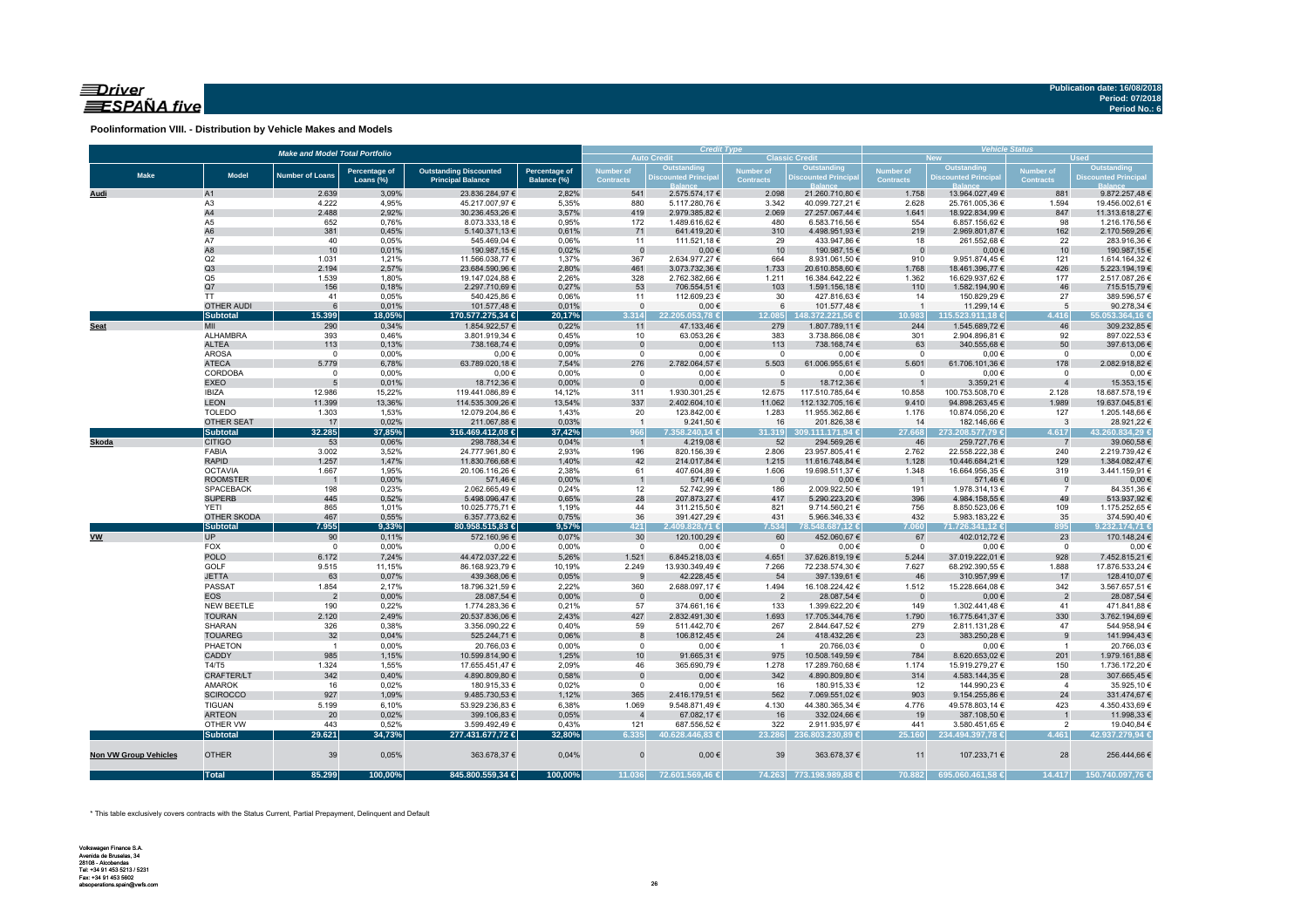

### **Poolinformation IX. - Geographic Distribution**

|                               |                        | <b>Geographic Distribution Total Portfolio</b> |                                                           |                              |                               | <b>Credit Type</b>                                           |                                      |                                                              | <b>Vehicle Status</b>                |                                                              |                               |                                                              |  |  |
|-------------------------------|------------------------|------------------------------------------------|-----------------------------------------------------------|------------------------------|-------------------------------|--------------------------------------------------------------|--------------------------------------|--------------------------------------------------------------|--------------------------------------|--------------------------------------------------------------|-------------------------------|--------------------------------------------------------------|--|--|
|                               |                        |                                                |                                                           |                              |                               | <b>Auto Credit</b>                                           |                                      | <b>Classic Credit</b>                                        |                                      | <b>New</b>                                                   |                               | <b>Used</b>                                                  |  |  |
| <b>Autonomous Communities</b> | <b>Number of Loans</b> | Percentage of<br>Loans $(\%)$                  | <b>Outstanding Discounted</b><br><b>Principal Balance</b> | Percentage of<br>Balance (%) | Number of<br><b>Contracts</b> | Outstanding<br><b>Discounted Principal</b><br><b>Balance</b> | <b>Number of</b><br><b>Contracts</b> | Outstanding<br><b>Discounted Principal</b><br><b>Balance</b> | <b>Number of</b><br><b>Contracts</b> | Outstanding<br><b>Discounted Principal</b><br><b>Balance</b> | Number of<br><b>Contracts</b> | Outstanding<br><b>Discounted Principal</b><br><b>Balance</b> |  |  |
| <b>GALICIA</b>                | 4.648                  | 5,45%                                          | 48.781.347,12 €                                           | 5,77%                        | 433                           | 2.639.502,85 €                                               | 4.215                                | 46.141.844.27 €                                              | 3.720                                | 38.296.291.12 €                                              | 928                           | 10.485.056,00 €                                              |  |  |
| <b>ASTURIAS</b>               | 1.476                  | 1,73%                                          | 14.655.900,58 €                                           | 1,73%                        | 157                           | 1.005.127,84 €                                               | 1.319                                | 13.650.772,74 €                                              | 1.230                                | 12.114.738,95 €                                              | 246                           | 2.541.161,63 €                                               |  |  |
| <b>CANTABRIA</b>              | 1.016                  | 1.19%                                          | 10.044.149.41 €                                           | 1,19%                        | 110                           | 669.366.28 €                                                 | 906                                  | 9.374.783.13 €                                               | 854                                  | 8.380.595,05 €                                               | 162                           | 1.663.554,36 €                                               |  |  |
| <b>LA RIOJA</b>               | 434                    | 0,51%                                          | 4.001.263,74 €                                            | 0,47%                        | 42                            | 258.717.42 €                                                 | 392                                  | 3.742.546,32 €                                               | 362                                  | 3.246.035,53 €                                               | 72                            | 755.228,21 €                                                 |  |  |
| <b>CASTILLA LEON</b>          | 3.495                  | 4,10%                                          | 33.435.029,43 €                                           | 3,95%                        | 262                           | 1.800.532.09 €                                               | 3.233                                | 31.634.497.34 €                                              | 2.771                                | 26.499.891.35 €                                              | 724                           | 6.935.138,08 €                                               |  |  |
| C.MADRID                      | 14.560                 | 17,07%                                         | 134.758.040.84 €                                          | 15,93%                       | 2.381                         | 15.440.956.75 €                                              | 12.179                               | 119.317.084,09 €                                             | 12.095                               | 109.009.626,74 €                                             | 2.465                         | 25.748.414,10 €                                              |  |  |
| <b>PAIS VASCO</b>             | 3.484                  | 4,08%                                          | 31.863.819.43 €                                           | 3,77%                        | 200                           | 1.157.068.26 €                                               | 3.284                                | 30.706.751,17 €                                              | 2.883                                | 26.136.449.28 €                                              | 601                           | 5.727.370.15 €                                               |  |  |
| C.NAVARRA                     | 958                    | 1,12%                                          | 8.793.529,03 €                                            | 1,04%                        | 104                           | 548.206,34 €                                                 | 854                                  | 8.245.322,69 €                                               | 790                                  | 7.053.375.43 €                                               | 168                           | 1.740.153,60 €                                               |  |  |
| <b>CATALUÑA</b>               | 17.165                 | 20,12%                                         | 171.878.594.22 €                                          | 20,32%                       | 2.457                         | 16.609.416,69 €                                              | 14.708                               | 155.269.177.53 €                                             | 13.919                               | 137.281.331.14 €                                             | 3.246                         | 34.597.263,08 €                                              |  |  |
| ARAGÓN                        | 2.335                  | 2.74%                                          | 23.644.386.20 €                                           | 2,80%                        | 221                           | 1.652.514.85 €                                               | 2.114                                | 21.991.871,35 €                                              | 1.936                                | 19.552.666,02 €                                              | 399                           | 4.091.720,18 €                                               |  |  |
| C. VALENCIANA                 | 8.953                  | 10,50%                                         | 87.582.242.96 €                                           | 10,36%                       | 1.299                         | 8.408.564.54 €                                               | 7.654                                | 79.173.678.42 €                                              | 7.482                                | 72.226.269.34 €                                              | 1.471                         | 15.355.973.62 €                                              |  |  |
| <b>CASTILLA LA MANCHA</b>     | 3.472                  | 4,07%                                          | 34.187.912.76 €                                           | 4,04%                        | 418                           | 2.990.764.17 €                                               | 3.054                                | 31.197.148,59 €                                              | 2.884                                | 28.190.778.55 €                                              | 588                           | 5.997.134.21 €                                               |  |  |
| <b>EXTREMADURA</b>            | 1.325                  | 1,55%                                          | 13.506.890.88 €                                           | 1,60%                        | 178                           | 1.087.047.58 €                                               | 1.147                                | 12.419.843,30 €                                              | 1.051                                | 10.561.675,32 €                                              | 274                           | 2.945.215.56 €                                               |  |  |
| <b>ANDALUCIA</b>              | 14.301                 | 16,77%                                         | 146.990.200,81 €                                          | 17,38%                       | 2.131                         | 13.839.759,09 €                                              | 12.170                               | 133.150.441,72 €                                             | 11.918                               | 122.190.066,45 €                                             | 2.383                         | 24.800.134,36 €                                              |  |  |
| <b>ISLAS BALEARES</b>         | 2.248                  | 2,64%                                          | 22.085.650,13 €                                           | 2,61%                        | 276                           | 2.032.086,86 €                                               | 1.972                                | 20.053.563,27 €                                              | 1.982                                | 19.344.440,98 €                                              | 266                           | 2.741.209,15 €                                               |  |  |
| <b>MURCIA</b>                 | 2.411                  | 2,83%                                          | 25.989.166.40 €                                           | 3,07%                        | 264                           | 1.754.180.17 €                                               | 2.147                                | 24.234.986.23 €                                              | 2.027                                | 21.793.996.89 €                                              | 384                           | 4.195.169.51 €                                               |  |  |
| <b>ISLAS CANARIAS</b>         | 2.908                  | 3.41%                                          | 32.311.524.92 €                                           | 3,82%                        | 95                            | 659.722.58 €                                                 | 2.813                                | 31.651.802.34 €                                              | 2.875                                | 31.966.341.27 €                                              | 33                            | 345.183,65 €                                                 |  |  |
| CEUTA                         | 56                     | 0,07%                                          | 631.843,18 €                                              | 0,07%                        |                               | 23.907,73 €                                                  | 50                                   | 607.935,45 €                                                 | 52                                   | 596.524,67 €                                                 |                               | 35.318,51 €                                                  |  |  |
| <b>MELILLA</b>                | 54                     | 0,06%                                          | 659.067,30 €                                              | 0,08%                        |                               | 24.127,37 €                                                  | 52                                   | 634.939,93 €                                                 | 51                                   | 619.367,50 €                                                 |                               | 39.699,80 €                                                  |  |  |
| <b>Total</b>                  | 85.299                 | 100,00%                                        | 845,800,559,34 €                                          | 100,00%                      | 11.036                        | 72.601.569.46 €                                              | 74.263                               | 773.198.989,88 €                                             |                                      | 70.882 695.060.461,58 €                                      | 14.417                        | 150.740.097.76 +                                             |  |  |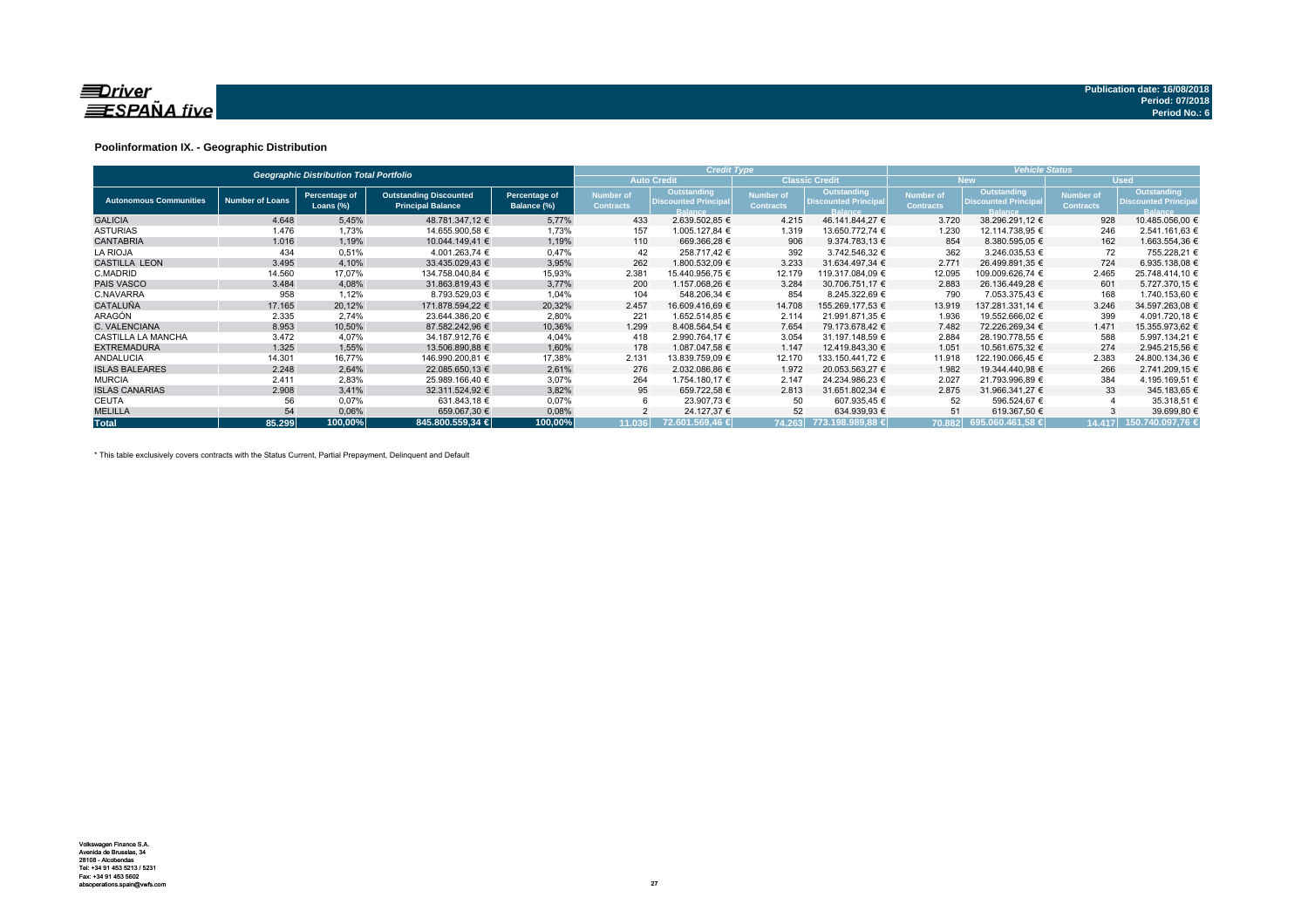

**Poolinformation X. - Motor Type**

| <b>Customer Type Total Portfolio</b> |        |              |                                                                           |                                   |                                      | <b>Credit Type</b>                                             |                  |                                                              | <b>Vehicle Status</b>                |                                                                     |                                      |                                                              |  |  |
|--------------------------------------|--------|--------------|---------------------------------------------------------------------------|-----------------------------------|--------------------------------------|----------------------------------------------------------------|------------------|--------------------------------------------------------------|--------------------------------------|---------------------------------------------------------------------|--------------------------------------|--------------------------------------------------------------|--|--|
|                                      |        |              |                                                                           |                                   |                                      | <b>Auto Credit</b>                                             |                  | <b>Classic Credit</b>                                        |                                      | <b>New</b>                                                          | <b>Used</b>                          |                                                              |  |  |
| Motor type                           | Loans. | of Loans (%) | Number of Percentage   Outstanding Discounted<br><b>Principal Balance</b> | Percentage<br>of Balance<br>(9/6) | <b>Number of</b><br><b>Contracts</b> | Outstanding Discounted   Number of<br><b>Principal Balance</b> | <b>Contracts</b> | Outstanding<br><b>Discounted Principal</b><br><b>Balance</b> | <b>Number of</b><br><b>Contracts</b> | <b>Outstanding</b><br><b>Discounted Principal</b><br><b>Balance</b> | <b>Number of</b><br><b>Contracts</b> | Outstanding<br><b>Discounted Principal</b><br><b>Balance</b> |  |  |
| EA 189 (unfixed)                     | 154    | 0.18%        | 903.953.33 €                                                              | 0.11%                             | 27                                   | 169.664.35 €                                                   | 127              | 734.288.98 €                                                 | 127                                  | 739,693.51 €                                                        | 27                                   | 164.259.82 €                                                 |  |  |
| Other                                | 85.145 | 99.82%       | 844.896.606.01 €                                                          | 99.89%                            | 11.031                               | 109.511.729.76 €                                               | 74.114           | 735.384.876.25 €                                             | 70.735                               | 701.246.638.30 €                                                    | 14.410                               | 143.649.967.71 €                                             |  |  |
| <b>Total</b>                         | 85.299 | 100.00%      | $845.800.559.34 \in$                                                      | 100.00%                           | 11.058                               | 109.681.394.11 €                                               | 74.241           | 736.119.165.23 €                                             | 70.862                               | 701.986.331.81 €                                                    | 14.437                               | 143.814.227.53 €                                             |  |  |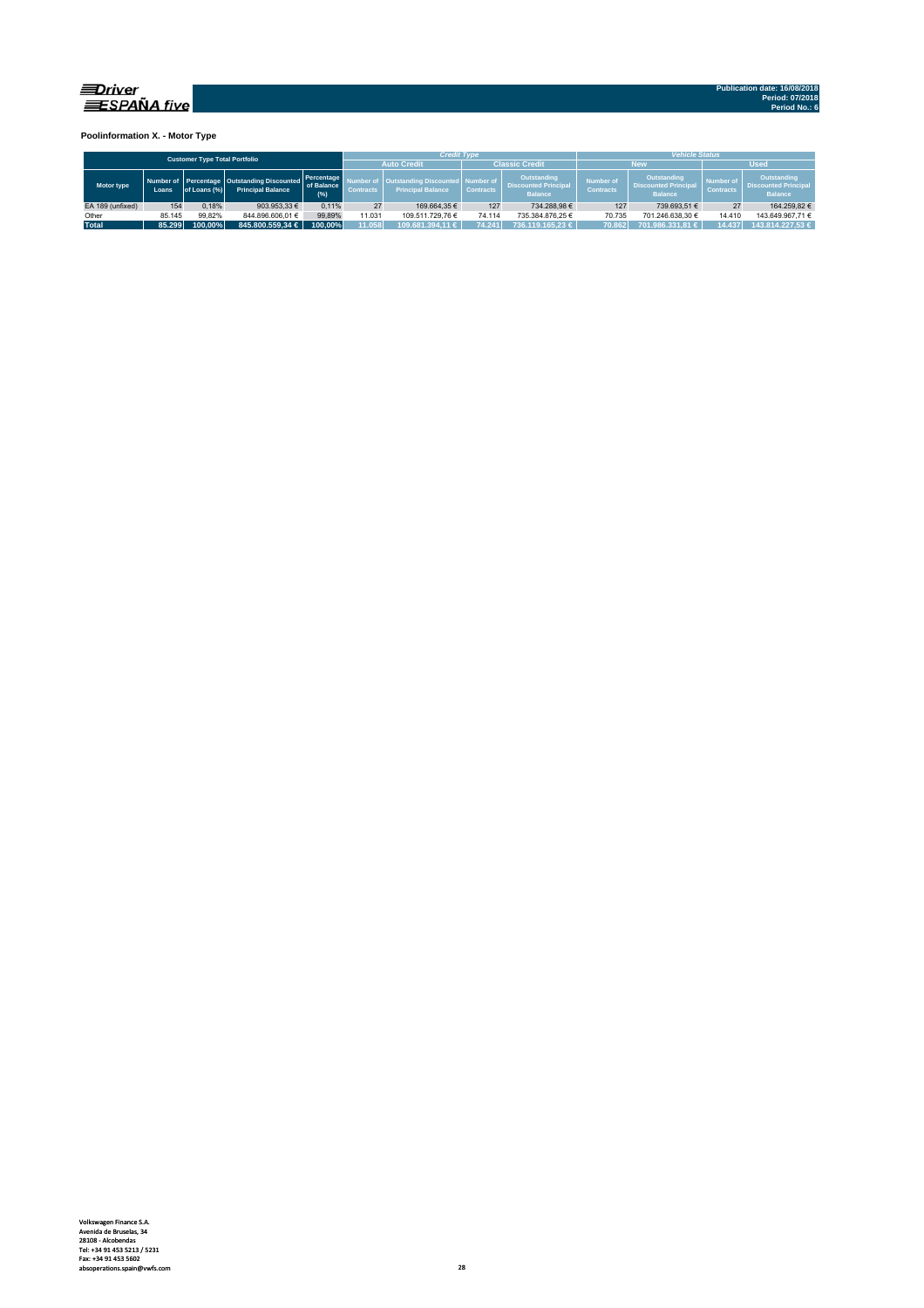| ≡Driver | <b>ESPAÑA five</b>                     |            |                |                                                     |                           |        |                         |                                     |                                                          |                                                             |                    |                                                    |                                                   |                                                     |                                  |                               |                                                                           |                                            |                         | Publication date: 16/08/2018<br>Period: 07/2018<br>Period No.: 6 |
|---------|----------------------------------------|------------|----------------|-----------------------------------------------------|---------------------------|--------|-------------------------|-------------------------------------|----------------------------------------------------------|-------------------------------------------------------------|--------------------|----------------------------------------------------|---------------------------------------------------|-----------------------------------------------------|----------------------------------|-------------------------------|---------------------------------------------------------------------------|--------------------------------------------|-------------------------|------------------------------------------------------------------|
|         | Poolinformation XI. - Loan Level Data  |            |                |                                                     |                           |        |                         |                                     |                                                          |                                                             |                    |                                                    |                                                   |                                                     |                                  |                               |                                                                           |                                            |                         |                                                                  |
| No.     | Month / Year<br>of Loan<br>Origination | of Default | <b>Balance</b> | Outstanding<br><b>Balance of Loan</b><br>at Default | Current<br><b>Balance</b> | Rebate | Month / Year of<br>Loss | Recovery<br>l from sale of<br>Asset | Unsecured<br><b>Recovery</b><br>$n.a.= not$<br>available | between Default Recovery after Loss Amount<br>and write off | Total<br>write off | Loss<br>Percentage<br>on Origina<br><b>Ralance</b> | Loss<br>l Percentage<br><b>Current</b><br>Ralance | Geograph<br>al Location<br>of Borrower <sup>V</sup> | $ (\mathsf{new}/\mathsf{used}) $ | <b>Ianufacturer</b><br>/ Make | Contract Type   Distribution  <br>lease/loan<br>amortising/ball<br>$\sim$ | <b>Channel</b><br>$n.a = not$<br>available | <b>Customer</b><br>Type |                                                                  |